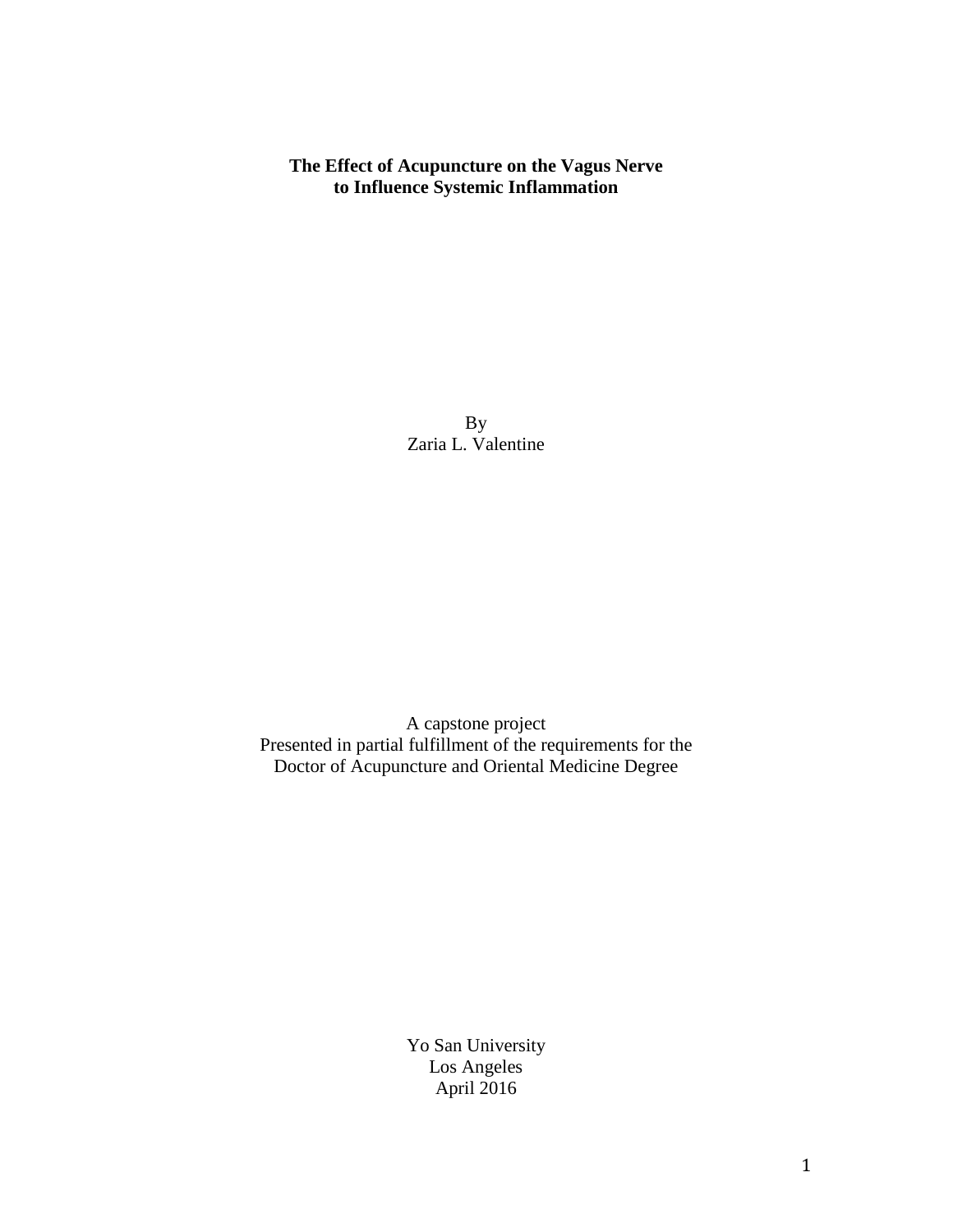#### **Abstract**

This literature synthesis examines the role the vagus nerve plays in the mechanism of acupuncture to influence inflammatory markers by activating the cholinergic antiinflammatory pathway. It also compared acupuncture to the use of vagus nerve stimulation (VNS) to modulate these pro-inflammatory cytokines. The synthesis included studies where vagotomy was performed to discern the important role of the vagus nerve and its anti-inflammatory neuro-immune effects. The results showed acupuncture can significantly modulate pro-inflammatory cytokines, dampening the inflammation response and these effects occur via the cholinergic anti-inflammatory pathway. Acupuncture works similarly to VNS to influence these inflammation markers.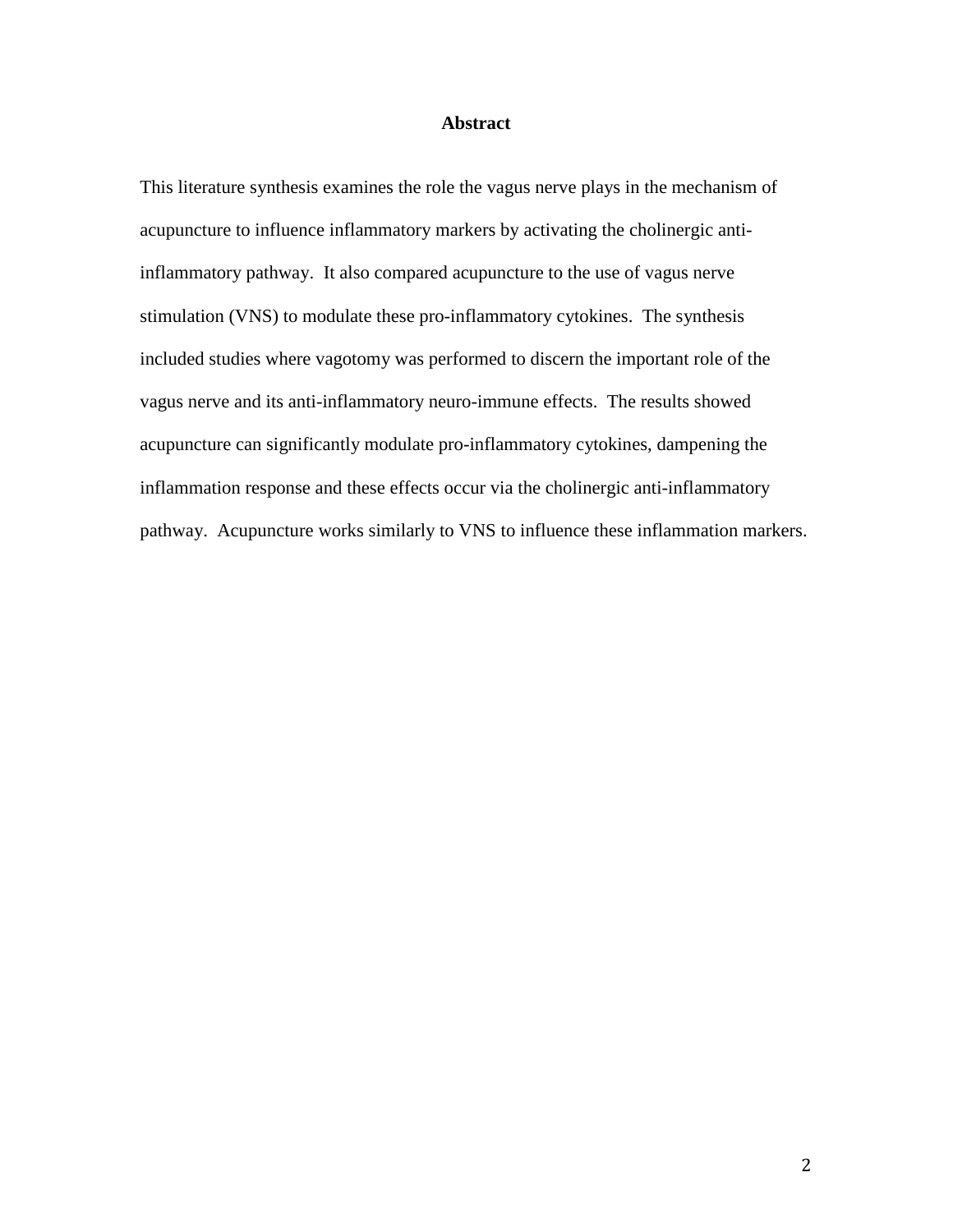# **Acknowledgements**

My Family Harly Ramsey Andrea Murchison Yo San DAOM C5

Thank you for your support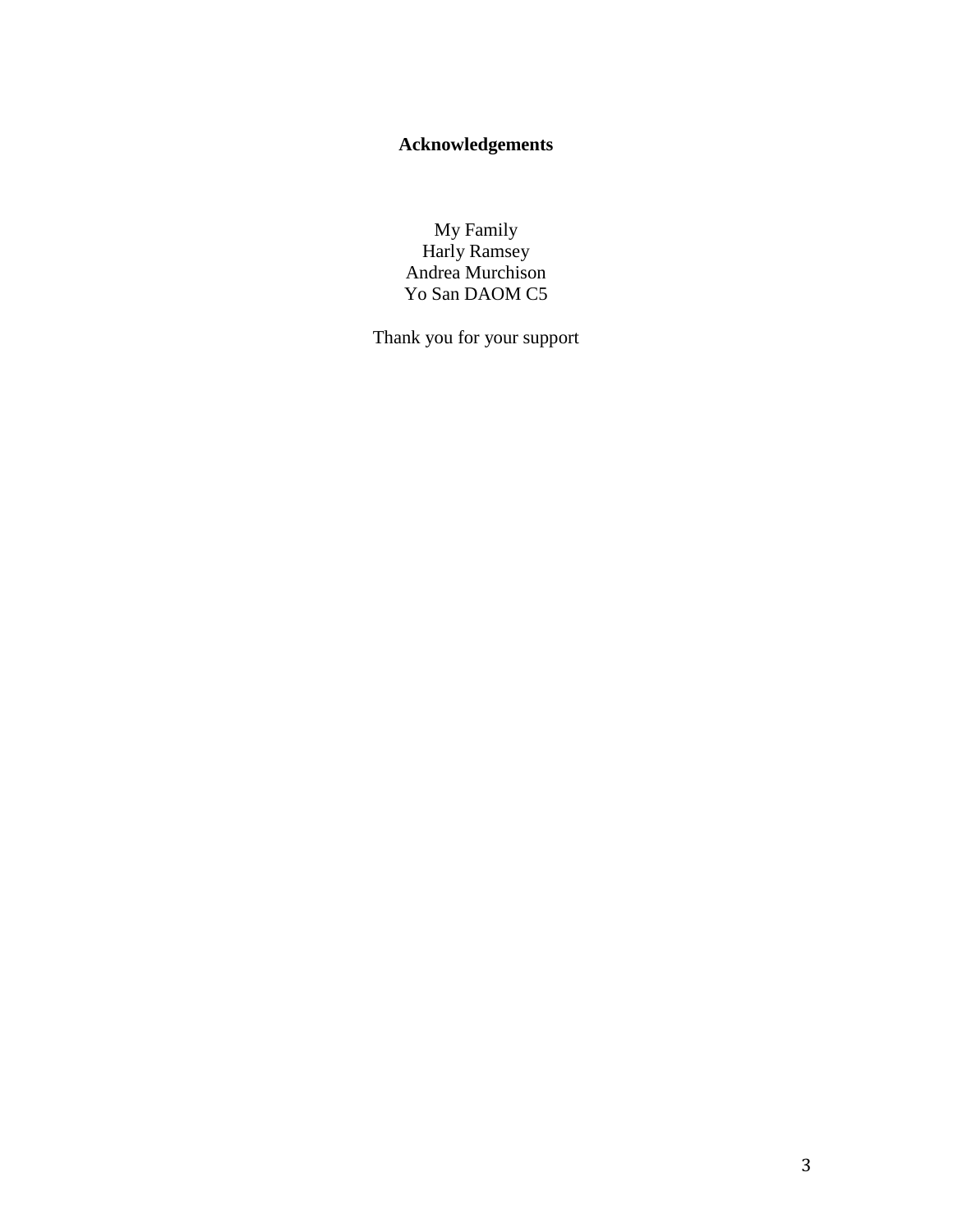### **Approval Signatures Page**

This Capstone Project has been reviewed and approved by:

 $f$ urley Ransey,  $Ph.b$ . Jan 31, 2016

Harlynn Renee Ramsey Ph.D., Advisor Date

Jan 31, 2016

**From Lee, L.Ac., Specialty Chair** Date

\_\_\_\_\_\_\_\_\_\_\_\_\_\_\_\_\_\_\_\_\_\_\_\_\_\_\_\_\_\_\_\_\_\_\_\_\_\_\_\_\_\_\_\_\_\_\_\_\_\_\_\_\_\_\_\_\_ Jan 31, 2016

Andrea Murchison, DAOM, L. Ac., Doctoral Program Dean Date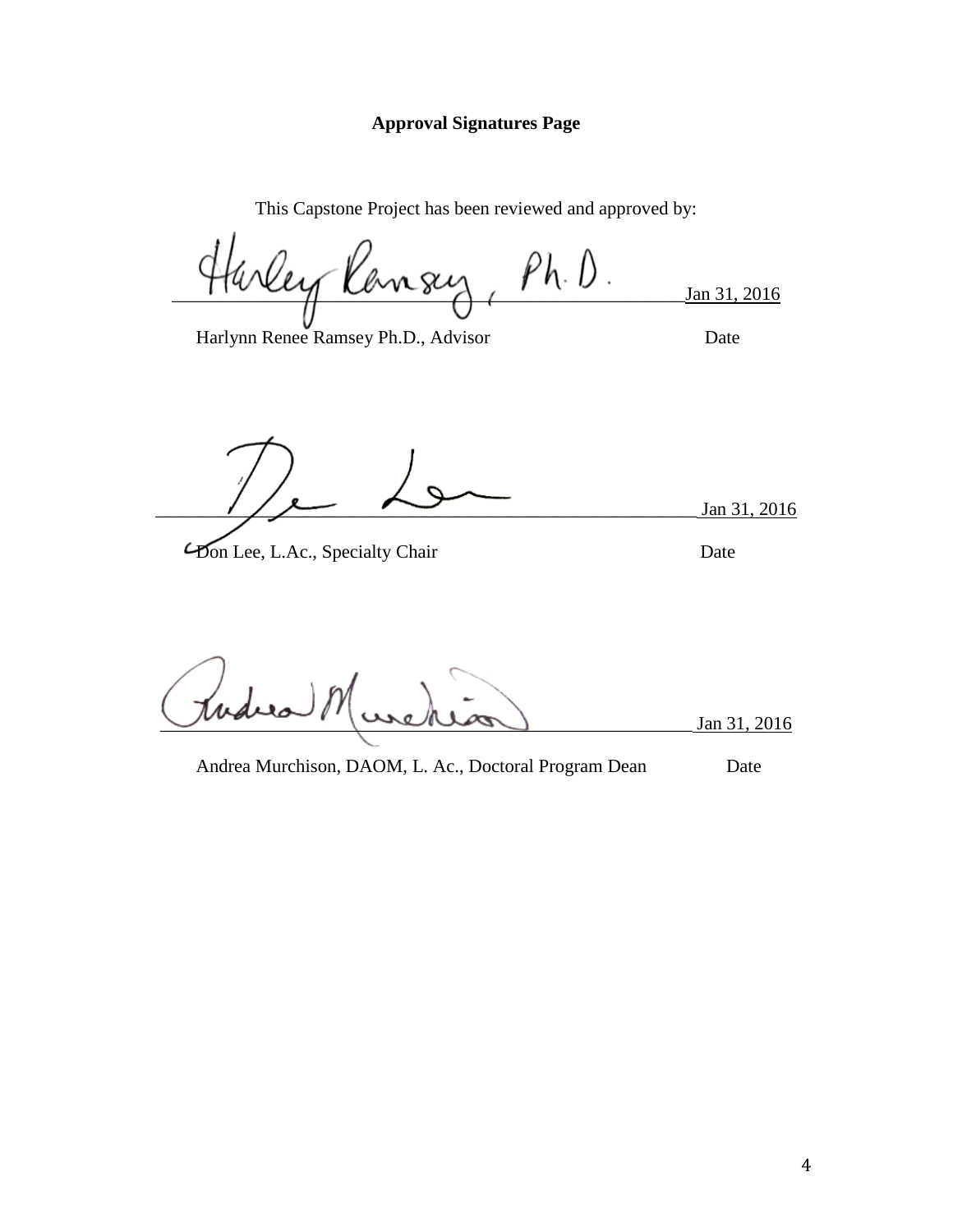## **Table of Contents**

| $\dots$ 41 |
|------------|
|            |
|            |
|            |
|            |
|            |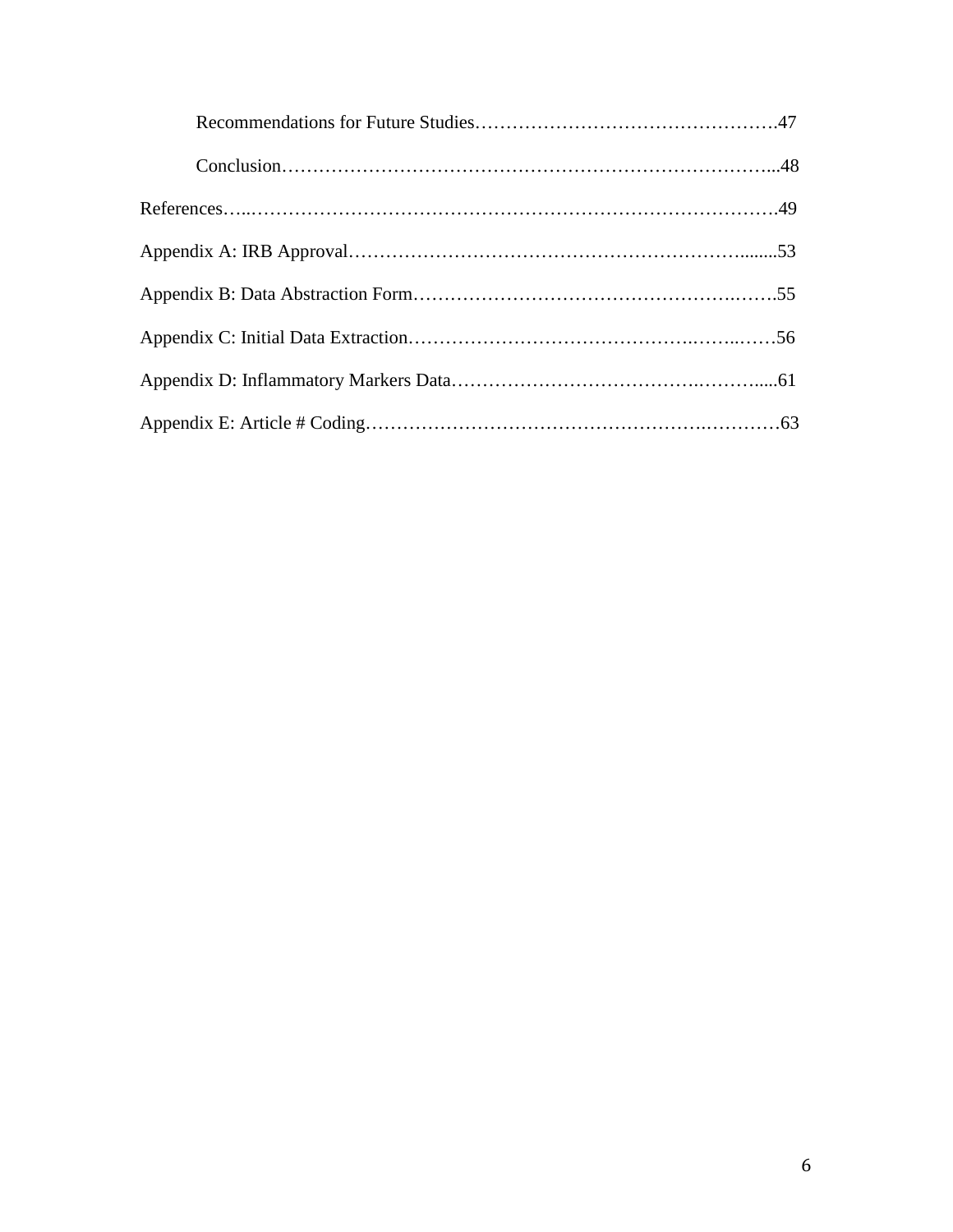#### **Chapter 1: Introduction**

#### **Immune System**

The immune system plays a vital role in survival. There are two main categories of the immune system: innate and adaptive. The adaptive immune system is the antigen specific response. The innate immune system is the nonspecific defenses that are activated during a pathogen invasion or injury.

Inflammation is an example of an innate protective response to injury in the host's body. It is a complex response that involves several layers of activation: a systemic level, a cellular level, and subcellular level. In healthy individuals, inflammation is a temporary body response, and after an event is resolved homeostasis or balance is restored in the body. It is mostly a beneficial response that will resolve and restore both tissue structure and function (Fernandez et al., 2014). Problems arise when the innate system is not properly regulated. Without proper regulation it could cause excessive and/or continual pro-inflammatory cytokines in the body. Cytokines are low molecular weight signaling proteins that are secreted by the immune system to aid cell-to-cell communication. They bind to specific receptors to affect immune cell differentiation, proliferation, and activity. They direct the inflammatory response to sites of infection and injury and enhance wound healing. Some of the common pro-inflammatory agents are tumor necrosis factor alpha (TNF-α), Interleukin-1 (IL-1), Interleukin-6 (IL-6), and Interleukin-8 (IL-8). Antiinflammatory cytokines include Interleukin-1 receptor antagonist, Interleukin-10 (IL-10), Interleukin 13 (IL-13), and tumor necrosis factor-binding proteins  $1 \& 2$ .

Excessive pro-inflammatory cytokines can lead to both acute reactions such as sepsis in the case of severe or chronic inflammation, which underlies a number of organ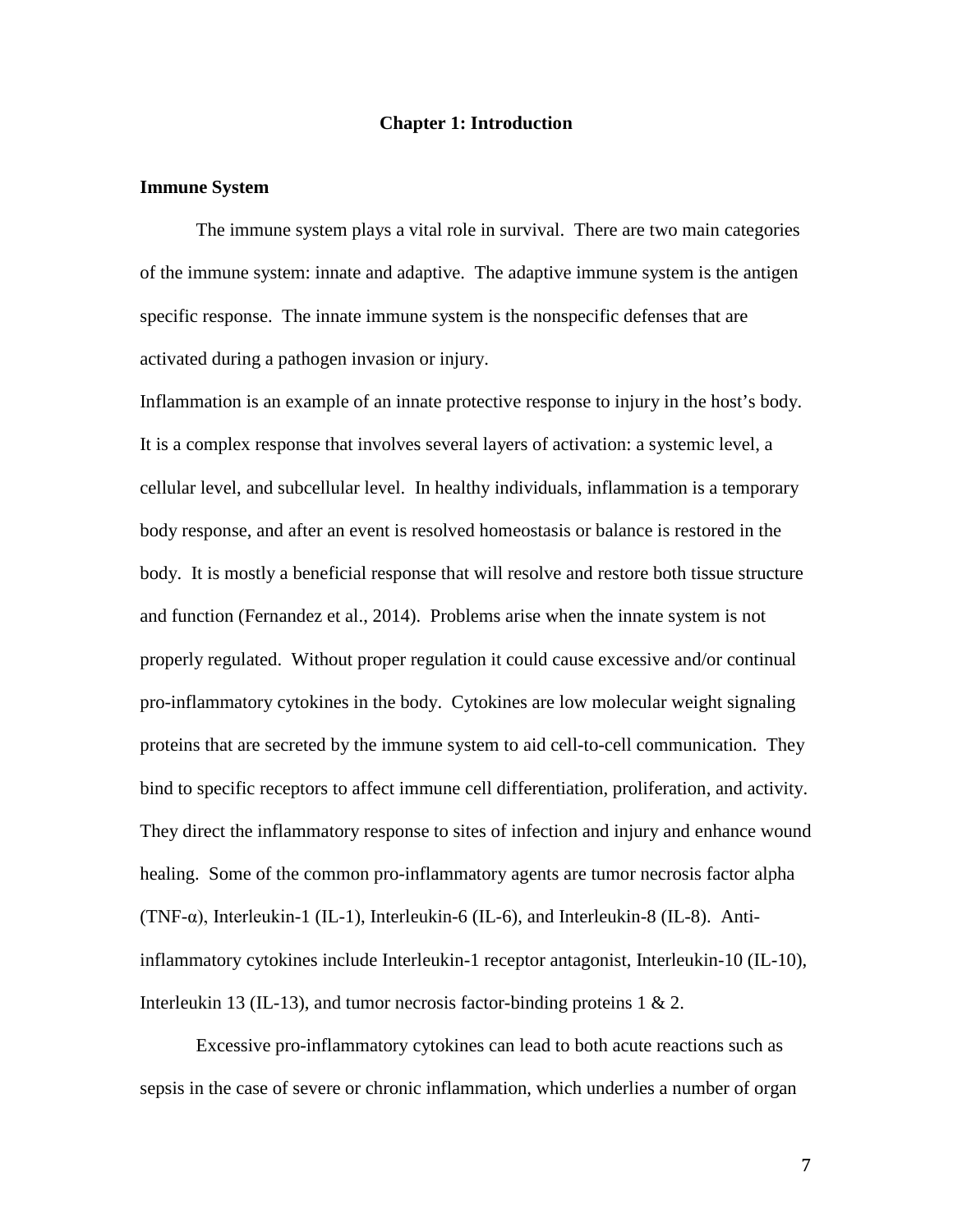diseases (Pavlov & Tracey, 2012). Additionally "inflammation plays a major role in many chronic and autoimmune diseases involving a complex reaction between proinflammatory cytokines, chemokines, neuro-mediators, and other signaling molecules initiating and perpetuating the inflammatory reaction" (Bonaz, Picq, Sinniger, Mayol,  $\&$ Clarencon, 2013). Chronic inflammation adds to tissue damage, oxidative stress, and increased morbidity and mortality.

The vagus nerve—the main nerve of parasympathetic nervous system—has recently become increasingly important in the study of the innate immune response. The vagus nerve, in Latin the "wandering nerve," is the longest of the cranial nerves. This nerve originates in the brainstem and travels to innervating organs from the neck, thorax, and abdomen, reaching to the colon (Groves & Brown, 2005). The heart, lung, stomach, pancreas, small intestines, half of the large intestines, and liver are all innervated by the vagus nerve. Studies have shown that the vagus nerve plays a critical role in regulating the innate immune response and inflammation in the inflammatory reflex (Pavlov  $\&$ Tracey, 2012). The inflammatory reflex is a neural circuit that maintains the balance of the innate immune response by regulating the afferent and efferent response of the vagus nerve. When these responses are not balanced there can be either a deficiency in immune response or excessive immune response. The vagus nerve maintains homeostasis through its afferents and through its efferents.

#### **Vagus Nerve Afferent and Efferent Arcs**

The afferent arc of the vagus nerve serves to relay signals of inflammation, infection, or injury to the brain, notifying the Central Nervous System of the invasion. It detects these changes in the body from pathogenic molecules, cytokines or other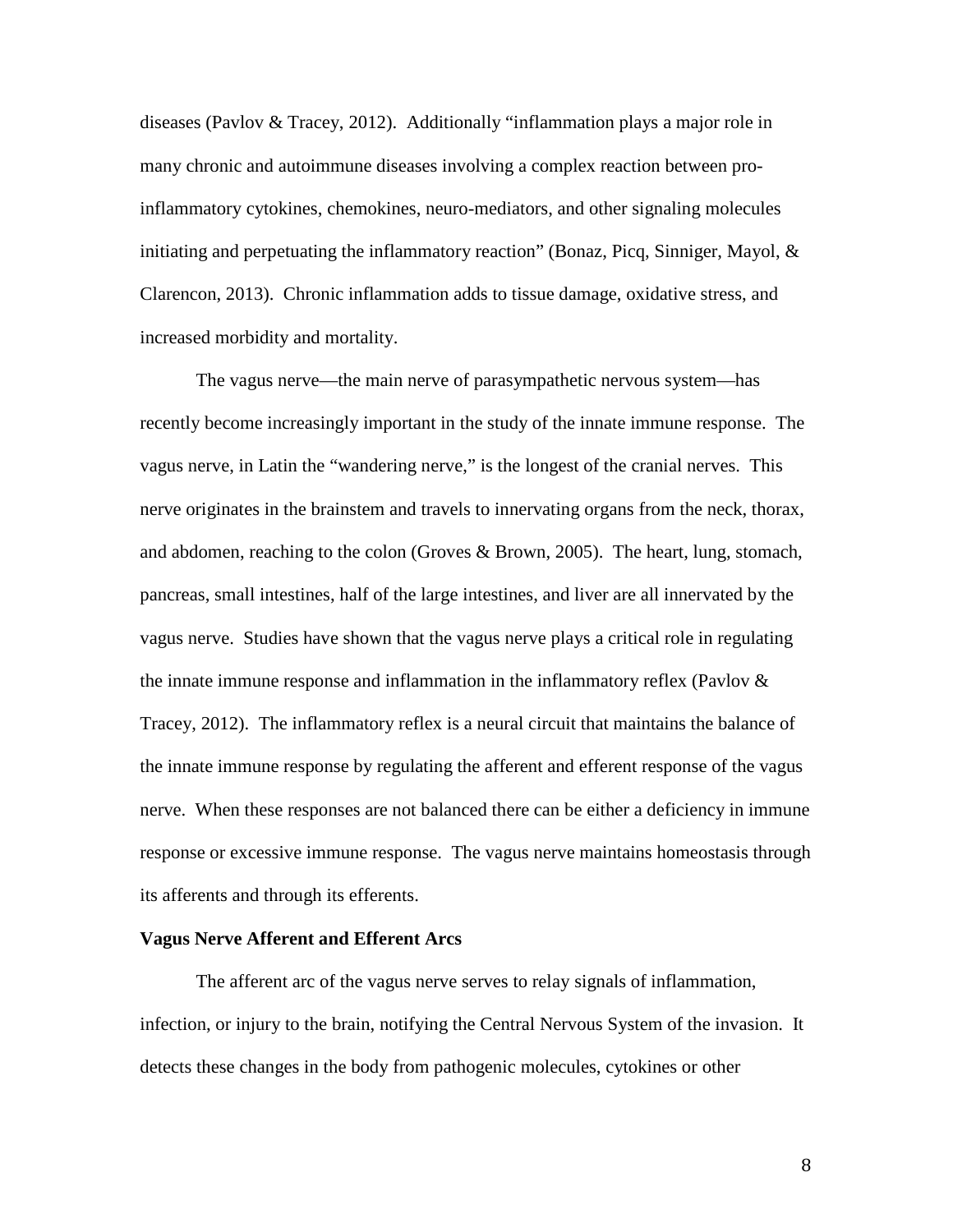inflammatory mediators from peripheral tissues and communicates that sensory information to the brainstem, where the afferent vagus neurons terminate (Grundy, 2004) (Pavlov & Tracey, 2012). Tumor necrosis factor alpha (TNF- $\alpha$ ) is one the main inflammation mediators sensed. It is synthesized mainly by monocytes/macrophages and T-cells. It also induces other pro-inflammatory cytokines such as IL-6 (Johnston & Webster, 2009). These signals communicated to the brainstem via the vagus nerve afferents induce symptoms such as fever and anorexia (Tracey, 2009).

The other important job of the afferent arc is to stimulate the efferent action of the vagus nerve. The incoming information from the afferents is relayed to the efferent action potentials, which in turn relay the information back to the periphery. The vagal efferent arc is known as the cholinergic anti-inflammatory pathway (CAP). The CAP signaling is initiated in the brainstem nuclei and continues to the celiac and other peripheral ganglia (Levine et al., 2014).

This pathway culminates in the spleen. The spleen is a major source of systemic  $TNF-\alpha$ . Parasympathetic innervation of spleen by vagus nerve is controversial: some studies show direct innervation of spleen by vagus nerve, whereas others show no connection. Splenectomy in animal studies has shown to inactivate the CAP, suggesting a link between the spleen and CAP via vagus nerve potentially through splenic sympathetic nerve (Bonaz et al., 2013). The vagal outflow arrives at celiac ganglion, and then releases acetylcholine (ACh) through cholinergic fibers from the splenic nerve, reducing spleen cytokine production (Fernandez et al., 2014). Acetylcholine (ACh)—the main neurotransmitter of the vagus nerve—inhibits the release of TNF and prevents further cytokines by binding to a7 nicotinic acetylcholine receptor (a7nAChR) expressed on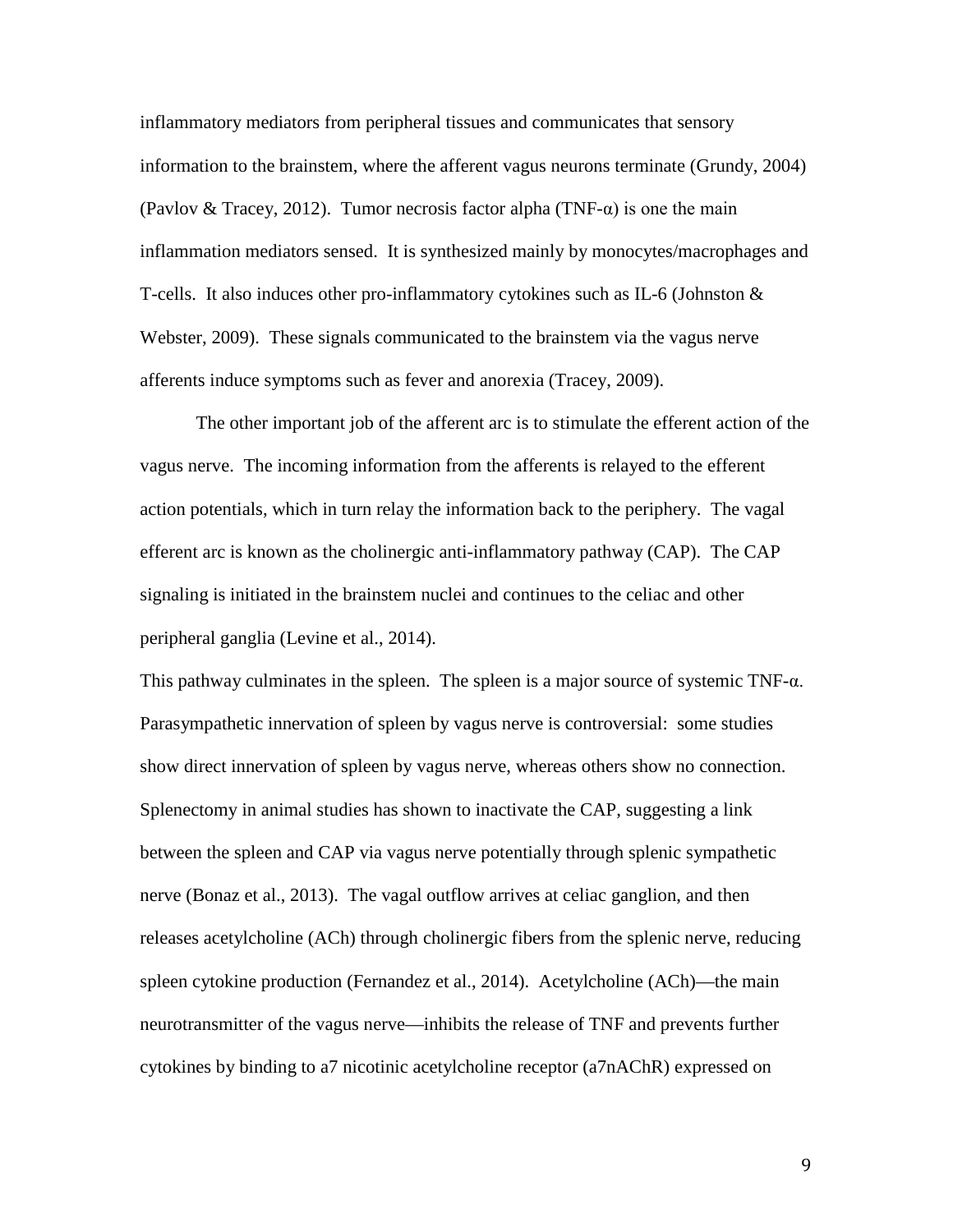macrophages (Andersson & Tracey, 2012). The suppression of cytokine production inhibits further inflammation. Together the afferent arc (by sensing the inflammation) and the efferent arc (by regulating inflammation) protect against an excessive innate response and cytokine toxicity (Pavlov & Tracey, 2012).

Excessive cytokine production occurs with persistent activation of macrophages and neutrophils. Cytokines can also flow outside of the local area and circulate systemically, which results in an even more widespread inflammation response. Studies show that increased levels of pro-inflammatory cytokines correlate with severity of illness and outcome (Johnston & Webster, 2009).

There is a careful balance the body maintains between pro-inflammatory and antiinflammatory cytokines. If there is a deficiency in pro-inflammatory cytokines there can be a host of problems that occur with immunosuppression such as secondary infections, whereas an excessive or unregulated cytokine response on the other hand can end up being more detrimental to the body than the original insult (Johnston & Webster, 2009).

Insufficient efferent vagus nerve cholinergic output might have a causative role in the dysfunction of immune regulation (Tracey, 2010). Vagus nerve activity has shown to be decreased in chronic inflammation conditions. Chronic conditions often cause excessive release of host defenses which help with an immediate threat but in the longer term can be more damaging than the initial threat (Libby, 2007). Several autoimmune diseases such as rheumatoid arthritis (RA), systemic lupus erythematosus, ankylosing spondylitis, and chronic inflammatory bowel disease have a lower vagal tone, measured by a decreased heart rate variable (HRV) and variation in time interval between heart beats, compared to age-matched controls.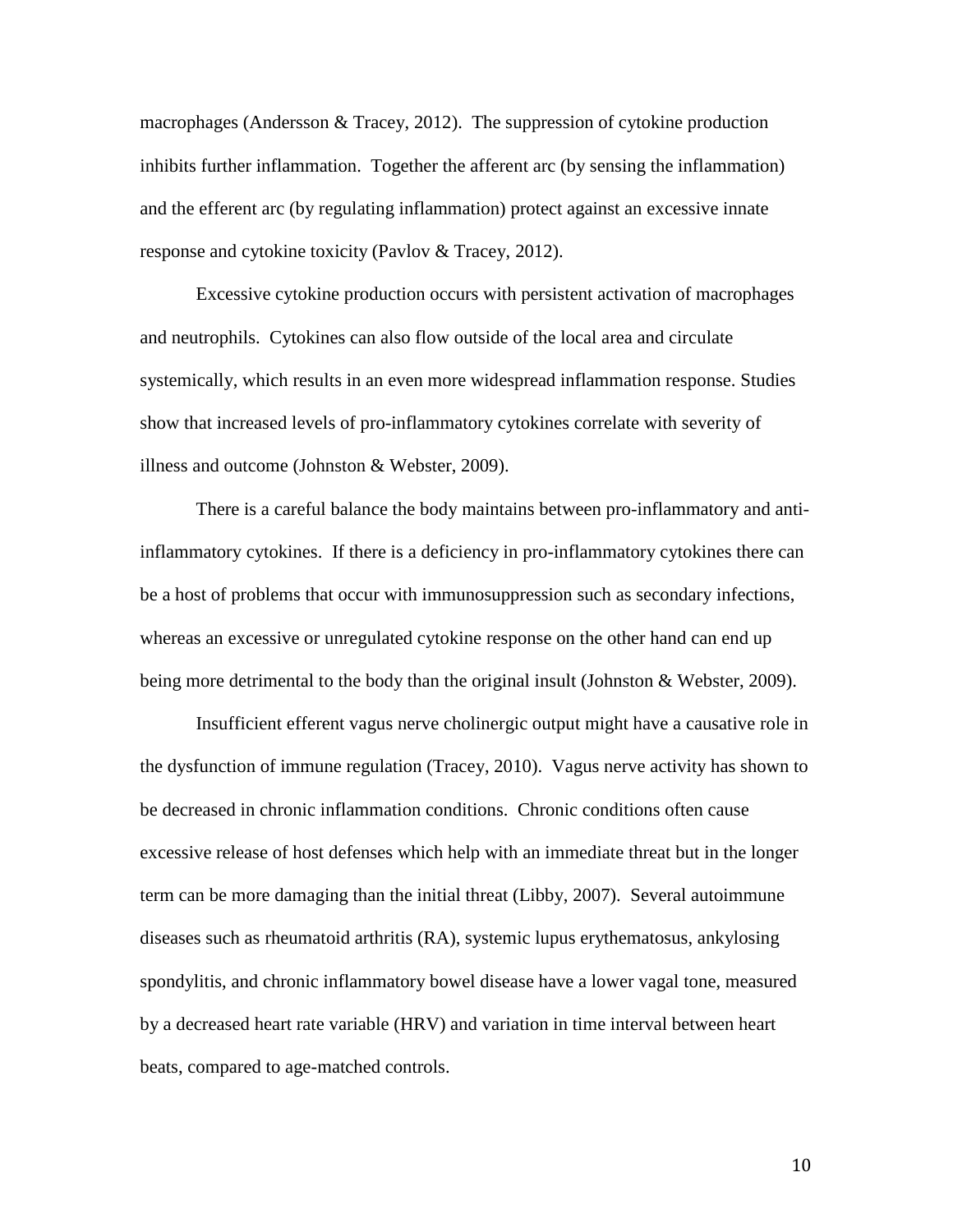The vagus nerve has an important role in detection and inhibition of the inflammatory response. Increasing the vagus nerve output has potential to have an enormous effect on treating inflammation both chronic or acute by down regulating the pro-inflammatory cytokine response and dampening inflammation. Studies have shown that vagus nerve stimulation suppresses local and serum pro-inflammatory cytokine levels. Low-frequency (5 Hz) stimulation activates CAP to induce the anti-inflammatory effect (Bonaz et al., 2013). In experimental models of RA, stimulation of the vagus nerve had an anti-inflammatory effect. The serum cytokine levels were reduced and protection against joint destruction was observed (Koopman, Schuurman, Vervoordeldonk, & Tak, 2014). By targeting the efferent pathway of the inflammation, reflex vagus nerve stimulation can restore balance. Another consideration is the speed of neural conductance. The reflex can provide fast input that will modulate inflammation. The nervous system can also adapt to any changing output because the CAP is fully integrated with the body (Matteoli & Boeckxstaens, 2013).

#### **Vagus Nerve Stimulation**

Vagus nerve stimulation is currently a treatment option for people suffering from epilepsy or depression. In 1997 the Food and Drug Administration (FDA) first approved vagus nerve stimulation (VNS) to treat certain types of epilepsy. In 2005 the FDA expanded the use of VNS to treat depression that has been unresponsive to pharmacological interventions. During an outpatient procedure a device is surgically implanted in the chest with a lead to the vagus nerve on the left side. An impulse targeting the vagus nerve is created and the signals are relayed to the brainstem (Gale, 2014). The VNS is programmed to use from 20 to 30 Hz frequencies with 30-second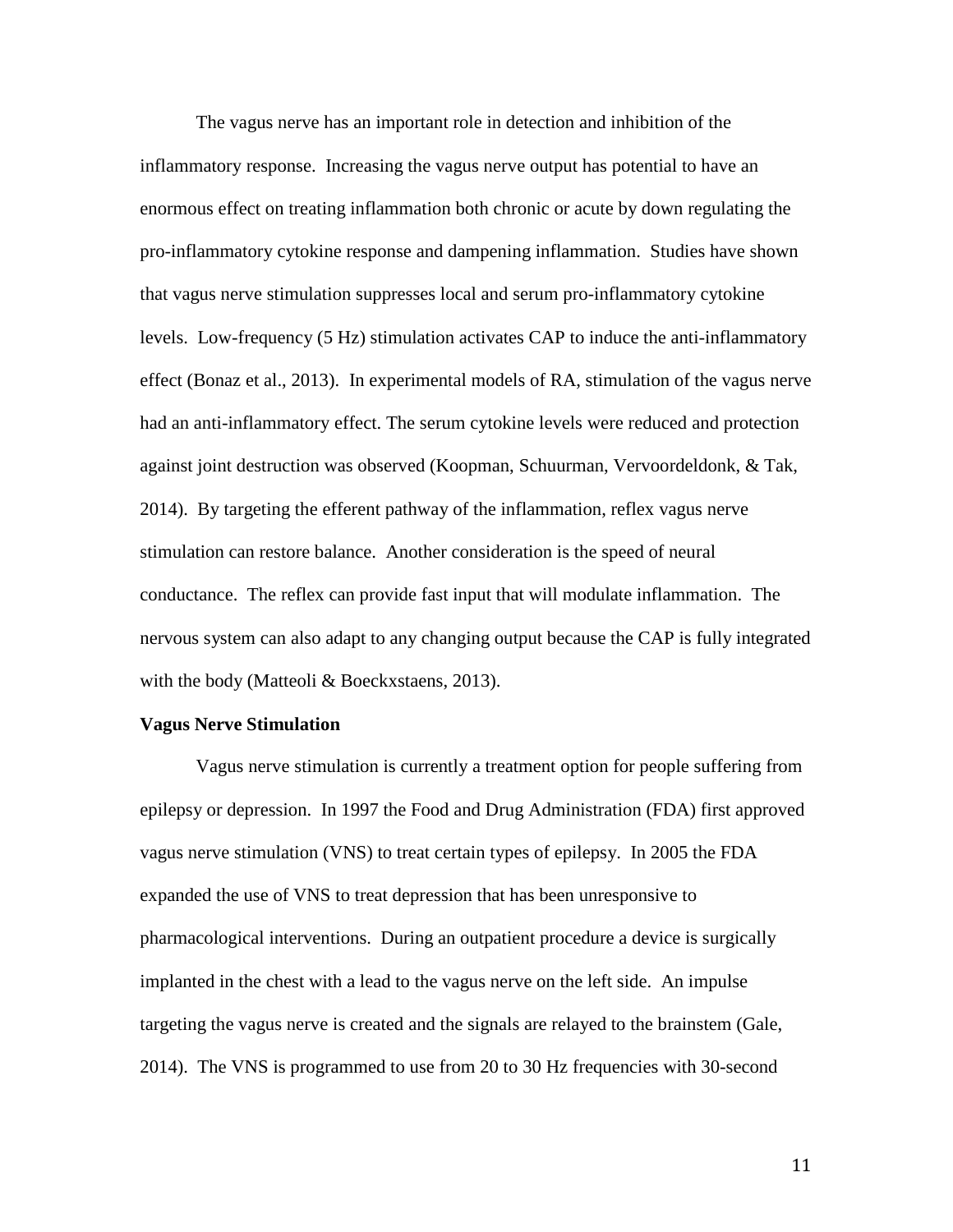pulses every five minutes throughout the day. This is adjusted accordingly to accommodate individuals (Bonaz et al., 2013).

In 1998 neurosurgeon Kevin J. Tracey conducted a study on rats that linked the stimulation of the vagus nerve to changes in the immune system, specifically inflammation. He placed a rat under anesthesia and with a hand-held nerve stimulator delivered a one-second electrical impulse to the rat's vagus nerve. Tracey then stitched the rat up and administered a bacterial toxin to the rat in order to promote tumor necrosis factor (TNF) that would trigger inflammation. After an hour blood tests were taken and instead of the rampant inflammation that was expected the TNF had been blocked by 75%. This was a breakthrough for Tracey, and in 2011 he began clinical trials on patients suffering from rheumatoid arthritis. He created SetPoint Medical to create a more efficient VNS device with the goal to use patterns of electrical impulses to treat inflammatory diseases instead of drugs (Behar, 2014).

Acupuncture has been shown in studies both on rats and humans to influence the vagus nerve (XY et al., 2008; Marca et al., 2010). Studies performed on animal models have shown that electrical stimulation of vagus nerve inhibits TNF synthesis and evokes measurable increases in vagus nerve activity (Andersson & Tracey, 2012). Other specific parasympathetic results include increase in gastric tone and gastric acid secretion, lower blood pressure, lower heart rate and reduction of lower esophageal sphincter tone (da Silva & Dorsher, 2014). Acupuncture points in the sub-occipital and neck region as well as *cymba concha*, all located in the vagus nerve distribution area, may have similar effects to VNS (da Silva & Dorsher, 2014). To date there are few studies that show the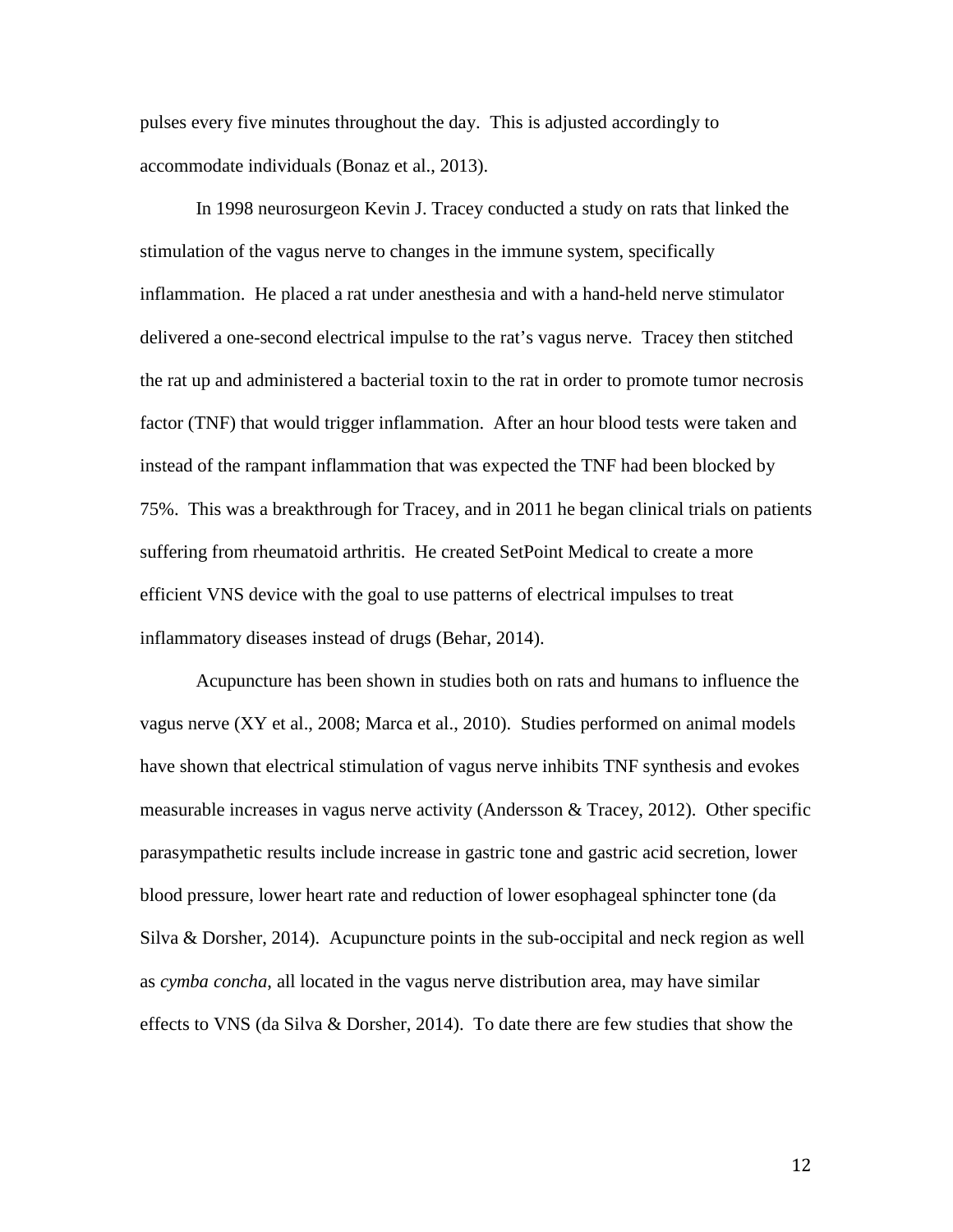same inflammatory potential in humans but there are several ongoing clinical trials (Matteoli & Boeckxstaens, 2013).

With new studies linking the vagus nerve to the immune system's inflammatory reflex the researcher would like to examine the research on the stimulation of the vagus nerve using of acupuncture and its effect on the immune system. Acupuncture may be a valid alternative or adjunct to current inventions in treating inflammation locally and systemically. Acupuncture offers the benefits shown in vagus nerve stimulation without the risk of surgery or some of the adverse effects that have occurred with VNS. Obstructive sleep apnea, chronic laryngeal and pharyngeal muscles in constant contraction have shown to cause reducing airway flow, voice alteration, and cough and throat pain (Gale, 2014).

#### **Research Question & Objective**

This study will explore how acupuncture can be used to strengthen the innate immune system and mediate inflammation through its effects on the vagus nerve. The objective is to show acupuncture can increase vagus nerve activity, reduce inflammatory markers and be a beneficial therapy for inflammatory conditions with few or no side effects. The research will also try to bridge research on VNS with inflammatory markers measured compared along with acupuncture.

This research synthesis will be of value to both the Chinese Medicine community and the Western medicine world. It will show the changes in biomarkers that occur with acupuncture and subsequently its effect on inflammation and the damages incurred with chronic inflammation. This research also serves to expand acceptable uses of acupuncture in the United States. Currently insurance coverage for acupuncture has been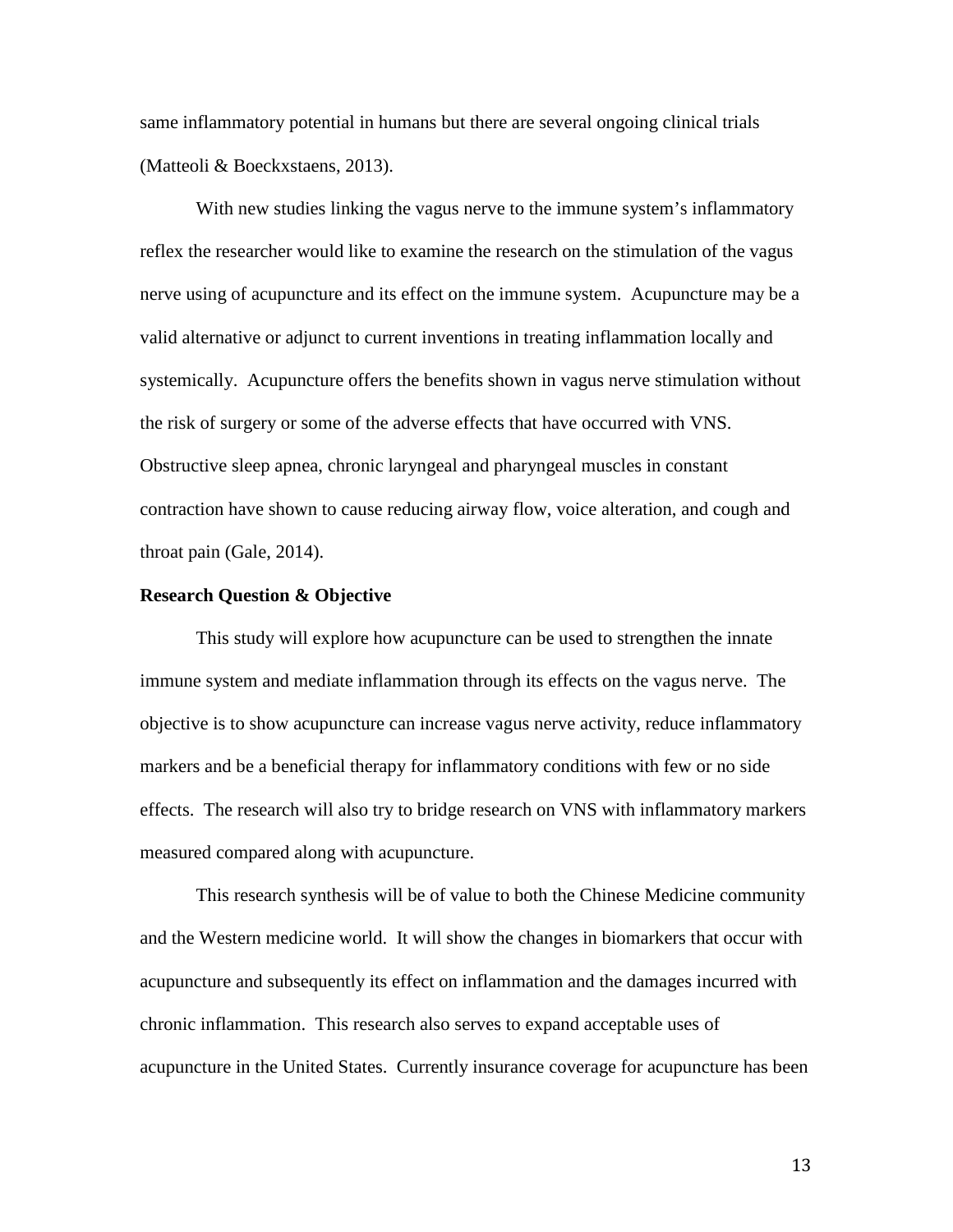limited to pain or nausea. It can lay the foundation to integrate the use of acupuncture as an option of treatment for chronic inflammation.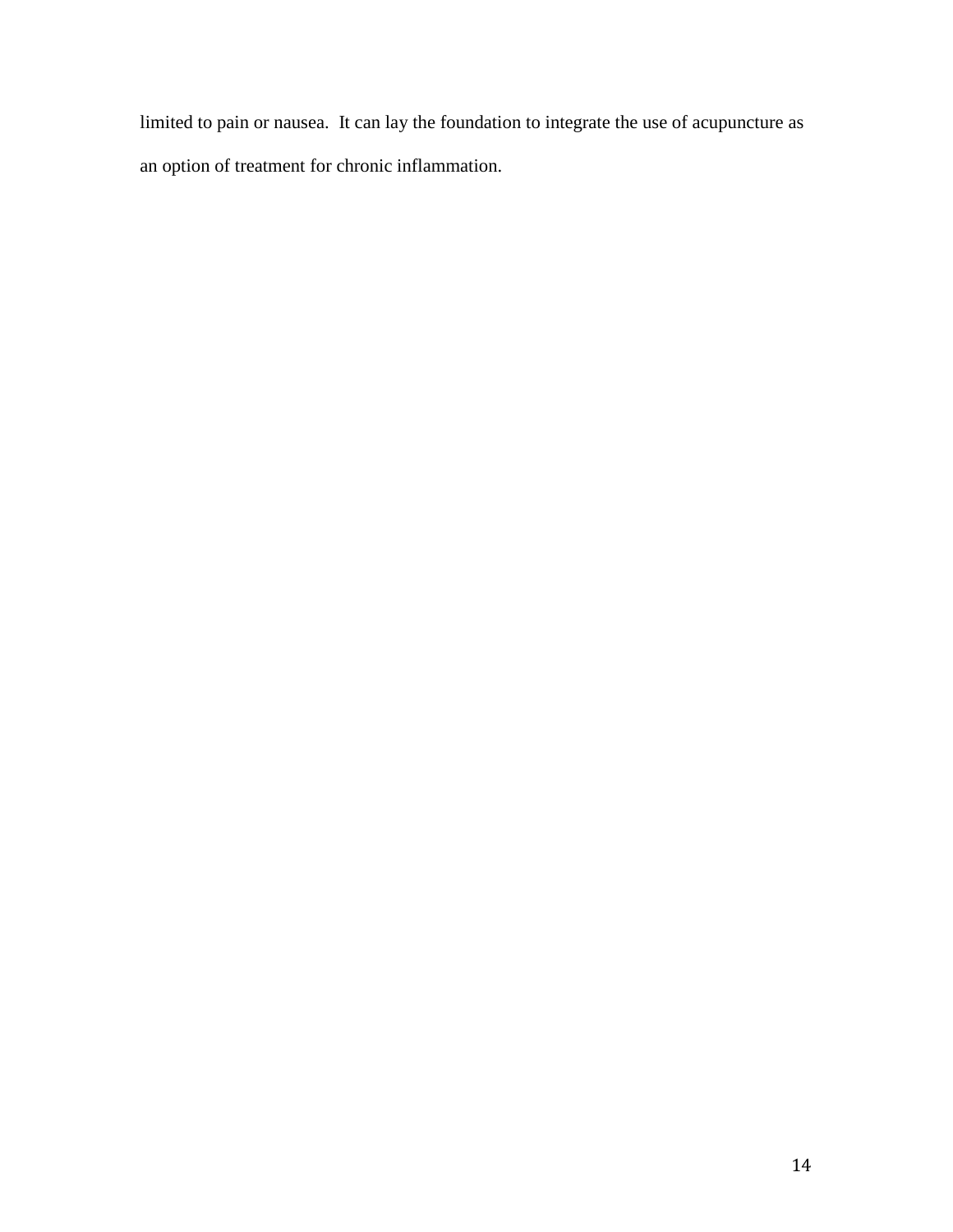### **Abbreviations**

HRV: Heart rate variability; variation in time interval between heartbeats

IL-1β: Interleukin-1; pro-inflammatory cytokine

IL-6: Interleukin-6; pro-inflammatory cytokine

IL-10: Interleukin-10; anti-inflammatory cytokine

IL-13: Interleukin 13; anti-inflammatory cytokine

INF-γ: Interferon gamma; pro-inflammatory cytokine

Interleukin-1 receptor antagonist: anti-inflammatory cytokine

NF kappa B p65: master transcription factor controlling the expression of a wide range of pro-inflammatory genes. (Zhao et al., 2012)

TNF-α: Tumor neurosis factor alpha; pro-inflammatory cytokine

Tumor Necrosis Factor-binding proteins 1 & 2: anti-inflammatory cytokine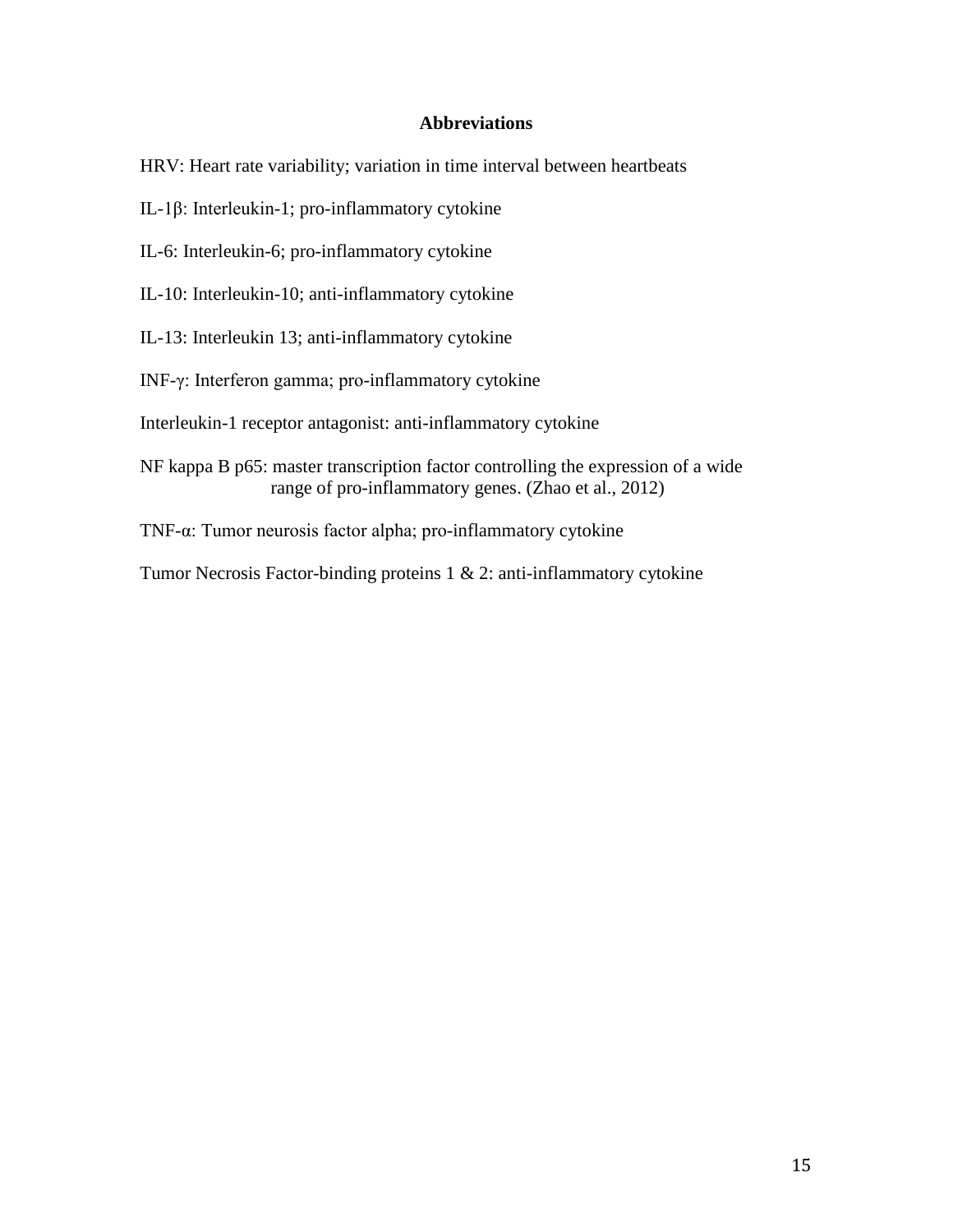#### **Chapter 2: Literature Review**

#### **Overview**

This chapter compiles the data collected from studies that examined the influence of acupuncture on inflammatory markers and studies that examined the influence of VNS on inflammatory markers. These studies were chosen to effectively address the research objective and serve as the foundation of the of the literature synthesis.

#### **Acupuncture and Inflammatory Markers**

The researcher examined 7 articles investigating the effect of acupuncture on different inflammatory markers. The 7 articles were in-vivo animal studies. The researcher focused on studies that measured inflammatory markers that are associated with the vagus nerve and cholinergic anti-inflammatory pathway with the purpose of discovering if acupuncture made significant changes in these inflammatory markers as well as if the effect was blocked with a vagotomy.

Du et al. (2013) evaluated the effects of electro-acupuncture (EA) performed at Stomach (ST) 36 on blood pressure,  $TNF-\alpha$  and, IL-6 in both plasma and intestine homogenates after hemorrhage and delayed fluid replacement (DFR). Male Sprague Dawley rats that were 8-10 weeks and 240-260g were divided into 6 groups: electroacupuncture (EA) at ST 36 or electro-acupuncture on non-acupoint (EAN) (.5mm lateral and distal to ST 36) was performed on 3 different groups. The first group experienced hemorrhage (45% blood loss) and then was divided to receive either EA or EAN performed followed by DFR. The second group underwent a vagotomy of the dorsal and ventral vagus nerve on the distal esophagus before blood loss and then EA or EAN was performed followed by DFR. The third group was given  $\alpha$ -BGT prior to blood loss and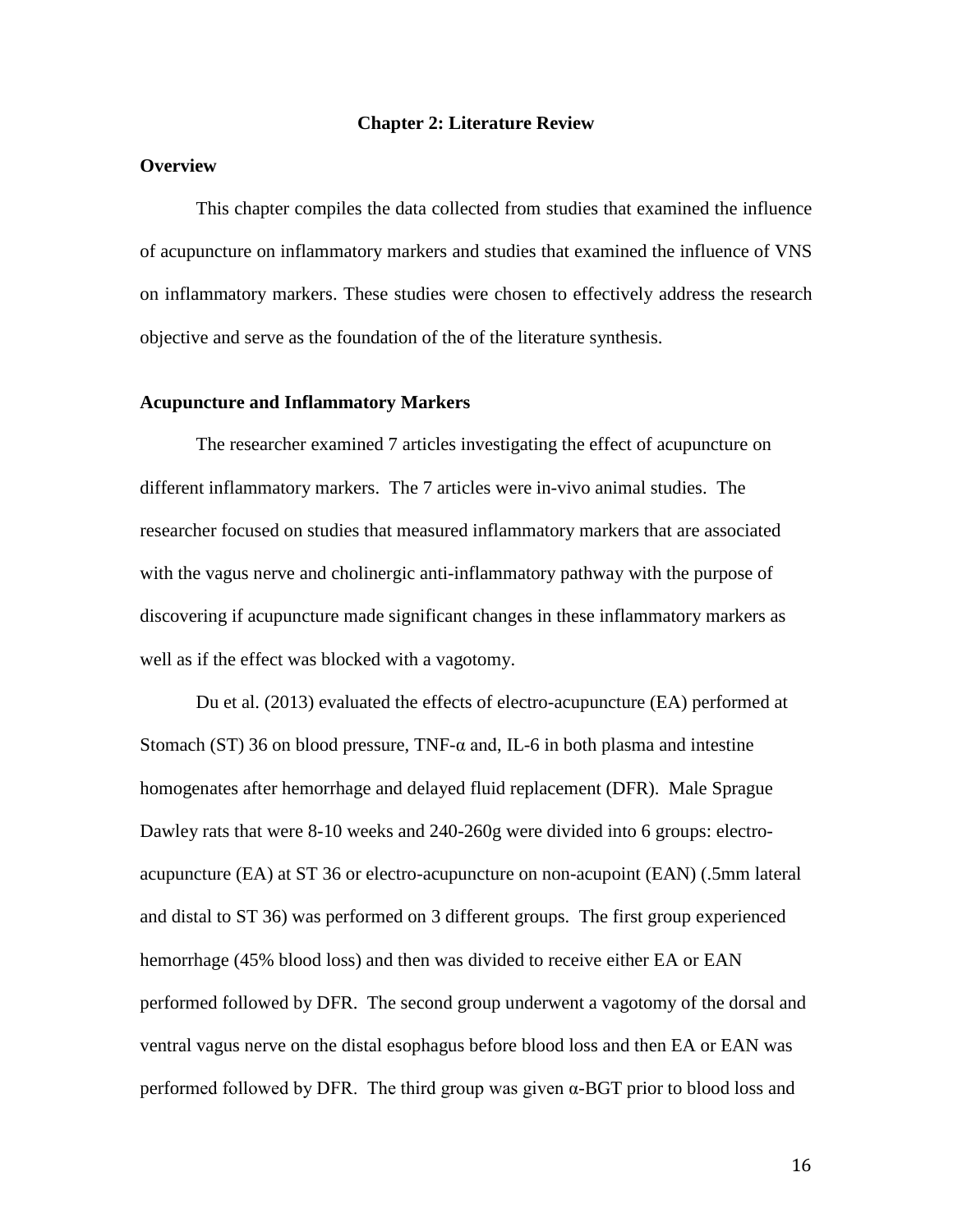that was followed by EA or EAN and then again DFR. Each of these groups was then further divided into subgroups. The first subgroup  $(n=12)$  survival rate and mean arterial pressure (MAP) was evaluated. The next subgroup  $(n=18)$  was used to measure the cytokine levels, organ parameters, gut injury score, ZO1 detection and intestinal permeability.

The research showed EA at ST 36 reduced TNF-α and IL-6 in plasma and intestine ( $p < 0.05$ ). It did not have a significant effect of IL-10 in plasma or intestine. Vagotomy and  $α$ -BGT blocked the anti-inflammatory effects of EA on ST 36. In addition the study showed EA at ST 36 reduced damage to intestinal mucosa. The blood pressure was improved after blood loss with those rats that received EA and significant improved survival rate ( $p < 0.05$ ). EAN did not have a significant effect on TNF- $\alpha$ , IL-6 and, IL-10. The significance of these results shows that EA at ST 36 attenuates systemic inflammation by reducing TNF- $\alpha$  and IL-6 compared to EAN. It is also able to increase survival rate and improve blood pressure in hemorrhages. Both vagotomy and  $\alpha$ -BGT blocked the function of EA on ST 36. It can be deduced that EA at ST 36 increases the efferent activity of vagus nerve through the a7 nicotinic acetylcholine receptor (Du et al., 2013).

The purpose of a study conducted by Torres-Rosas and colleagues (2014) was to investigate the effect of electro-acupuncture (EA) to mediate the vagal modulation of the immune system via dopamine. Wild-type mice, α7nAChr-knockout and, β2AdrRknockout mice 6-8 weeks old and approximately 25g were randomly assigned. Sepsis was induced by endotoxin, LPS via cecal ligation and puncture procedure. A control group underwent a sham surgery following the same procedures but without electrical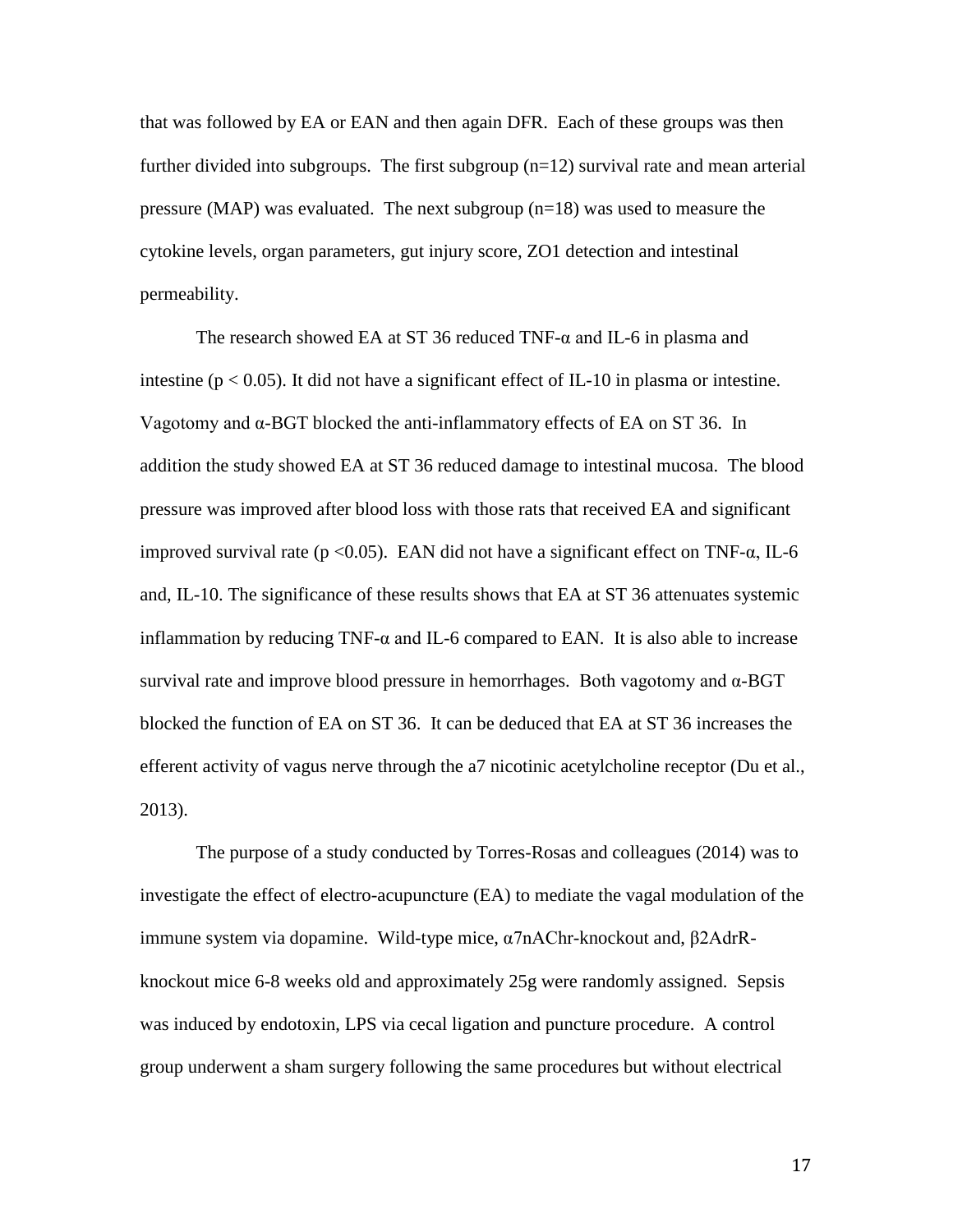stimulation. EA was performed bilateral on ST 36 for 15 minutes with electric current 40 mA, pulse width of 50 μs and frequency of 10 Hz. Another group was administered sham electro-acupuncture with a wooden toothpick and an additional group received electro-acupuncture on a non-acupoint 3 cm distal to ST 36. Other groups had cervical or sub-diaphragmatic vagotomy, adrenalectomy or splenectomy. The researched evaluated the serum concentrations of cytokines TNF-α, IL-6 and, interferon-γ (INF-γ) from the different groups.

The results showed that EA on ST 36 significantly inhibited LPS induced in serum levels and cytokine pro-inflammatory markers TNF- $\alpha$ , IL-6 and INF-y (p < 0.01). They also found the electro-acupuncture is voltage-dependent. Neither the sham electroacupuncture with wooden toothpick or on a non-acupoint inhibited the cytokine levels. Serum levels of TNF-α, IL-6 and, INF-γ were not affected by EA in the  $α7nAChr$ knockout and β2AdrR-knockout mice. Also cervical vagotomy, subdiapragmatic vagotomy or adrenalectomy, eliminated the anti-inflammatory effect of EA ( $p < 0.01$ ). The mice that underwent splenectomy did not have the effect blocked (Torres-Rosas et al., 2014).

This study was an important contribution for several reasons. It demonstrated that EA at ST 36 is a valuable strategy for vagal stimulation. Also the researchers were able to map another immune regulating neural circuit reflex to the vagus nerve. They found that activating the sciatic nerve in the leg with EA inhibits cytokine release. This circuit was inhibited with resectioning of the vagus nerve. They found that signals arising in the sciatic nerve culminate on vagus nerve efferent signals; these efferent vagus nerve signals terminate on the release of dopamine in the adrenal medulla. This newly discovered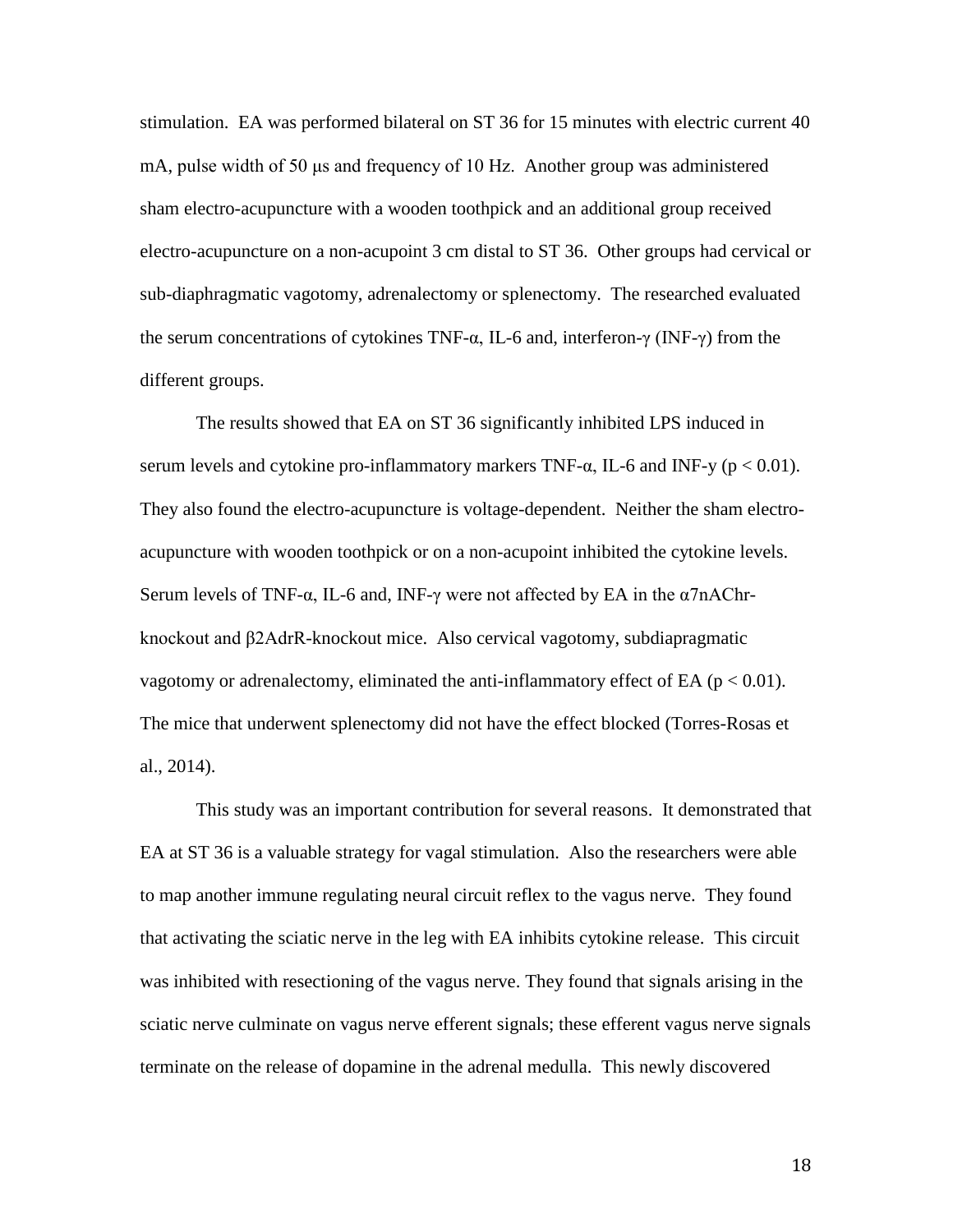sciatic to vagus nerve circuit plays an important role in the innate immune system (Chavan & Tracey, 2014).

Choi et al. (2010) conducted a study on male Sprague Dawley rats 250-300g to determine the effect of acupuncture on inflammatory markers and functional recovery after spinal cord injury. A laminectomy at T-9-T10 was performed on the rats and T8 and T11 were than clamped together to stabilize the rat. Acupuncture with stimulation was performed for 30 minutes once a day for 2 weeks. One control group did not receive treatment and another control received sham acupuncture with a toothpick on acupoints. A third group received acupuncture 2mm away from the location on DU 26 and Gallbladder (GB) 34. To discover which points offered the best results the researchers had 8 groups including control and needled either DU 26, GB 34, ST 36, Bladder (BL) 60, BL 40, GB 39 or Spleen (SP) 6. They found that DU 26 and GB 34 together offered better results than the others due to less ventral motor neuron loss ( $p < 0.05$ ). Those two points were used together in the study.

Inflammatory markers TNF-α, IL-6 and, IL-1β were measured to find the effectiveness of acupuncture. The above markers were significantly reduced compared to both the control group and sham group ( $p < 0.05$ ). Acupuncture offered neuro-protection in spinal cord injuries with DU 26 and GB 34 being the most potent of the points tested.

Geng, Liu, Song and colleagues (2013) studied the effects of electro-acupuncture performed on ST 36 in smoke-induced chronic obstruction pulmonary disease (COPD) in male Sprague Dawley rats weighing 180-200g. There were four groups-control, sham, COPD and COPD plus electro-acupuncture (COPD-EA). The COPD groups were exposed to cigarette smoke for 1 hour twice a day for 12 weeks. It was set up to mimic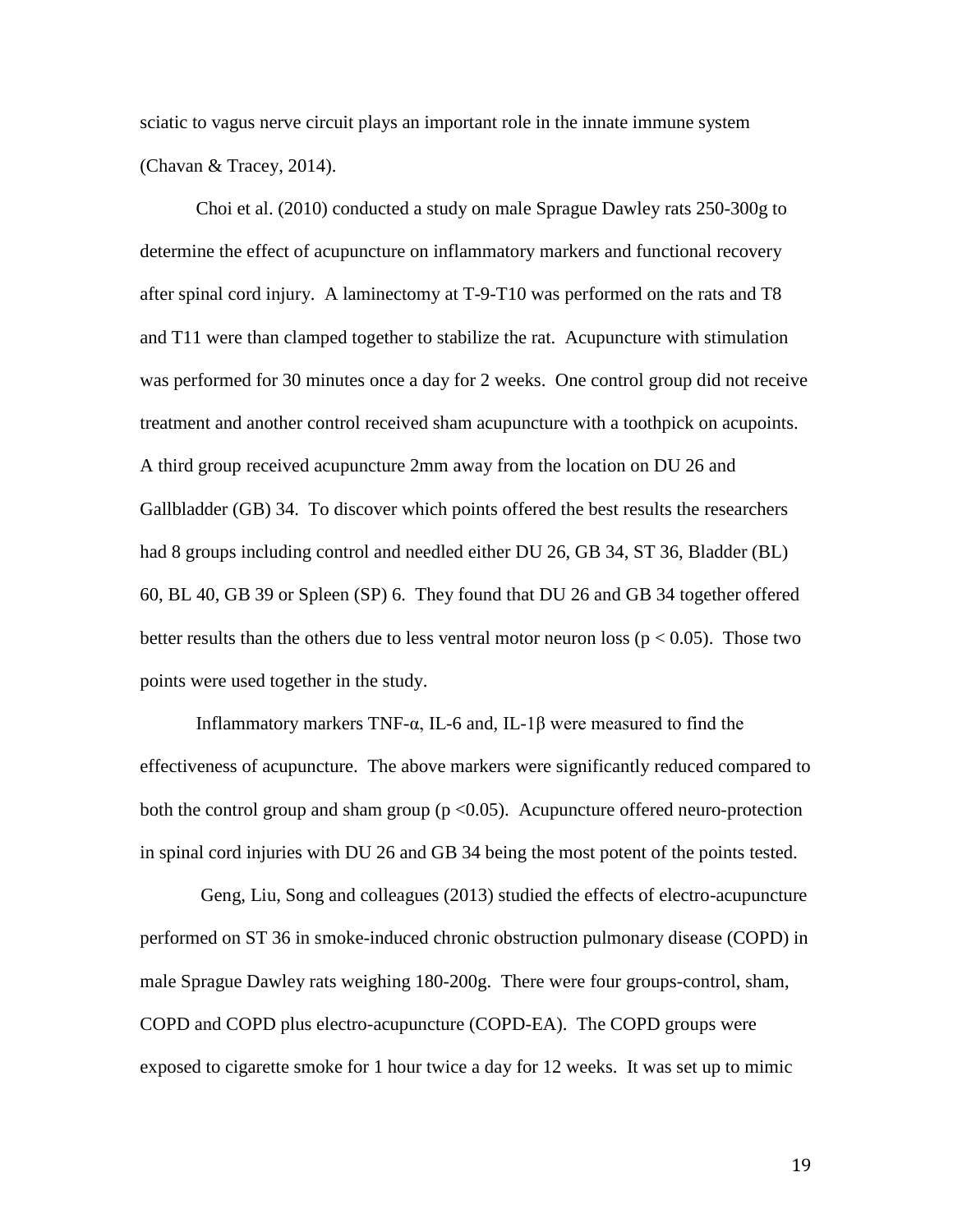approximately 10 years smoking. EA was performed on ST 36 for 30 minutes a day in both the COPD-EA group and sham group. The EA elicited a small muscle contraction in the hind leg of the rat at alternating 60 Hz for 1.05 seconds and 2 Hz for 2.85 seconds with intensity  $\leq 1.5$  mA. Bronchoalveolar lavage fluid (BALF) was measured to determine the change in TNF-α and IL-1β.

The results showed TNF- $\alpha$  and IL-1 $\beta$  in BALF were increased in COPD rats compared to the control group as expected  $(p < 0.01)$ . The COPD-EA group had decreased levels of both inflammatory markers compared to the COPD group ( $p < 0.05$ ). The COPD-EA group still had higher levels of TNF- $\alpha$  and IL-1 $\beta$  than the control group  $(p < 0.05)$ . There were not significant differences between sham and control group (Geng et al., 2013).

J. Song et al. (2013) conducted a study on male Sprague Dawley rats, 200-300g to evaluate electro-acupuncture's effect on burn induced impairment via the vagal mechanisms. There were 81 total rats divided into 10 groups. There was one sham-burn group left untreated and one burn group left untreated. The burn was induced by immersing the shaved ventral and dorsal area of the rats into 95° C water. The rat was then resuscitated with an injection of 24 mL of Ringer lactate solution. The sham burn rats were shaved and injected with the solution but were not burned. Two other groups were burned and then had EA performed 6 hours following the burn and the other 24 hours following the burn. Two groups were burned and then received sham EA 6 hours after the burn and the other 24 hours after. Sham acupuncture consisted of 2 needles inserted in non-acupoints on the hypochondria and the electric stimulator was off. There were 2 groups of rats that underwent a vagotomy at the sub-diaphragmatic ventral and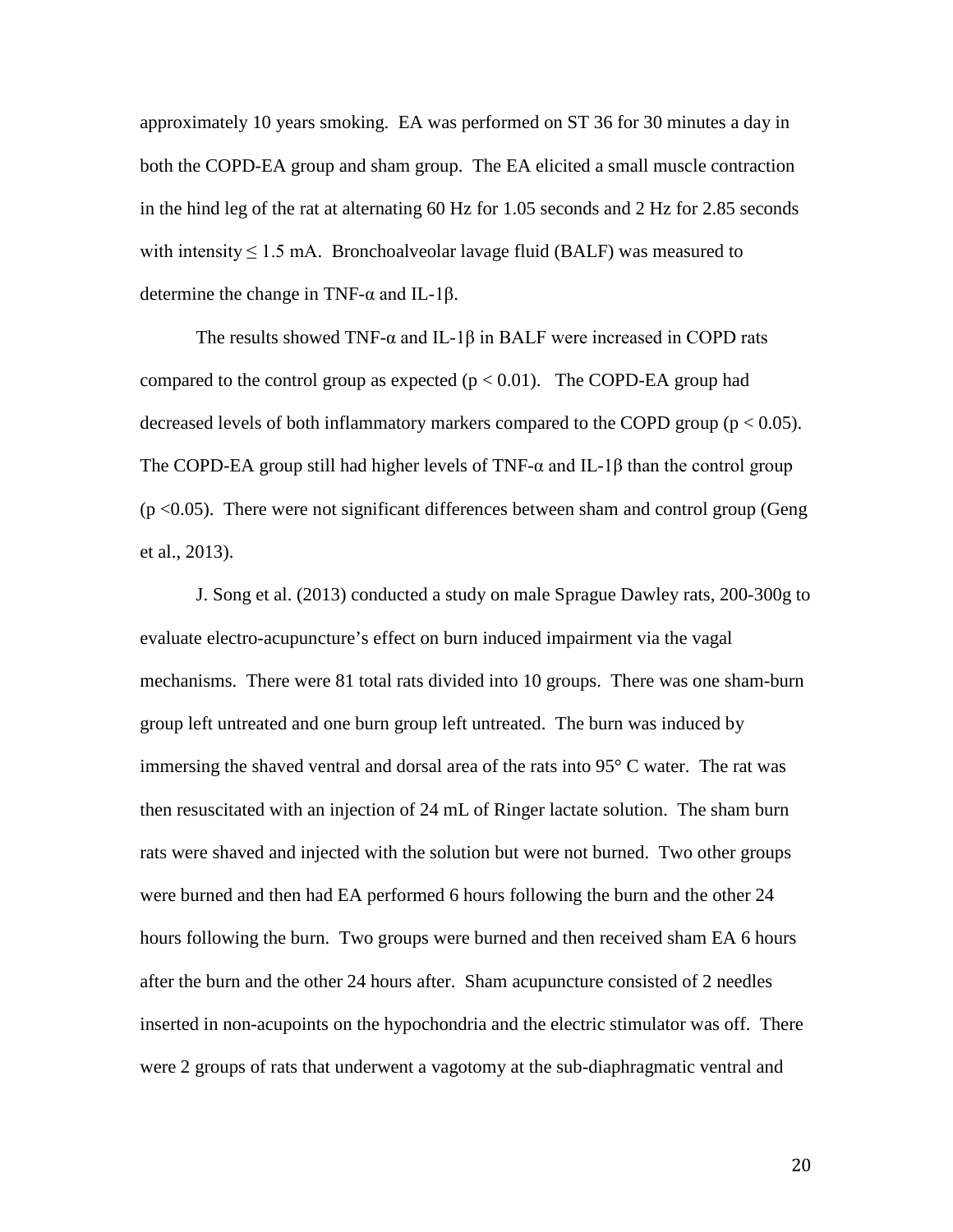dorsal vagal trunk. One of those were also burned and received EA 6 hours following the burns and the other was burned and received sham acupuncture 6 hours following. The last two groups underwent a sham vagotomy where the vagus nerves were only exposed. Both sham vagotomy groups were burned and received either EA or sham EA 6 hours following the burn. Blood was taken on the fourth day before the burn occurred before the rats fasted overnight and also after the burn.

The results showed plasma IL-6 was increased in all groups with the burn. EA significantly lowered IL-6 levels at both 6 hours ( $p=0.03$ ) and 24 hours ( $p=0.003$ ) following burn compared to sham EA. The same inflammatory modulating effect was blocked on the rats that underwent vagotomy. EA also significantly increased vagal activity measured via ECG. High frequency was measured and significantly higher in EA ( $p=0.004$ ) versus the sham at 6 hours and at 24 hours ( $p=0.03$ ). This study showed EA at ST 36 was able to significantly increase vagal activity and decrease plasma IL-6 via the vagus nerve (J. Song et al., 2013).

The effect of EA at ST 36 was investigated by Song et al. (2014) to discover if it attenuates pro-inflammatory cytokine release via the cholinergic anti-inflammatory pathway in rats with endotoxin challenge. Seventy Wistar rats ranging from 200-240g were divided into 7 groups. Two groups received EA bilateral on ST 36 or sham acupuncture with LPS injection. Two of the groups received bilateral cervical vagotomy and then one group received EA and the other sham. The sham acupuncture was performed on bilateral non-acupoints on the outside of the fibula approximately 1 cm from condyle. Another two groups received α-BGT injection and EA on ST 36 or sham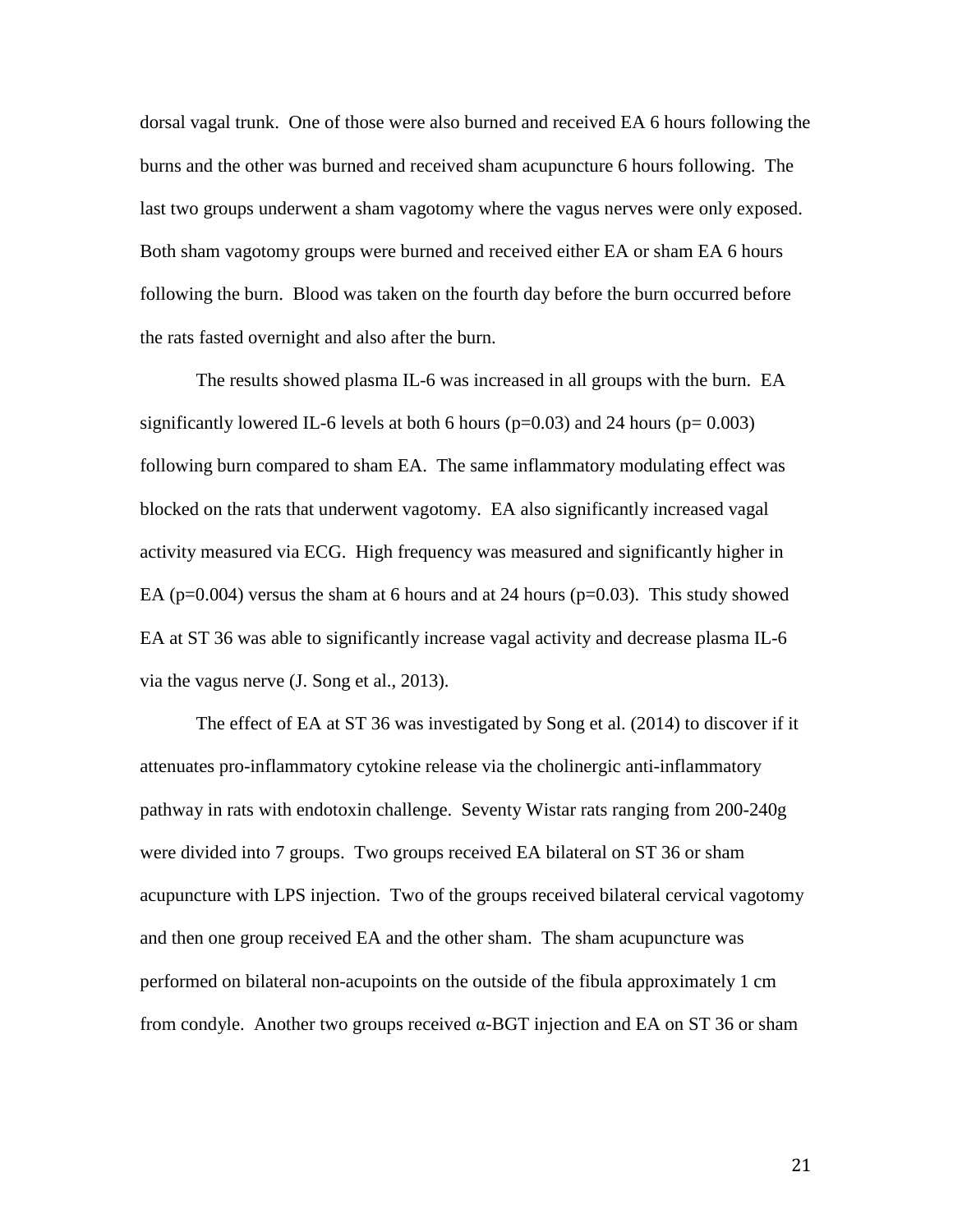acupuncture. There was one control group did not receive injection or treatment. Plasma levels of TNF-α and IL-6 were measured.

The researchers found serum levels of TNF- $\alpha$  and IL-6 were significantly higher in the rats that received LPS injection versus the control. TNF- $\alpha$  levels were significantly decreased ( $p < 0.05$ ) with EA and significantly more than the sham EA. Neither EA nor sham EA had any effect of IL-10 levels. EA also had no effect on  $TNF-\alpha$  levels when rats were injected with  $\alpha$ -BGT or when vagotomy was performed. The researchers concluded EA was able to reduce pro-inflammatory factors  $(TNF-\alpha)$  but not able to significantly effect anti-inflammatory factor (IL-10). This effect occurred by activation of the cholinergic anti-inflammatory pathway (Q. Song et al., 2014).

Zhang et al. (2014) observed the effect of EA at ST 36 treatment with postoperative abdominal adhesions. Inflammatory markers were used as the primary measurement of EA's effect. The researchers used male Wistar rats weighing 200-240g as subjects. The rats were divided into 8 groups: the sham control group, abdominal adhesions model, abdominal adhesions plus EA, sham acupoint group, abdominal adhesions with vagotomy, abdominal adhesions with EA after vagotomy, abdominal adhesions with  $\alpha$ -BGT and lastly abdominal adhesions with EA after  $\alpha$ -BGT. The sham group was not given abdominal adhesions and only had the cecum flipped and then abdomen was sealed. EA was performed 40 minutes after adhesion surgery in those groups that were designated to receive it. Bilateral ST 36 was the point stimulated for 1 hour continuously at 2 mA and 2-100 Hz. One group received EA at a non-acupoint located 5mm below and outside of ST 36. The non-acupoint was stimulated exactly the same as EA groups. The vagotomy groups had bilateral abdominal vagus nerve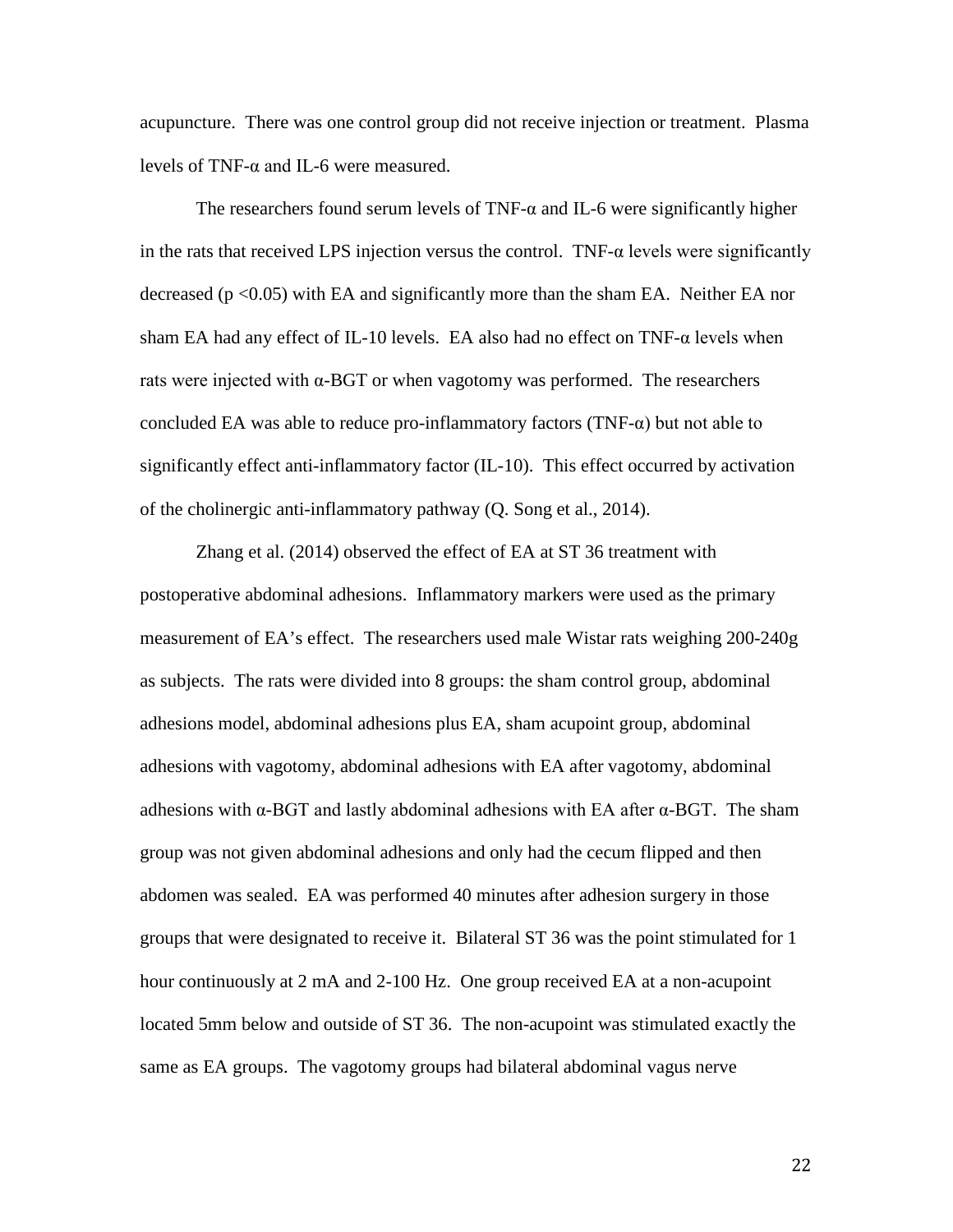transected before abdominal adhesions. The α-BGT was injected into the two groups following the adhesion surgery.

On the third day following surgery, tissue  $TNF-\alpha$  levels were significantly increased in all groups compared to sham control. The abdominal adhesions in the groups that received EA group had significantly lowered tissue levels of TNF-α than all groups outside of the sham control  $(p < 0.05)$ . These cytokine levels still remained higher than the control group. EA at ST 36 in vagotomy and  $\alpha$ -BGT injection showed no significant differences. The anti-inflammatory protection of EA was diminished with the vagotomy and α-BGT injection (Zhang et al., 2014).

This collection of studies showed the significant role acupuncture played in regulating the immune system by attenuating inflammatory markers. The studies showed acupuncture influences these markers by the cholinergic anti-inflammatory pathway that is blocked when the vagus nerve is not intact.

#### **VNS and Inflammatory Markers**

This section consists of 9 rat studies that used vagus nerve stimulation as treatment to discover its effects on inflammatory markers.

Zhao et al. (2012) researched the effect of transcutaneous auricular vagus nerve stimulation (ta-VNS), vagus nerve stimulation (VNS) and transcutaneous acupoint stimulation's (TEAS) effect on pro-inflammatory cytokines: TNF-α, IL-1β and, IL-6 from blood serum collected and NF-kappa B p65 (NF-κB p65) expressions from lung tissue. There were several parts in the study. In the first part using 12-week-old male Sprague Dawley rats ranging from 275-350g were divided into 5 groups. Four groups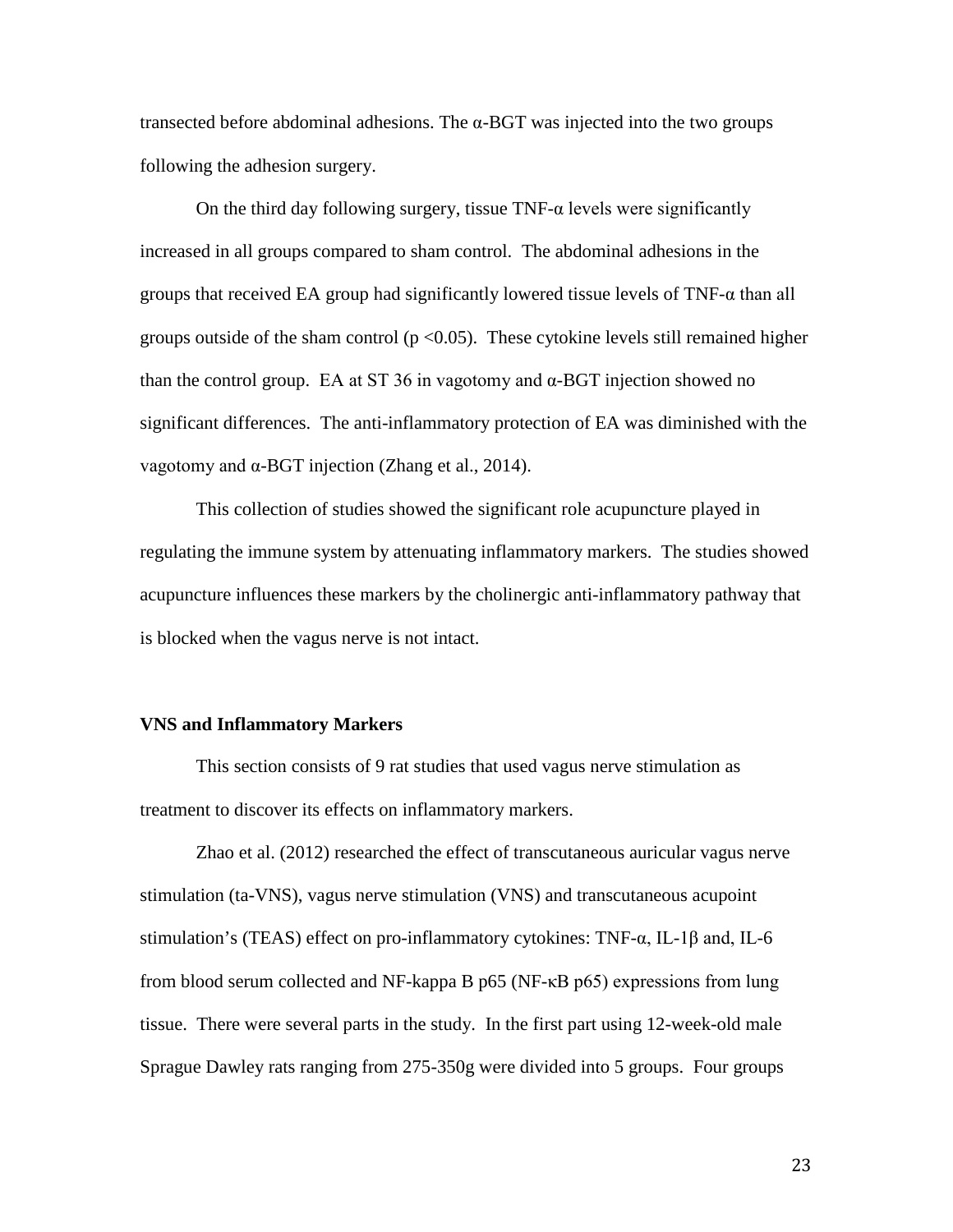were injected with lipopolysaccharide (LPS); an endotoxin to induce inflammation and the fifth group was injected with a saline solution. The rats induced with LPS were treated with either ta-VNS on the auricular concha, TEAS on ST 36, VNS or not treated at all. The study also observed the effects of these inflammatory markers after a vagotomy. Rats in this part of the study had a vagotomy performed and then were treated with saline solution, or injected with LPS and then treated with ta-VNS on auricular concha, TEAS on ST 36 or VNS. Another component involved in the study was to look at the effect after nicotinic acetylcholine receptors (a7nAChr) antagonist, α-bungarotoxin  $(\alpha$ -BGT) injected. Rats in this part were divided in 4 groups as well: saline treated, endotoxemia model (injected LPS), rats injected with a7nAChr antagonist and then LPS were either treated with TEAS on ST 36 or ta-VNS on the auricular concha. The VNS group underwent stimulation and hour and half following LPS set at 1 mA, 10 Hz for 10 minutes. Both ta-VNS and TEAS on ST 36 were electrically stimulated an hour and a half after LPS and intensity was set to elicit a muscle twitch at a maximum of 1 mA.

The results showed that LPS increased the cytokine expressions of TNF- $\alpha$ , IL-1 $\beta$ and IL-6. VNS and ta-VNS inhibited cytokine concentrations of TNF- $\alpha$ , IL-1 $\beta$  and IL-6 strongly (p < 0.01 & p < 0.05 respectively). TEAS on ST 36 only lowered TNF- $\alpha$ significantly ( $p < 0.05$ ) and had no significant effect on IL- $\beta$  and IL-6 in serum. The suppression of cytokines with ta-VNS and TEAS were blocked in both the models that were injected with the a7nAChR agonist and the models that underwent vagotomy. NFκB p65 immunohistochemistry staining was performed on lung tissues. NF-κB p65 was strongly inhibited in the VNS and ta-VNS groups induced with LPS ( $p < 0.01$ ) but were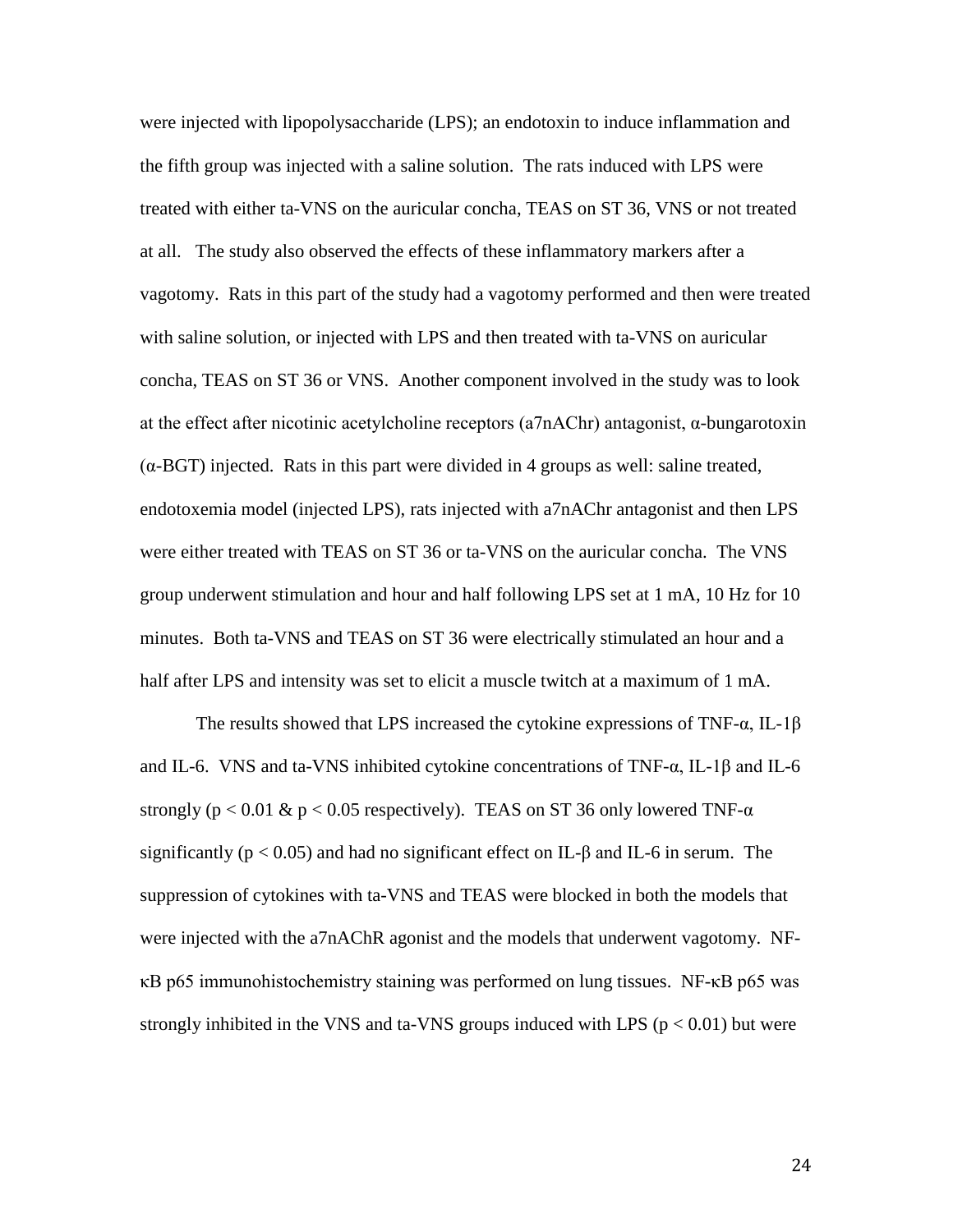not significantly affected by TEAS. Again these effects were blunted when vagotomy was performed.

This study shows ta-VNS on the auricular concha can be used to suppress proinflammatory cytokines TNF-α, IL-1β and IL-6 via the a7nAChR mediated cholinergic anti-inflammatory pathway and regulate NF-κB activities. It also demonstrates serum TNF- $\alpha$  can be reduced by TEAS on ST 36 (Zhao et al., 2012).

Schulte et al. (2014) investigated how loss of vagal tone aggravates inflammation in endotoxemic rats. Lewis rats weighing 275-300g were the subjects in this study. There were 2 sham groups, one that was not injected with LPS and one injected with LPS. Three other groups received right cervical vagotomy and injections of LPS. They then received either no VNS; VNS for 2 minutes or VNS for 20 minutes which all began 5 minutes after LPS was injected. The stimulation was performed on the vagal trunk and set at 5v, 2 ms and 1 Hz.

The results showed TNF- $\alpha$  and IL-1 $\beta$  from both serum and tissues from the ventricle were slightly increased compared to the control. The levels in rats that underwent vagotomy were significantly increased ( $p \le 0.05$ ). VNS on the vagal trunk was able to attenuate the inflammatory markers although it remained higher than the control  $(p< 0.05)$ . The significance of the study shows that vagotomy caused an increase in the inflammatory response potentially because it is not able to balance it by activating the efferent response (Schulte, Lichtenstern, Henrich, Weigand, & Uhle, 2014).

The aim of the study conducted by Zhou et al. (2014) was to illuminate the neuroprotective mechanism of the vagus nerve on traumatic brain injury induced on rabbits. Twenty-eight New Zealand rabbits were randomly grouped into 4 separate groups: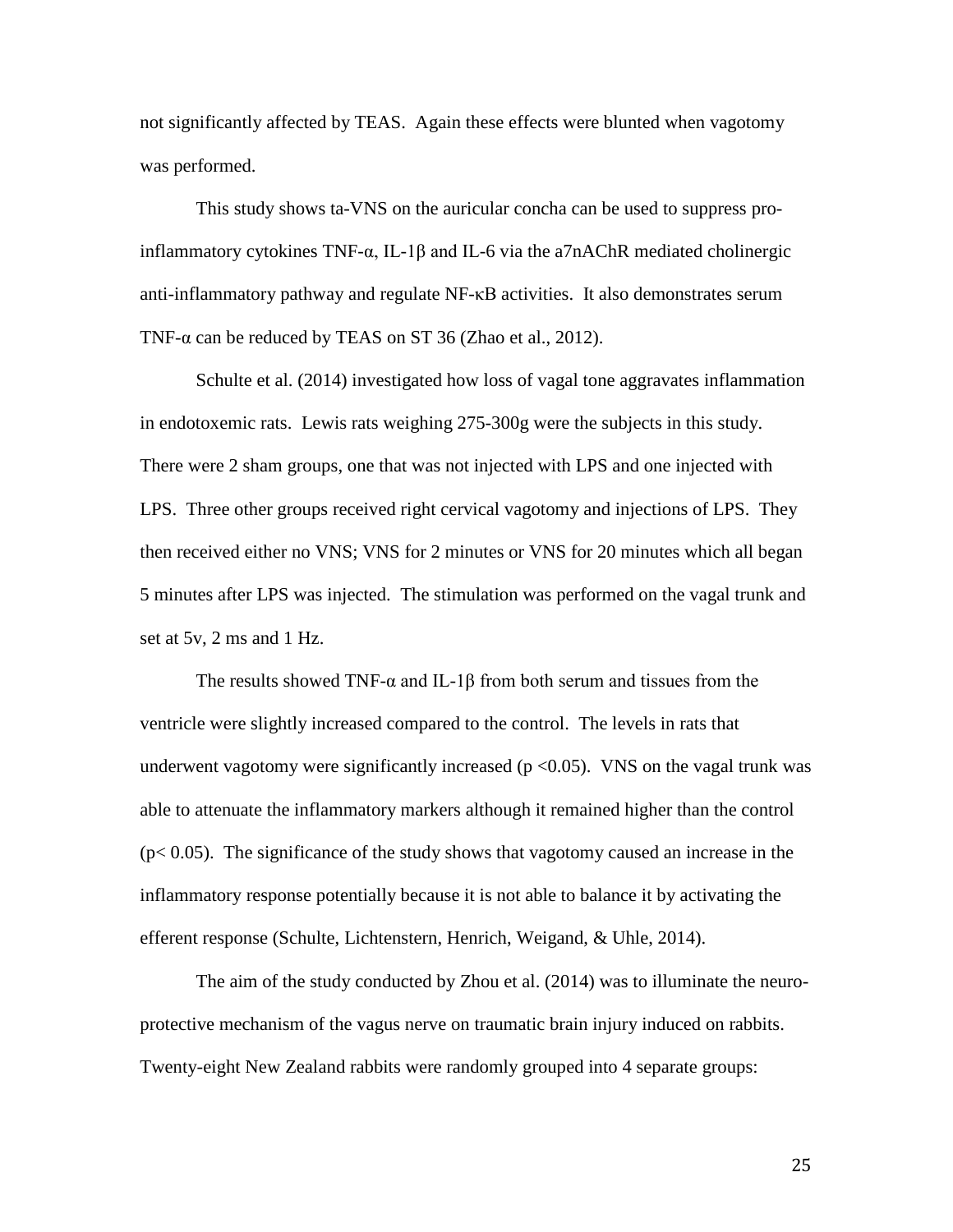control group-which did not receive any treatment; sham surgery group-had their skull opened but no injury or VNS; explosive injury; VNS group. The brain injury was inflicted on the rabbits in the explosive injury and VNS group by first performing a craniotomy with exposure of right parietal cortex, then the midpoint of a lightning firecracker was placed .5 cm from brain tissues and 5 pieces of metal were placed in the cortex the firecrackers were lit outdoors to create the explosive injury model. The right cervical vagus nerve was stimulated at 10 V, 5 ms, and 5 Hz for 20 minutes. Blood was collected from the rabbits 6 hours following the injury.

Zhou and colleagues found  $TNF-\alpha$  and IL-1 $\beta$  levels in the serum and brain tissue were significantly higher in the VNS group  $(p \le 0.01)$  compared both the sham and control group. They were also significantly lower than the explosive injury group (p  $\leq 0.01$ ). Serum and tissue IL-10 levels were significantly higher in the VNS group compared to explosive injury group  $(p \le 0.01)$ . The significance of these results was that VNS was able to decrease pro-inflammatory cytokines,  $TNF-α$  and  $IL-1β$  and increase anti-inflammatory cytokine IL-10 (Zhou et al., 2014).

The purpose of the study by Kyzyzaniak et al. (2011) was to evaluate VNS on lung tissue after an abdominal vagotomy. Male balb/c mice were divided into groups. In the sham group mice were shaved in dorsal area and had right cervical incision with the exposure of the vagus nerve but no stimulation. Another group of mice were steam burned for 7 seconds to create about 30% total body surface area burn. The third group had an abdominal vagotomy prior to burn and VNS. Both burn groups received VNS with 2 mA at 1 second intervals for 10 minutes prior to burn.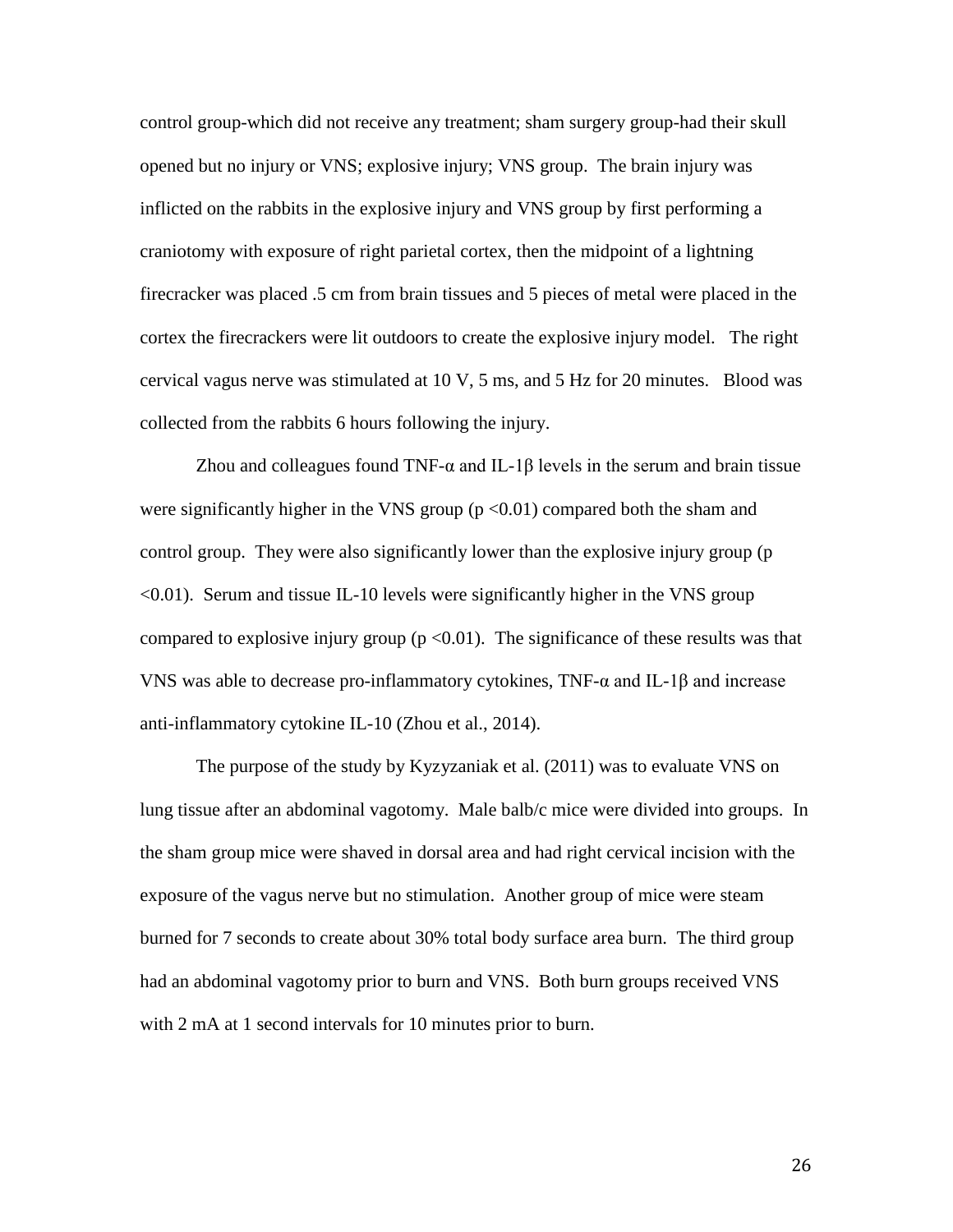The NF kB pathway was analyzed and the researchers found NF-κB p65 in the lung tissues were significant higher in the burn group that did not receive VNS versus both the sham group and VNS + burn group ( $p \le 0.001$ ). The vagotomy group of mice did not receive the protection from VNS seen in the group with vagus nerve intact. Their levels were similar to the untreated burn group. The importance of this study was to show VNS can attenuate the NF kB pathway but this effect is blocked or diminished with abdominal vagotomy (Krzyzaniak et al., 2011).

Kox et al. examined the effects of vagotomy and VNS on systemic inflammation. The researchers chose to measure the cytokines  $TNF-\alpha$  and IL-10 and, IL-6. Male Sprague Dawley rats weighing between 300-450g were divided into 3 groups, sham operation group, vagotomy group and VNS group. All three groups were injected with LPS. A cervical incision was made to expose the left vagus nerve. The sham group only had the nerve exposed and then covered with gauze. The VNS group received 3 minutes of stimulation at 5 V, 5 Hz and 2 ms. The vagotomy group had both the left and right vagus nerves transected. Blood serum and pulmonary levels of pro-inflammatory cytokines were examined.

Vagotomy resulted in significantly increase in pulmonary levels of  $TNF-\alpha$  when compared to sham or VNS rats ( $p < 0.05$ ) and had no effect on IL-10. Plasma cytokines levels measuring systemic inflammation were not affected by vagotomy. VNS had no effect on plasma or pulmonary levels of cytokines. The researchers found that while vagotomy increased the inflammatory response in pulmonary inflammation it did not affect systemic inflammation. Also VNS did not have any effect on pro-inflammatory or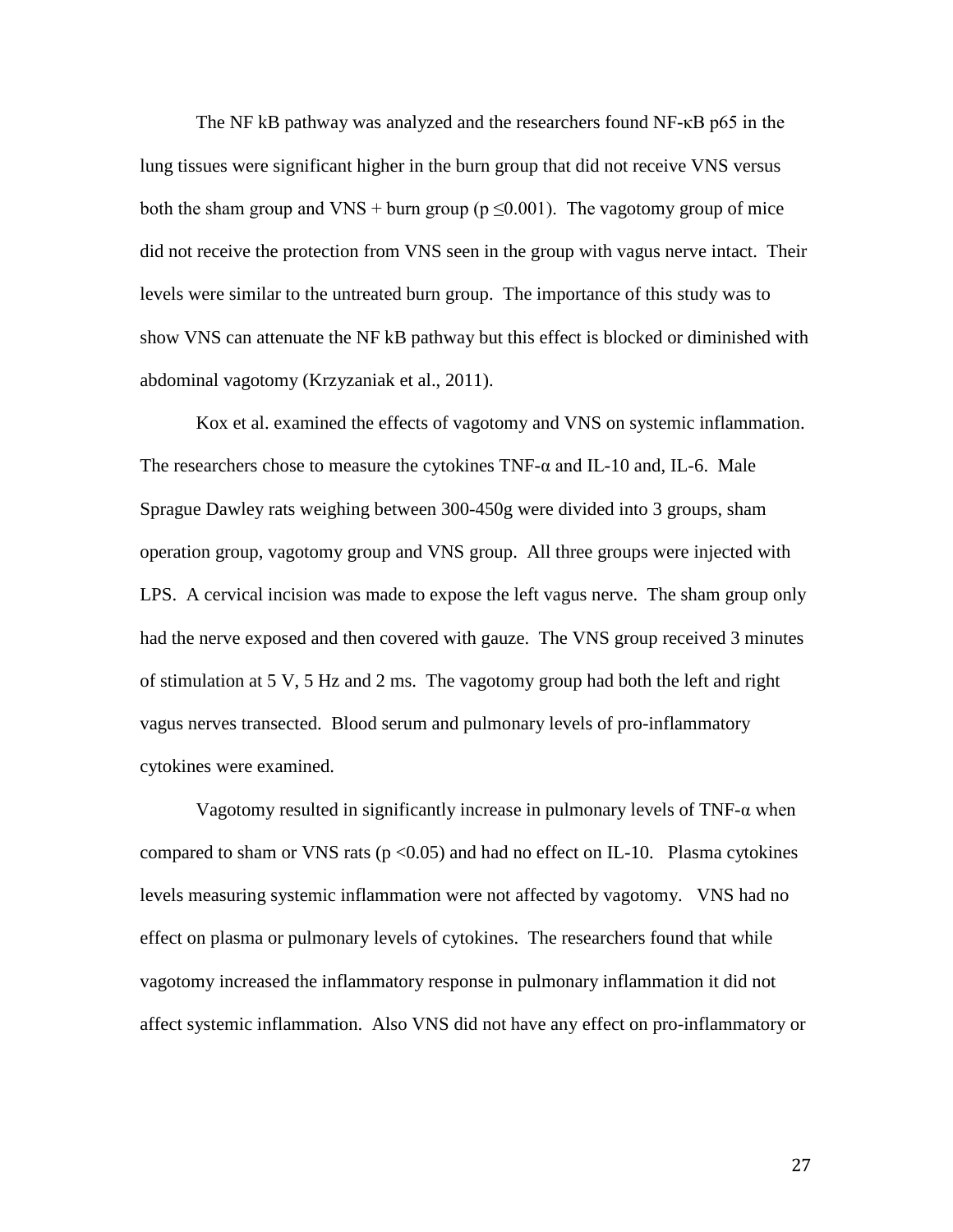anti-inflammatory cytokines. They researchers questioned the ability of VNS to attenuate cytokines as seen in many other studies on inflammation (Kox et al., 2012).

Sun et al. evaluated how chronic VNS can affect rats against 2, 4, 6 trinitrobenzsnsulfonic acid (TNBS) used to induce colitis. Both male and female Sprague Dawley rats weighing 180-220g were split into 4 groups: sham VNS and saline injection, VNS and saline injection, sham VNS and TNBS and, VNS and TNBS. Surgery was performed on all rats to expose the left cervical vagus nerve. Electrodes were placed with leads and stimulator. The sham VNS groups underwent the same procedure but did not receive stimulation. Seven days after the surgery TNBS was administered and the VNS stimulation continued from day 1 to day 6 at .25 mA, 20 Hz, 500 ms with 30 seconds on and 5 minutes off for 3 hours each day. The researchers measured HRV along with TNFα and IL-6 in colonic tissues. The expression of NF-κB p65 was also monitored.

The results showed TNF- $\alpha$  and IL-6 were elevated with the TNBS group but the group receiving VNS was able to significantly inhibit the pro-inflammatory cytokines (p <0.05). TNBS also activated the NF-κB p65 expression in the tissue collected from the colon and VNS was able to reverse this effect ( $p < 0.05$ ). The balance of sympatheticvagal balance also showed the TNBS decreased HF. VNS was able to balance and significantly increase HF and decrease LF ( $p < 0.05$ ) (Sun et al., 2013).

Jiang et al. (2014) investigated how vagus nerve stimulation attenuates acute cerebral ischemia via the cholinergic pathway in rats. Male Sprague Dawley rats weighing between 250-250g were divided into 3 groups, sham w/ VNS, focal cerebral ischemia and reperfusion  $(I/R)$  and, I/R with VNS. I/R was established in the rats using the intraluminal occlusion technique to cause middle cerebral artery occlusion. The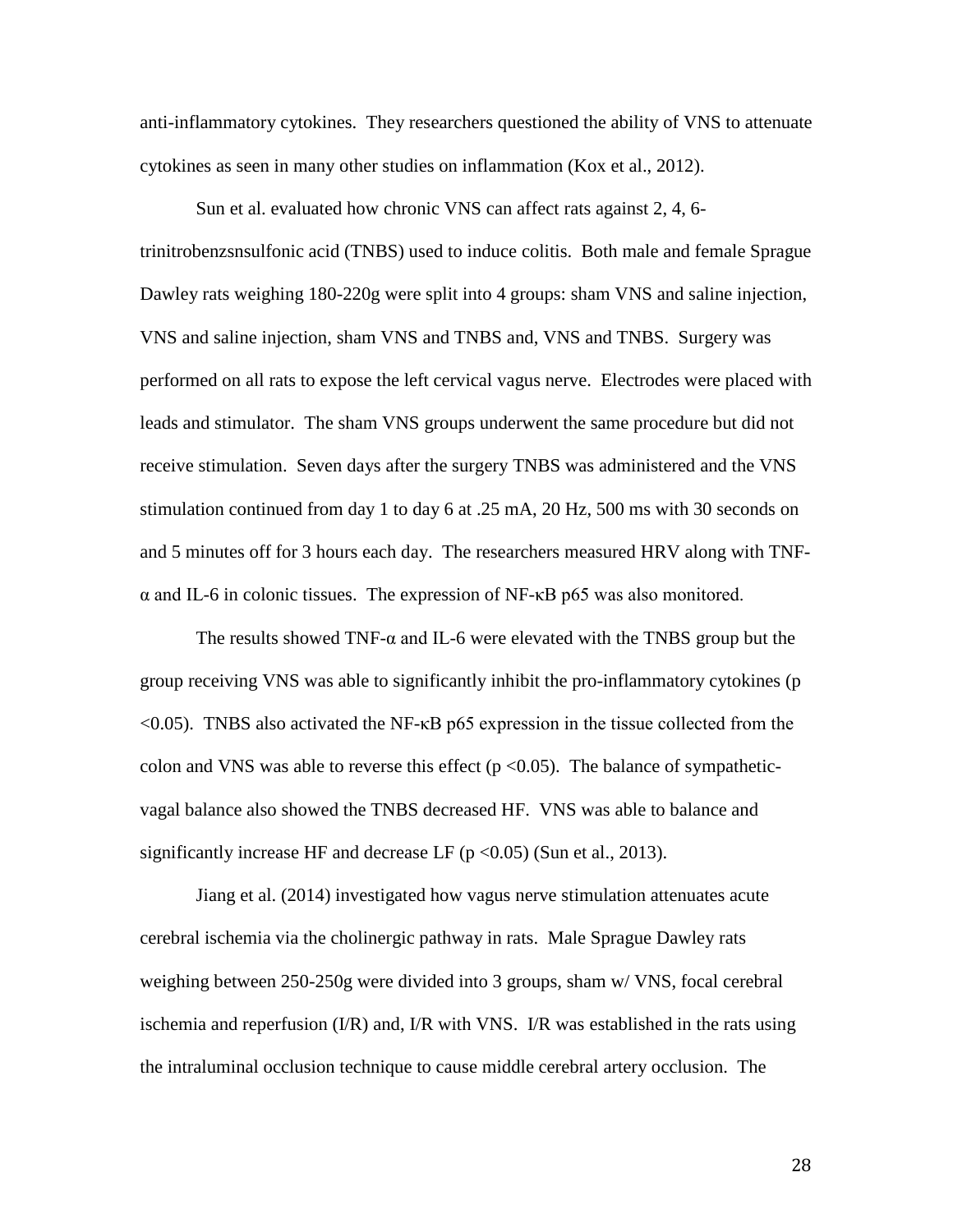subjects had the right cervical vagus nerve exposed and the stimulating electrode attached. The sham group received the same treatment minus the occlusion. Thirty minutes following the occlusion VNS was administered for 30 s every 5 minutes for a total of 60 minutes. The stimulation was set at .5 mA, 20 Hz, and .5 ms. The researchers measured concentrations of TNF-α, IL-1β and, IL-6 obtained from the ischemic cortex tissues.

The pro-inflammatory cytokines measured in the study were significantly decreased in the I/R with VNS compared to I/R group ( $p \le 0.05$ ). VNS was able to reduce the expression of TNF- $\alpha$ , IL-1 $\beta$  and IL-6 (Jiang et al., 2014).

In a similar study Mihaylova, Schweighöfer, Hackstein and Rosengarten designed a study to measure the effect of vagus nerve stimulation on LPS induced rats on blood and spleen lymphocyte subsets. The study also looked at how cervical vagotomy would influence the vagus nerve stimulation. Male Sprague Dawley rats weighing 290-320g were divided into 6 groups. Three groups received LPS injection and another 3 were sham control groups given saline solution. In each of the sham and LPS groups there was a group that received no treatment and acted as control, bilateral cervical vagotomy (VGX) or bilateral cervical vagotomy and VNS on distal trunk of left vagus nerve. The stimulation began directly after LPS was administered. The stimulation occurred for 10 minutes at 2 mA, 2 Hz and .3 ms and then off for 35 minutes. The process repeated for 4.5 hours, which was the length of the experiment. Cytokine concentrations of IL-10, TNF- $\alpha$  and IFN $\gamma$  were analyzed.

The levels of IL-10, TNF- $\alpha$  and IFN<sub>Y</sub> were significantly increased in all LPS groups compared to sham. The group that underwent vagotomy and VNS while trended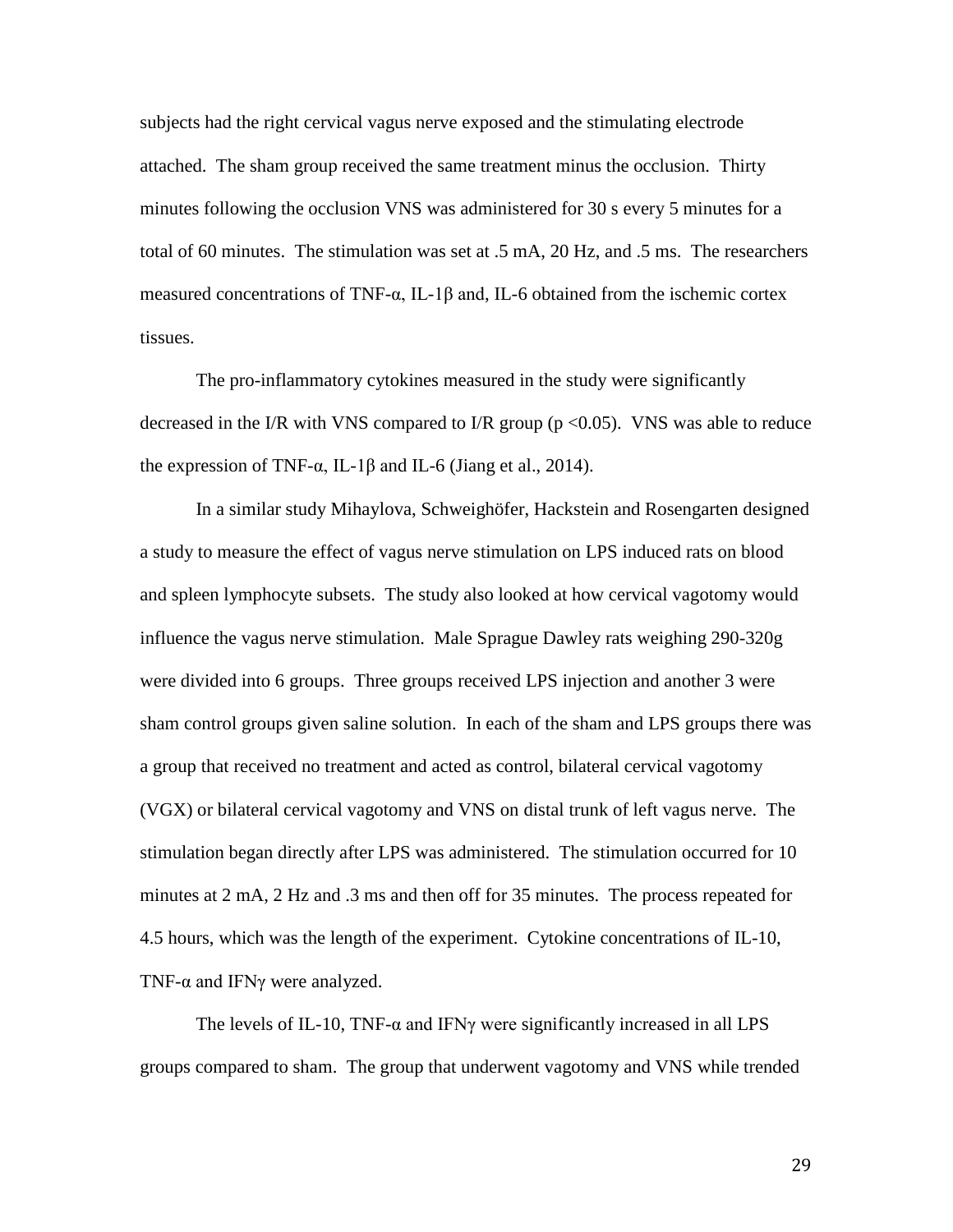to lower values of the pro-inflammatory cytokines did not reach statistical significance. While this study did not show a statistical decrease in the cytokines listed above with VNS this may be attributed to the vagotomy (S. Mihaylova, Schweighofer, Hackstein, & Rosengarten, 2014).

Mihaylova and colleagues had another very similar study as the one previously mentioned that look at the effect of VNS on the cerebral microcirculation in endotoxinemic rats. The exact same study design was used on the Sprague Dawley rats and measurements of plasma TNF- $\alpha$ , IL-10, IL-6 and, IFN $\gamma$  were evaluated in the VNS and vagotomy rats. The levels of cytokines in the VNS group that also underwent vagotomy were statistically insignificant from the other groups. The trend showed VNS did attenuate the inflammatory response while the vagotomy group without VNS had an increased inflammatory response (Stanka Mihaylova et al., 2012).

The studies researched the effects direct stimulation of the vagus nerve by surgical insertion of a stimulator on the vagus nerve had on inflammatory markers. These studies showed the importance of the vagus nerve in the neuro-endocrine signaling to influence the immune system and regulate inflammation.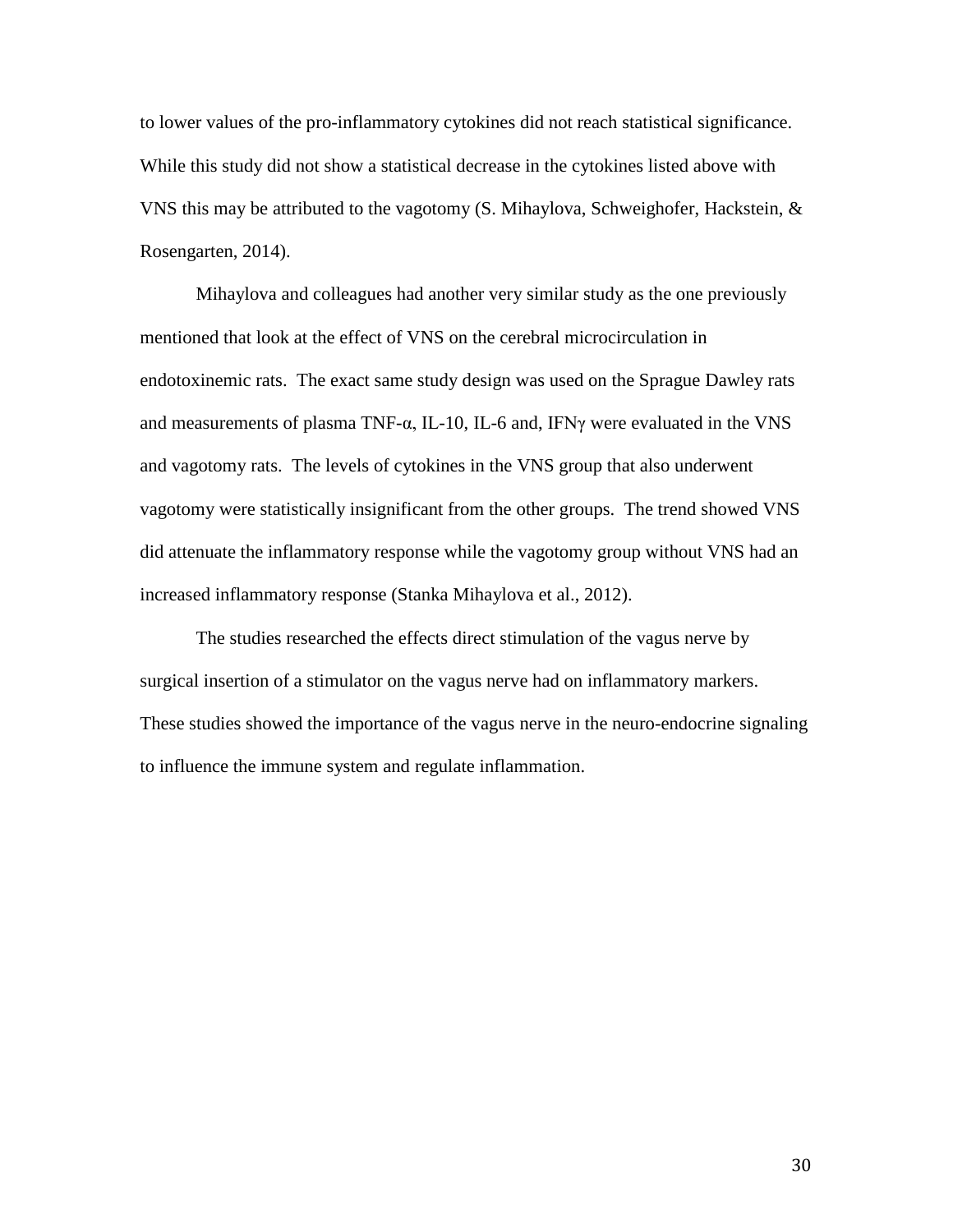### **Conclusion**

The studies investigating the effect of acupuncture and VNS on inflammatory markers both show that these therapies can increase vagus nerve activity. Acupuncture and VNS have the ability to modulate the inflammatory markers. The studies also showed the vagus nerve was a critical component of this mechanism by also measuring this effect when a vagotomy was performed.

The researcher's objective was to bridge the research on both therapies to demonstrate acupuncture increases vagal activity as VNS does making it an important consideration for patients with decreased vagal tone.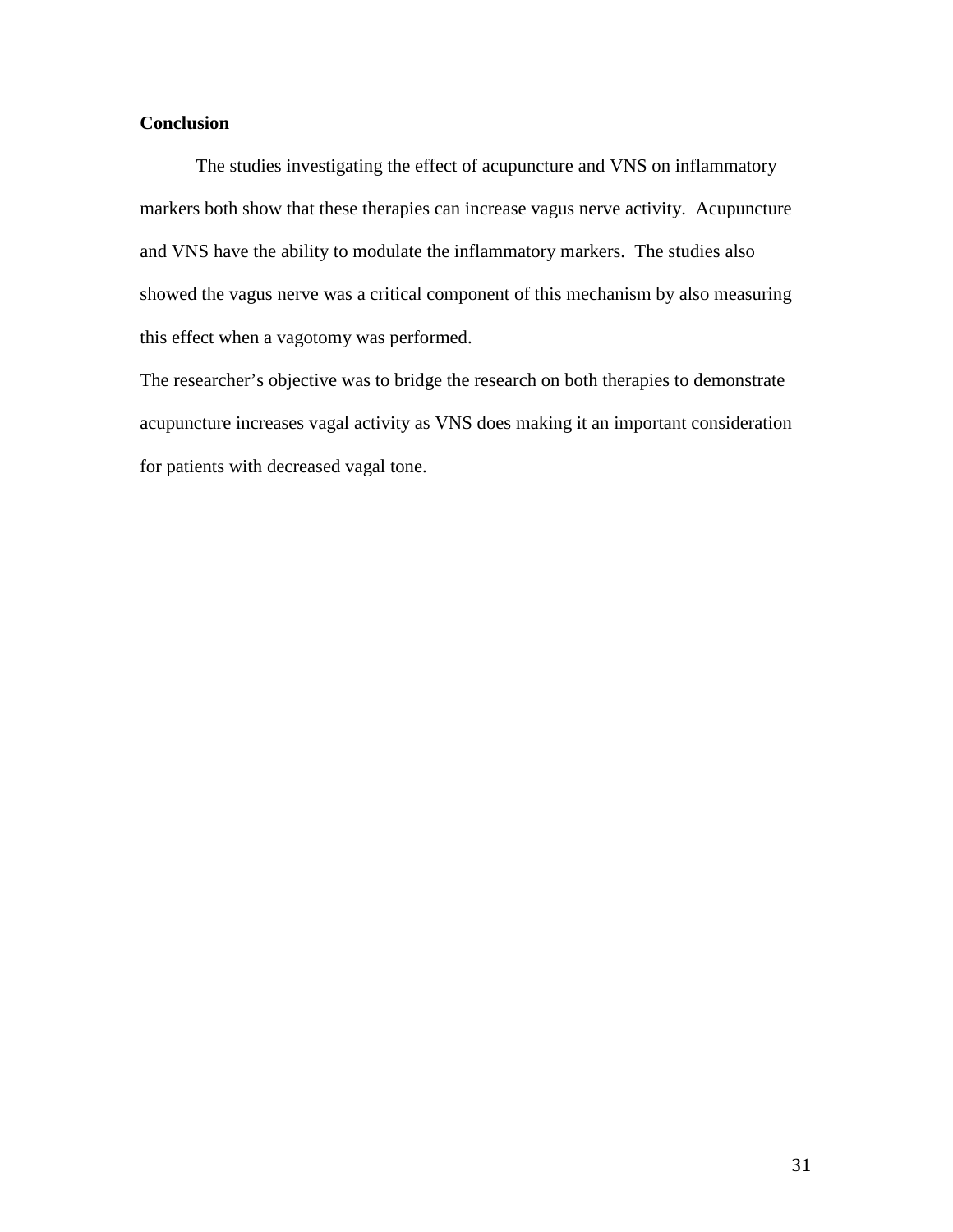#### **Chapter 3: Method**

#### **Statement of Methodology**

The researcher performed a retrospective review of studies in order to evaluate the effect of acupuncture on the vagus nerve to influence inflammation and the immune system. A literature synthesis was performed as an effective way to measure the outcomes that relate to vagus nerve activity on inflammatory markers. This evaluative method to review the research is effective in presenting data of both acupuncture and VNS to identify the potential connections and integrate the research of the two therapies(Cooper, 2009).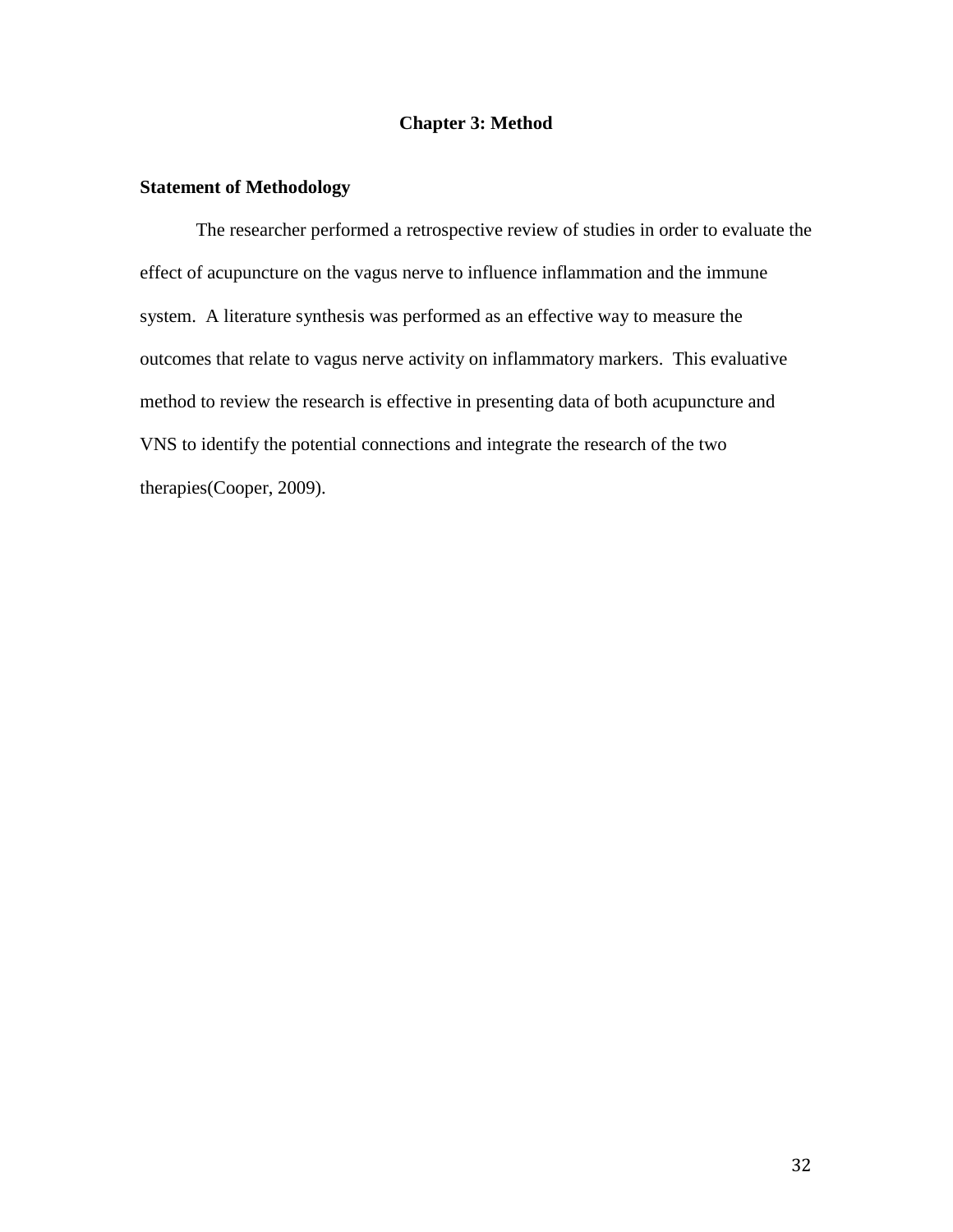#### **Procedures**

Databases used in the search for studies were EBSCOhost, Mary Ann Liebert, Google Scholar, PubMed and, Research Gate. The search was compiled using terms: acupuncture, electro-acupuncture, vagus nerve stimulation AND vagus nerve, inflammation, immunity, cytokine, immune system, vagotomy.

#### **Inclusion/Exclusion Criteria**

This initial search brought up over 100 results. Any articles that were not entirely available in English, had only an abstract available or were published earlier than 2000 were initially excluded. Only peer-reviewed articles were chosen during the research. This left 92 articles, 28 Western background articles and 64 pertaining to acupuncture or vagus nerve stimulation. Eighteen of the 28 Western articles were used as background information in Chapter 1. The ten were excluded because they had only very basic information of the vagus nerve or immune system that was greatly expanded on in the other 18 articles. Of the 64 acupuncture articles 16 met the inclusion criteria. They measured cytokines related to the vagus nerve. Articles conducted in any country were included. All articles defined statistical significance as  $p < 0.05$ . Articles with less than 10 subjects were removed as well as those with poor methodology quality. Poor methodology quality was determined when the studies did not give sufficient information in their design to be able to replicate the study. The 16 remaining articles were divided into 2 groups. There were 7 that measured cytokine concentrations with acupuncture and 9 that measured cytokine concentrations with vagus nerve stimulation. After careful consideration only animal studies were used and the human studies were eliminated.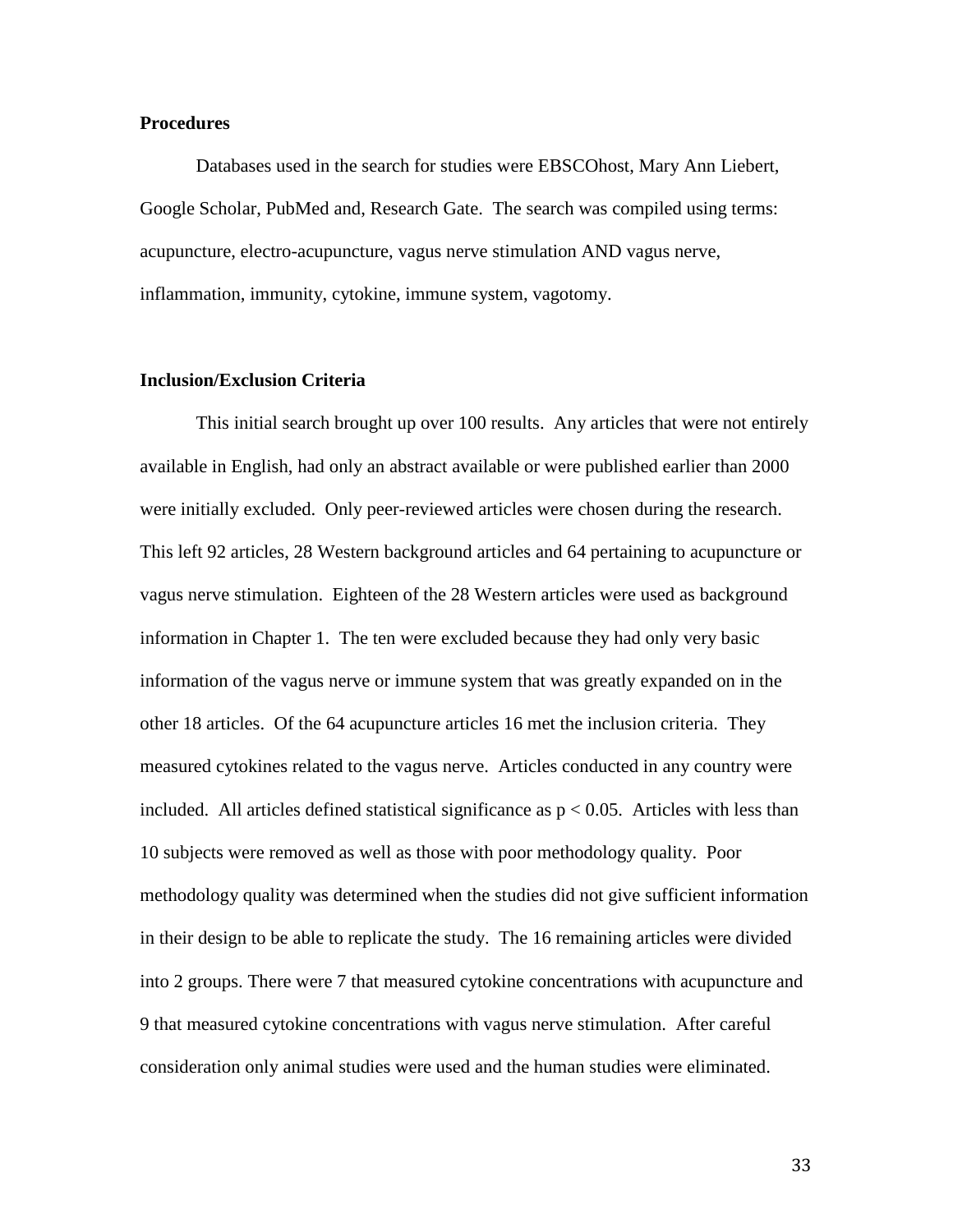This was done to focus the studies on the effect acupuncture or VNS had specifically via the vagus nerve and not just any general effect on cytokines.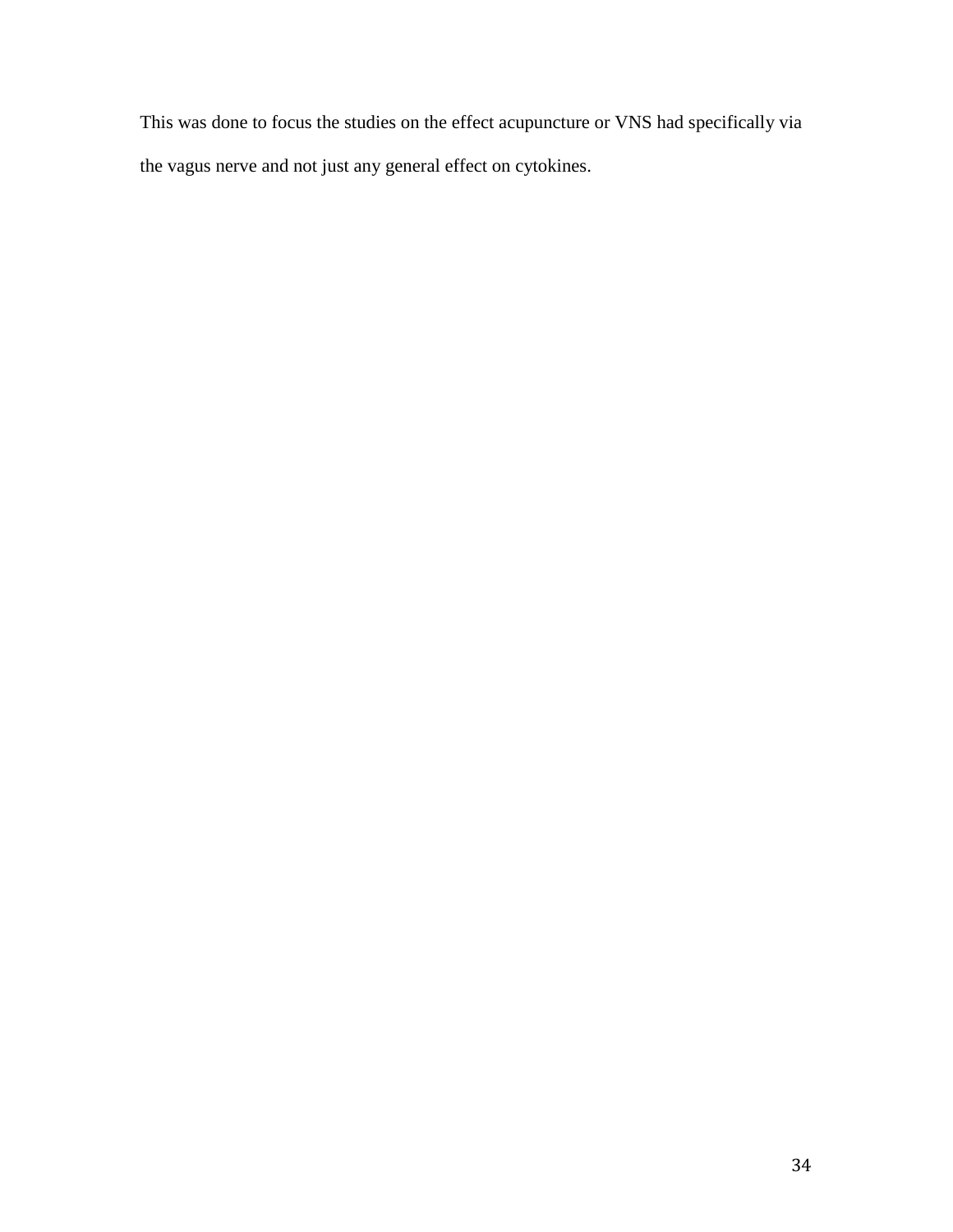## **Chapter 4: Results**

This chapter looks at the connections and common patterns that emerged from the articles presented in Chapter 2. Statistical significance for the articles included in the research were  $p < 0.05$ . Only a few of the articles reported the actual p values in their studies. The significant data was compiled and analyzed to answer the research question: How does acupuncture affect the vagus nerve to influence inflammation and the immune system?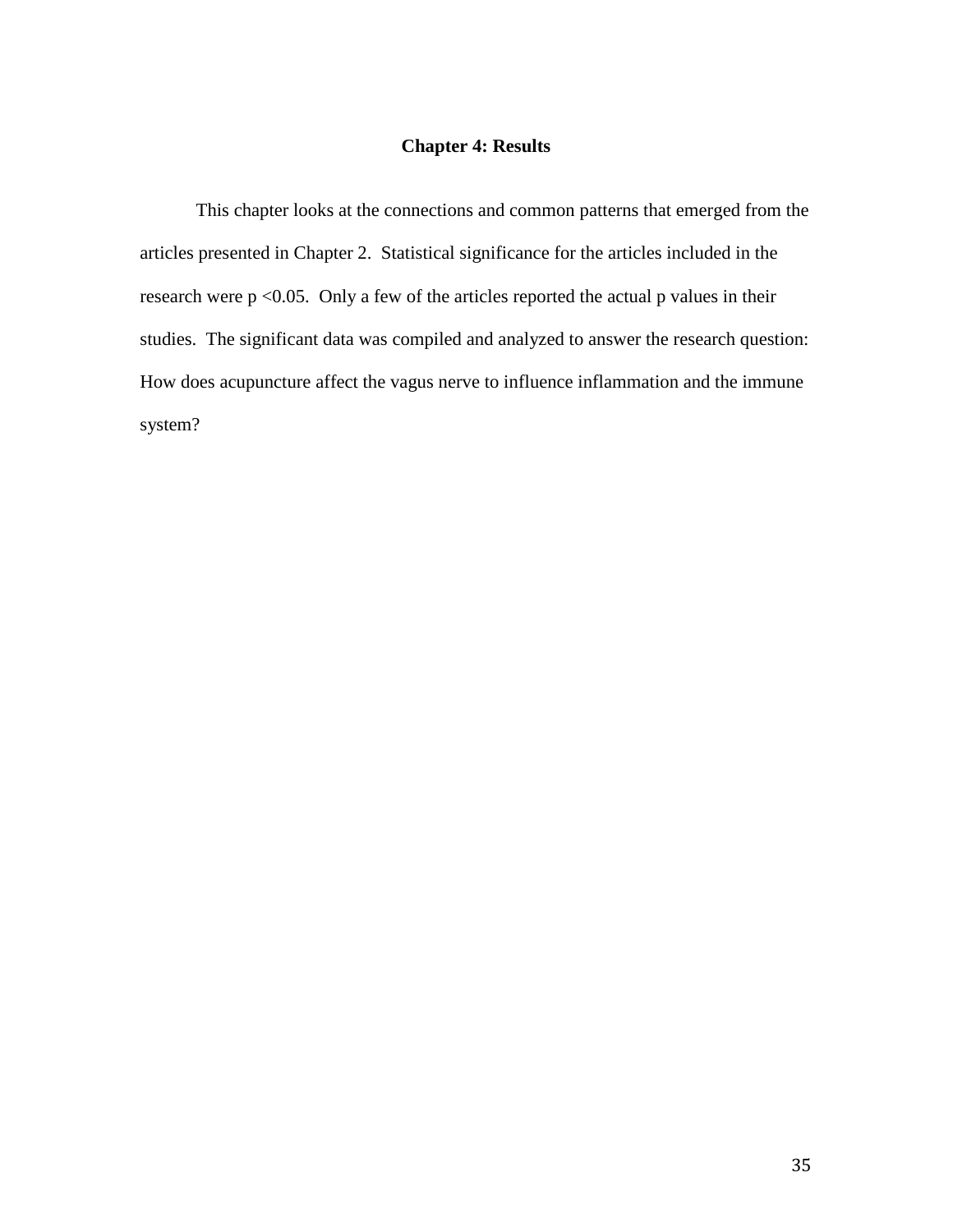#### **Acupuncture Studies**

There were several key elements in the acupuncture studies that were analyzed. The effect of acupuncture on the cytokines measured in the studies was the foundational data used to address the research objective. The effect of a vagotomy prior to acupuncture was analyzed. Another important research component was the effect acetylcholine receptors (a7nAChr) antagonist, α-bungarotoxin (α-BGT), had on subjects. Lastly the data that measured the effectiveness of sham acupuncture versus acupuncture was compiled.

Table 1 illustrates the different cytokines measured in the studies when acupuncture was performed on the subjects. The number of studies that measured each different cytokine and the subsequent effect on them when acupuncture was performed is shown in the table.

| <b>Pro-Inflammatory Cytokines</b>       | <b>Anti-Inflammatory Cytokines</b> |
|-----------------------------------------|------------------------------------|
| TNF- $\alpha$ :                         | $IL-10$ :                          |
| serum: $\sqrt{(5/5 \text{ studies})}$   | serum: NSC $(2/2 \text{ studies})$ |
| tissues: $\sqrt{(1/1 \text{ studies})}$ |                                    |
| $IL-1\beta$ :                           |                                    |
| serum: $\sqrt{(2/2 \text{ studies})}$   |                                    |
| $IL-6$ :                                |                                    |
| serum: $\sqrt{(4/4 \text{ studies})}$   |                                    |
| $INF\gamma$ :                           |                                    |
| serum: $\sqrt{(1/1 \text{ studies})}$   |                                    |

Table 1: Acupuncture & Cytokines

 $(\downarrow$  represents significant decrease in levels  $p < 0.05$ ) (NSC: no significant change  $p > 0.05$ )

The acupuncture articles measuring cytokines all showed there were significant decreases in pro-inflammatory cytokines as shown in Table 1. Every pro-inflammatory cytokines measured changed significantly with the administration of acupuncture.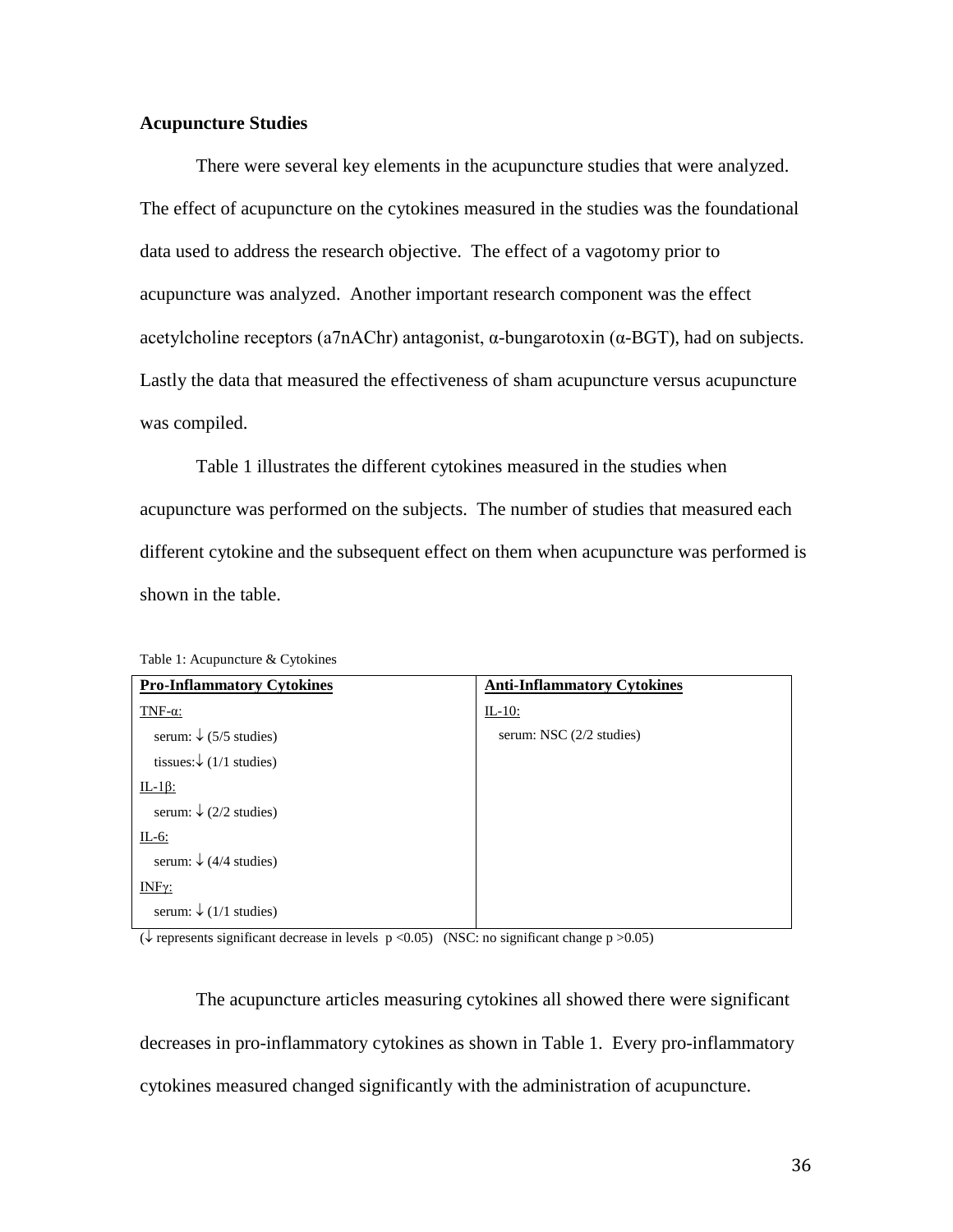Within these 7 articles, 6 of them used EA at ST 36 and 1 used manual acupuncture on DU 26 and GB 34. Two studies looked at anti-inflammatory cytokine, IL-10 and showed there was no significant change in levels.

The effect of acupuncture on the cytokines when a vagotomy is performed is displayed in Table 2. This data is significant because it demonstrates the critical role the vagus nerve plays in the mechanism to decrease cytokines with acupuncture.

Table 2: Vagotomy with Acupuncture & effect on cytokines

| TNF- $\alpha$ :                       |
|---------------------------------------|
| serum: Blocked effect (3/3 studies)   |
| tissues: Blocked effect (1/1 studies) |
| $IL-6$ :                              |
| serum: Blocked effect (3/3 studies)   |
|                                       |
| INFγ:                                 |
| serum: Blocked effect (1/1 studies)   |
|                                       |

(Blocked effect of acupuncture)

Five of the acupuncture studies researched the effect a vagotomy would play in the mechanism of acupuncture to modulate cytokines. All five studies showed that vagotomy blocked the ability of acupuncture to significantly decrease cytokines that otherwise were significantly decreased in the subjects when vagus nerve was intact. (Table 2)

The studies that evaluated a7 nicotinic acetylcholine receptors (a7nAChr) antagonist,  $\alpha$ -bungarotoxin ( $\alpha$ -BGT) are shown in Table 3. Acetylcholine, the main neurotransmitter of the vagus nerve inhibits the release of TNF and prevents further cytokines by binding to a7nAChR expressed on macrophages (Andersson & Tracey,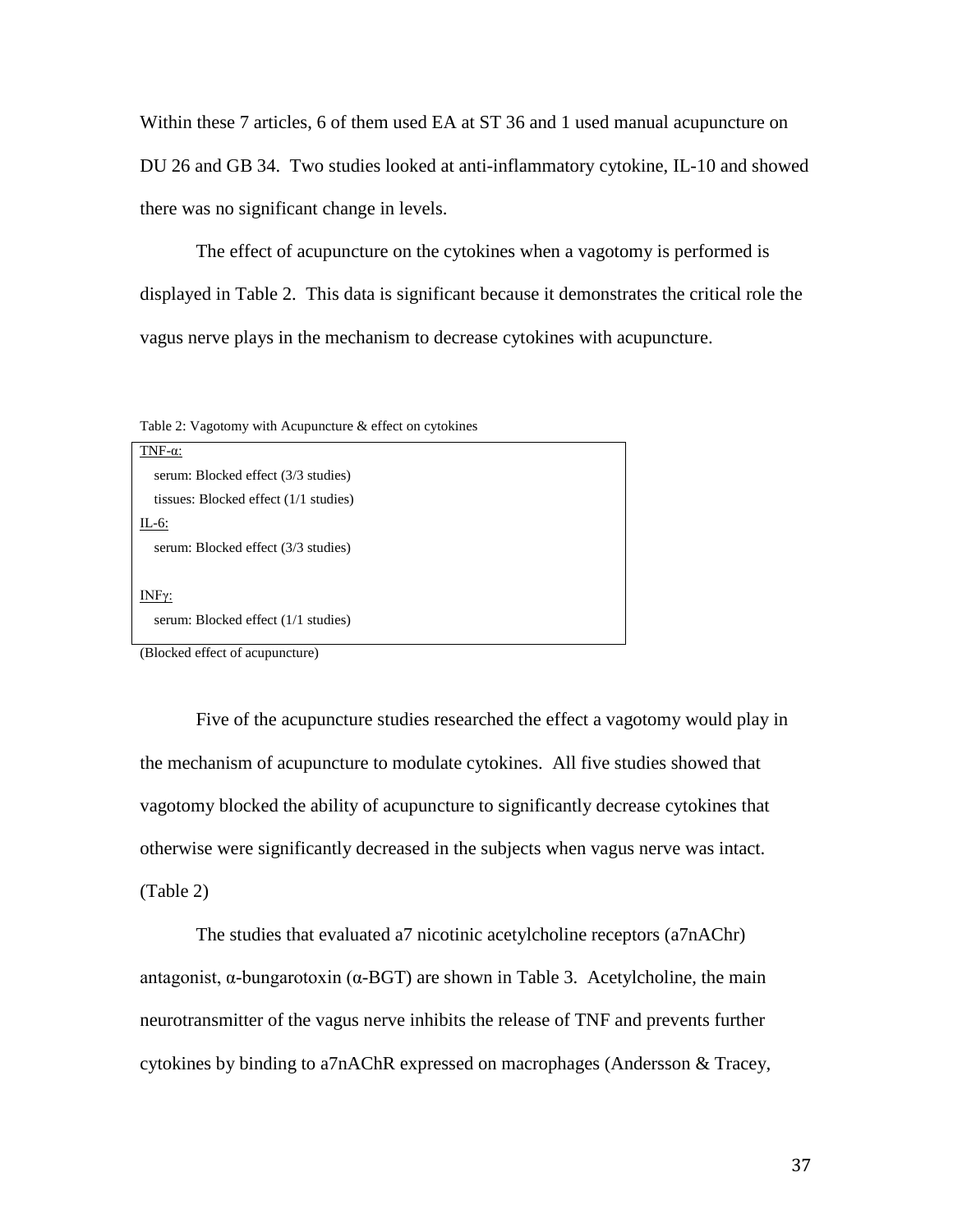2012). With the injection of  $\alpha$ -BGT, researchers were confirming the role a7nAChr via the vagus nerve.

Table 3: a7AChR agonist with Acupuncture & effect of cytokines

| TNF- $\alpha$ :                         |  |
|-----------------------------------------|--|
| serum: Blocked effect (2/2 studies)     |  |
| tissues: Blocked effect $(1/1$ studies) |  |
| IL-6:                                   |  |
| serum: Blocked effect (1/1 studies)     |  |

(Blocked effect of Acupuncture)

There were three acupuncture studies that researched the  $\alpha$ -BGT injected in subjects. The injection of  $\alpha$ -BGT blocked the effects of acupuncture on the cytokines in every study that otherwise were decreased in the subjects that did not undergo injection. (Table 3)

Table 4 looks at the two different forms of sham acupuncture used in studies.

This data was compiled to show the effectiveness of sham acupuncture versus

acupuncture. This analysis is important to verify acupuncture is not a placebo.

| <b>Sham on Non-acupoint</b>                                | <b>Sham with Wooden Toothpick</b>     |
|------------------------------------------------------------|---------------------------------------|
| TNF- $\alpha$ :                                            | TNF- $\alpha$ :                       |
| serum: NSC (3/4 studies); $\sqrt{(1/4 \text{ studies})^2}$ | serum: NSC $(2/2 \text{ studies})$    |
| tissues: NSC $(1/1$ studies)                               | IL-1 $\beta$ :                        |
| IL-1 $\beta$ :                                             | serum: NSC $(1/1$ studies)            |
| serum: NSC $(1/1$ studies)                                 | $IL-6$ :                              |
| $IL-6$ :                                                   | serum: NSC $(2/2 \text{ studies})$    |
| serum: NSC $(2/2 \times 1)$                                | $INF\gamma$ :                         |
|                                                            | serum: $\sqrt{(1/1 \text{ studies})}$ |
|                                                            |                                       |

Table 4: Acupuncture versus Sham

(NSC: no significant change  $p > 0.05$ )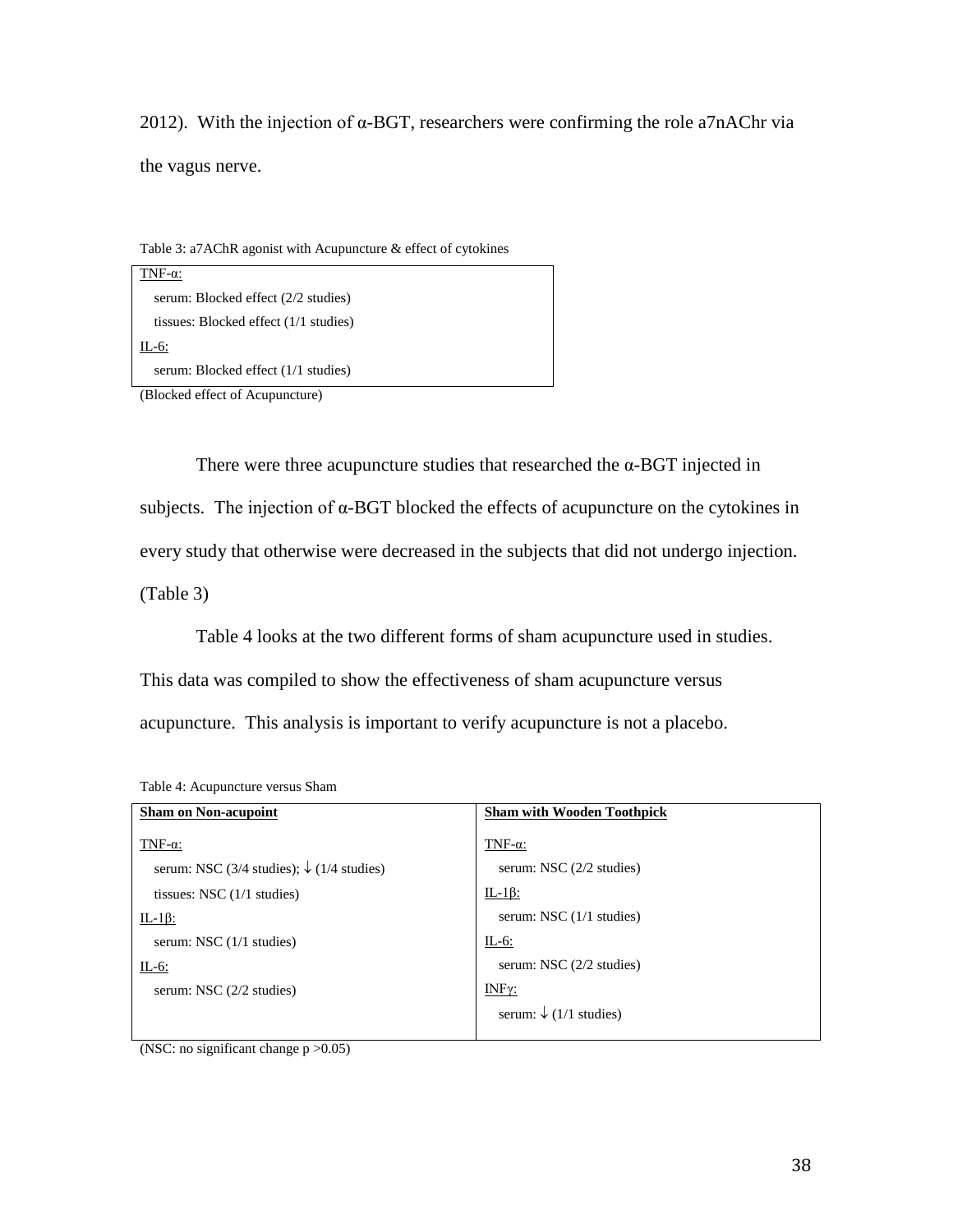The majority of the studies showed sham acupuncture either on a non-acupoint or with a wooden toothpick on the acupoint did not significantly reduce cytokines. These cytokines were significantly reduced with acupuncture. There was one article that showed a significant decrease in cytokine,  $TNF-\alpha$ , when a non-acupoint was used for treatment. Overall, sham acupuncture is not as efficacious as acupuncture. (Table 4)

#### **Vagus Nerve Stimulation Studies**

VNS studies were analyzed to determine their effect on inflammatory markers. Along with the individual inflammatory markers analyzed the effect of vagotomy with VNS was also evaluated. These components were identified by the research as important to compare with acupuncture studies.

Presented in Table 5 are the different inflammatory cytokines evaluated in the studies when VNS was performed on the animals. The number of studies that measured each different cytokine and the effect on them when VNS was performed is shown in the table. Both significant and non-significant changes are noted.

| <b>Pro-Inflammatory Cytokines</b>                | <b>Anti-Inflammatory Cytokines</b>        | <b>Other Markers</b>                    |
|--------------------------------------------------|-------------------------------------------|-----------------------------------------|
| TNF- $\alpha$ :                                  | $IL-10$ :                                 | $NF$ $\kappa B$ $p65$ :                 |
| serum: $\sqrt{(3/4 \text{ studies})}$ ; NSC (1/4 | serum: $\uparrow$ (1/1 studies); NSC (1/1 | tissues: $\sqrt{(3/3 \text{ studies})}$ |
| studies)                                         | studies)                                  |                                         |
| tissues: $\sqrt{(2/3 \text{ studies})}$ ;        |                                           |                                         |
|                                                  |                                           |                                         |
| IL-1 $\beta$ :                                   |                                           |                                         |
| serum: $\sqrt{(3/3 \text{ studies})}$            |                                           |                                         |
| tissues: $\sqrt{(1/1 \text{ studies})}$          |                                           |                                         |
| $IL-6$ :                                         |                                           |                                         |
| serum: $\sqrt{(1/1 \text{ studies})}$            |                                           |                                         |
| tissues: $\sqrt{(2/2 \text{ studies})}$          |                                           |                                         |

Table 5: VNS & Cytokines

(↓ represents significant decrease in levels p<0.05)(↑ significant increase in levels p<0.05)(NSC: no significant change  $p > 0.05$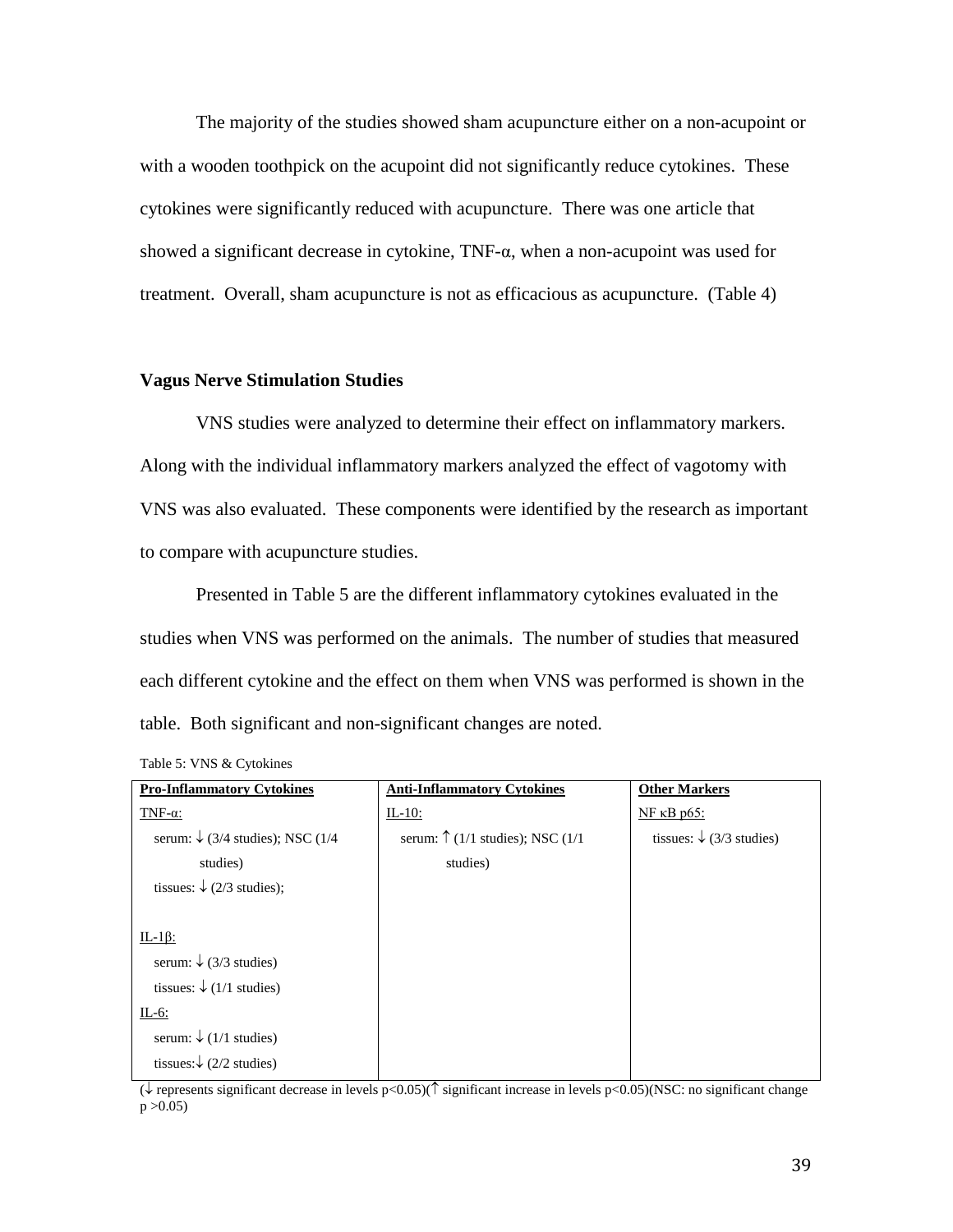Six of the seven of articles measuring inflammatory markers with VNS showed VNS significantly attenuated pro-inflammatory cytokines or NF κB p65. Only one out of two studies that looked at anti-inflammatory cytokine, IL-10 showed it increased with

VNS. (Table 5)

The consequence of vagotomy with VNS is demonstrated in Table 6. This data is comparable to the data of the acupuncture studies. In addition it shows the importance of an intact vagus nerve in modulating inflammatory markers.

Table 6: Vagotomy with VNS & effects on Inflammatory Markers

| $F-\alpha$ :                                                                   |
|--------------------------------------------------------------------------------|
| serum: $\sqrt{(1/3 \text{ studies})}$ ; Blocked effect (1/3 studies); NSC (1/3 |
| studies)                                                                       |
| tissues: $\uparrow$ (1/1 studies);                                             |
| $IL-1\beta$ :                                                                  |
| serum: $\sqrt{(1/2 \text{ studies})}$ ; Blocked effect (1/2 studies)           |
| $IL-6$ :                                                                       |
| serum: Blocked effect (1/2 studies)                                            |
| NF $\kappa$ B p65:                                                             |
| tissues: Blocked effect $(2/2 \text{ studies})$                                |
|                                                                                |

(Blocked effect of acupuncture)

Six out of nine articles examined the effect of vagotomy with VNS. Of those, two articles not included in Table 6, but of importance, looked exclusively at vagotomy with VNS. They did not have subjects that only received vagus nerve. Both articles showed the VNS had no effect on cytokines  $TNF-\alpha$ , IL-6, IL-10 and, INF- $\gamma$ . Two out of four articles that looked at both vagotomy with VNS compared to just VNS showed that the vagotomy blocked the anti-inflammatory effects seen in subjects with the vagus nerve intact. (Table 6)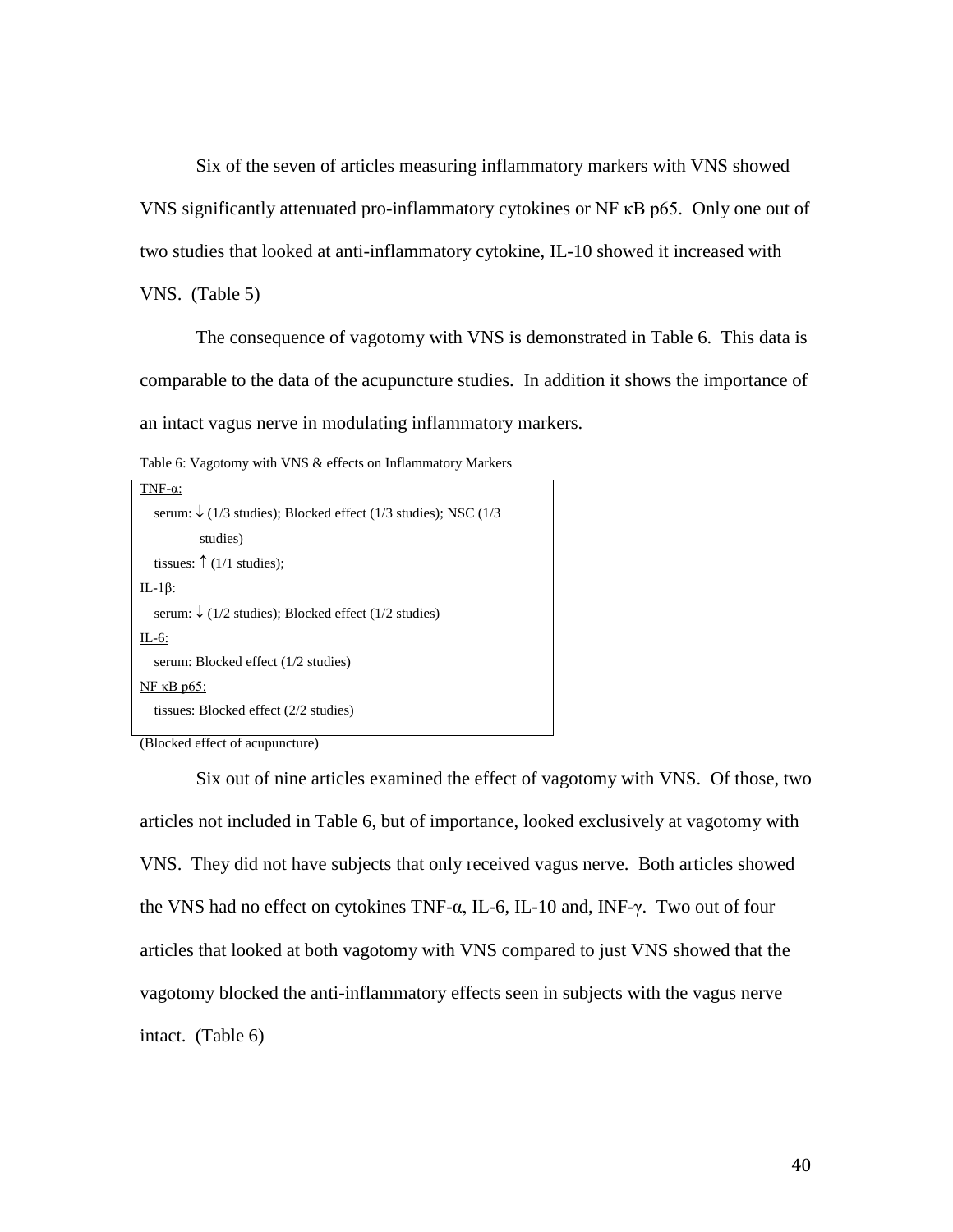## **Conclusion**

The studies measuring acupuncture and VNS both showed the therapies were able to significantly modify inflammatory markers. They also both showed the importance of the vagus nerve to effect these markers. Acupuncture and VNS increased vagal activity proved by the diminished cytokines. When vagotomy is performed the ability of either acupuncture of VNS was considerably diminished or blocked.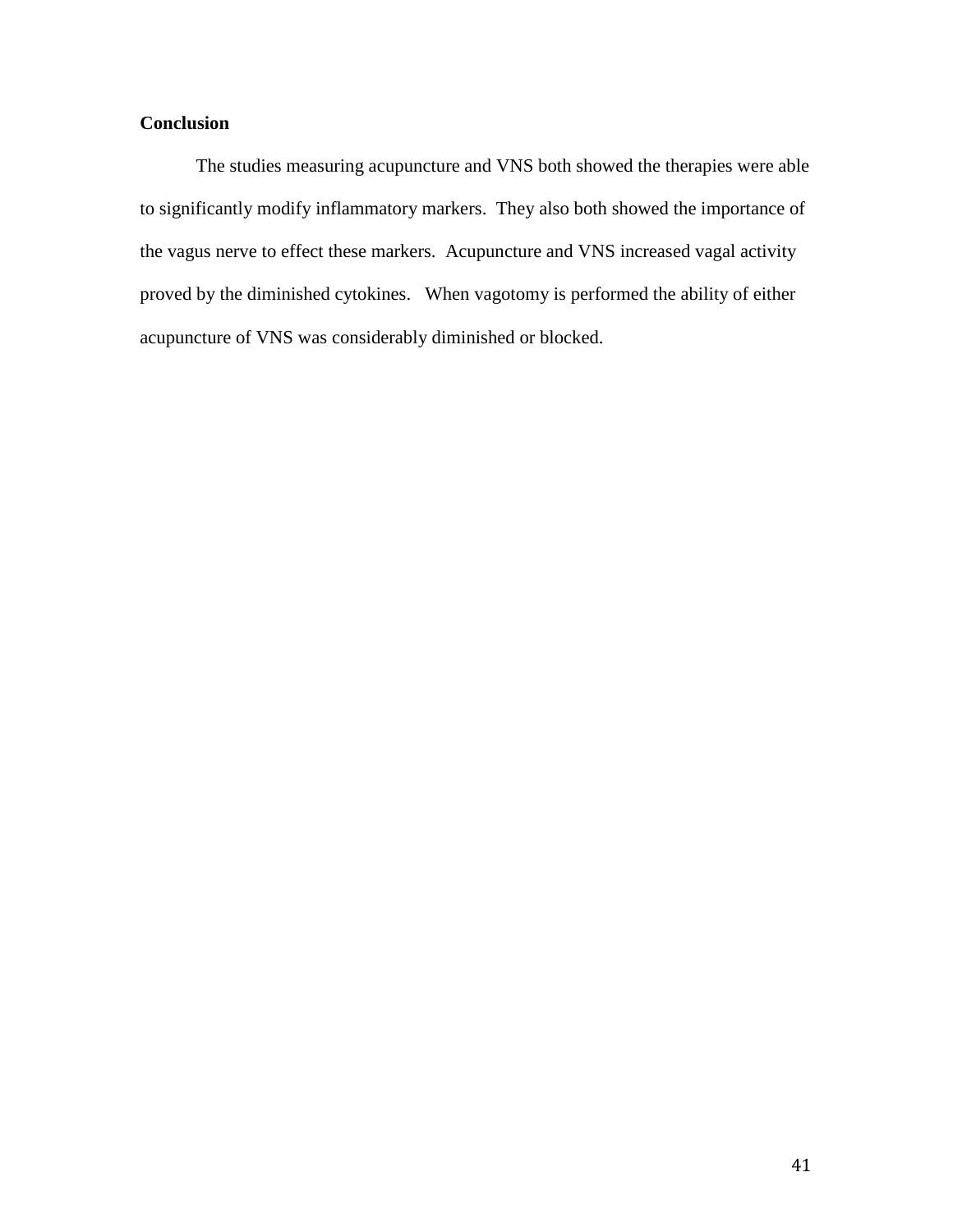#### **Chapter 5: Discussion**

This literature synthesis examined the effect of both acupuncture and VNS on inflammatory markers in animal subjects. It also observed the role a vagotomy played in the mechanism. This researcher's intention was to discover if acupuncture could significantly affect inflammation comparably to VNS via the vagus nerve by activating the cholinergic anti-inflammatory pathway. Another objective was to use the analysis of the studies to discover the inferences that emerged to bridge the relationship of the acupuncture and VNS.

#### **Summary of Findings**

The collection of articles supports the hypothesis that acupuncture significantly impacts pro-inflammatory cytokine levels in animal models. These studies also showed acupuncture is significantly more effective than sham acupuncture in modulating these cytokines. These same studies showed that the effects of acupuncture were blocked or greatly diminished if a vagotomy was performed prior to stimulation. This supports the idea that acupuncture influences inflammatory markers via the vagus nerve and cholinergic anti-inflammatory pathway. In addition, 3 of the acupuncture studies researched the a7 nicotinic acetylcholine receptors (a7nAChr) antagonist, α-bungarotoxin (α-BGT) injected into subjects. The injection of α-BGT also blocked the effects acupuncture had on reducing pro-inflammatory cytokines. This analysis shows that acupuncture acts on the vagus nerve, which releases acetylcholine and inhibits the release of TNF by binding to a7nAChR (Andersson & Tracey, 2012). This demonstrates the importance of the vagus nerve in the mechanism of acupuncture to attenuate cytokines.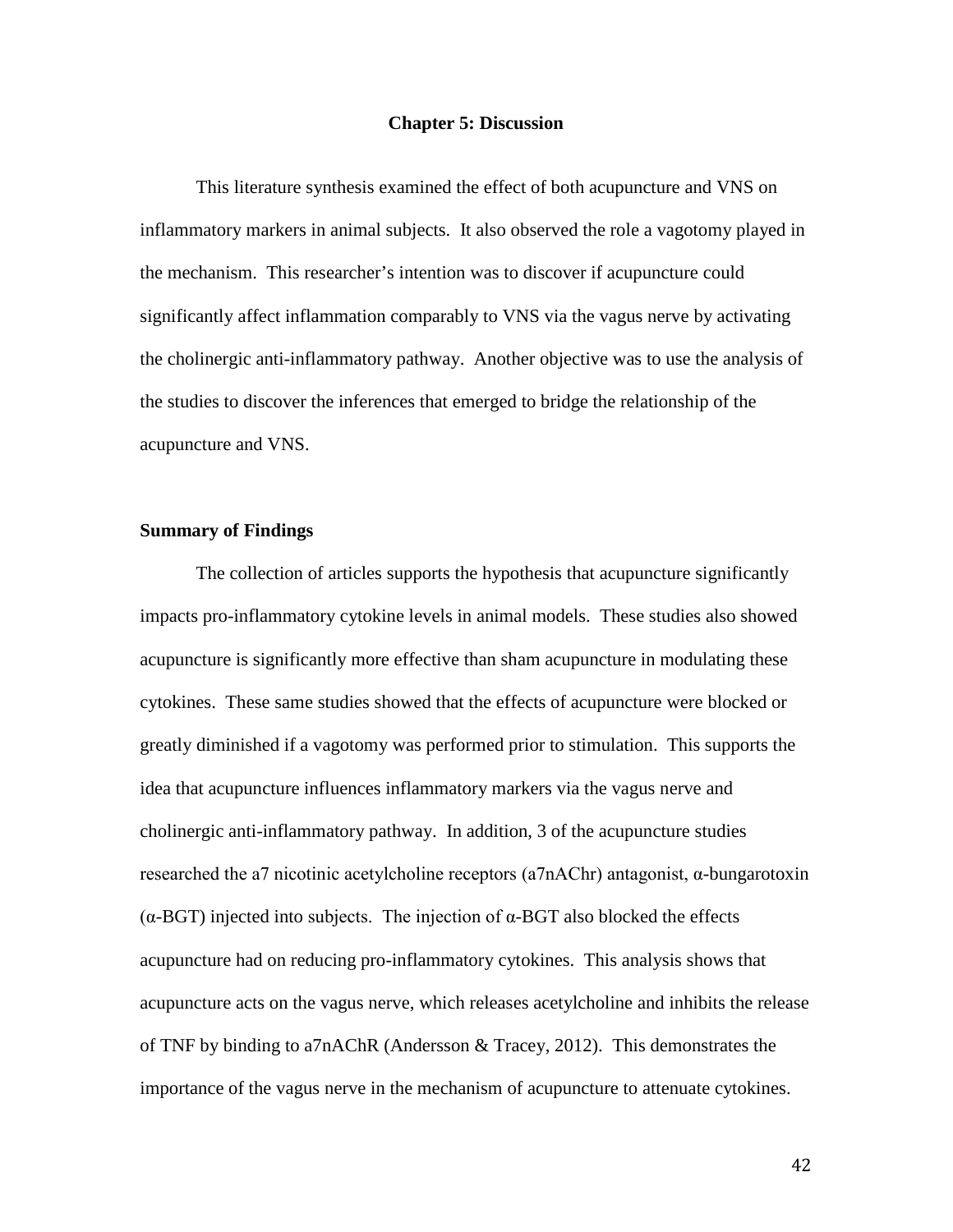Vagus nerve stimulation studies were also analyzed to discover their effects on inflammatory markers and to compare those result with acupuncture results. These studies also performed on animals showed VNS significantly decreased proinflammatory markers. The vagotomy performed prior to VNS showed that in 2/3 of the studies that the vagotomy blocked the benefits of the VNS.

#### **Implications for Theory**

Inflammation is a key immune defense in the body. When there is a disruption in the balance of the immune system one consequence is unnecessary excessive inflammation. This is seen in chronic inflammatory diseases, where there is an excessive amount of pro-inflammatory cytokines (Pavlov & Tracey, 2012). As shown in the studies presented in this research acupuncture has ability to modulate the parasympathetic nervous system, in effect reducing inflammatory markers by increasing vagal activity. Acupuncture is a great tool in addressing both chronic and acute inflammation, which can be detrimental to many organ systems.

#### **Implications for Practice**

The research supports the theory that acupuncture is a valid alternative or adjunct to current interventions in treating systemic inflammation. It should be a serious consideration for those using pharmacological interventions to treat chronic inflammatory diseases that show a decrease in vagal activity and increase in pro-inflammatory cytokines (Johnston & Webster, 2009). Long-term uses of immunosuppressive drugs are associated with many side effects that reduce longevity (Koopman et al., 2014). Acupuncture has little or no side effects compared to the current pharmacological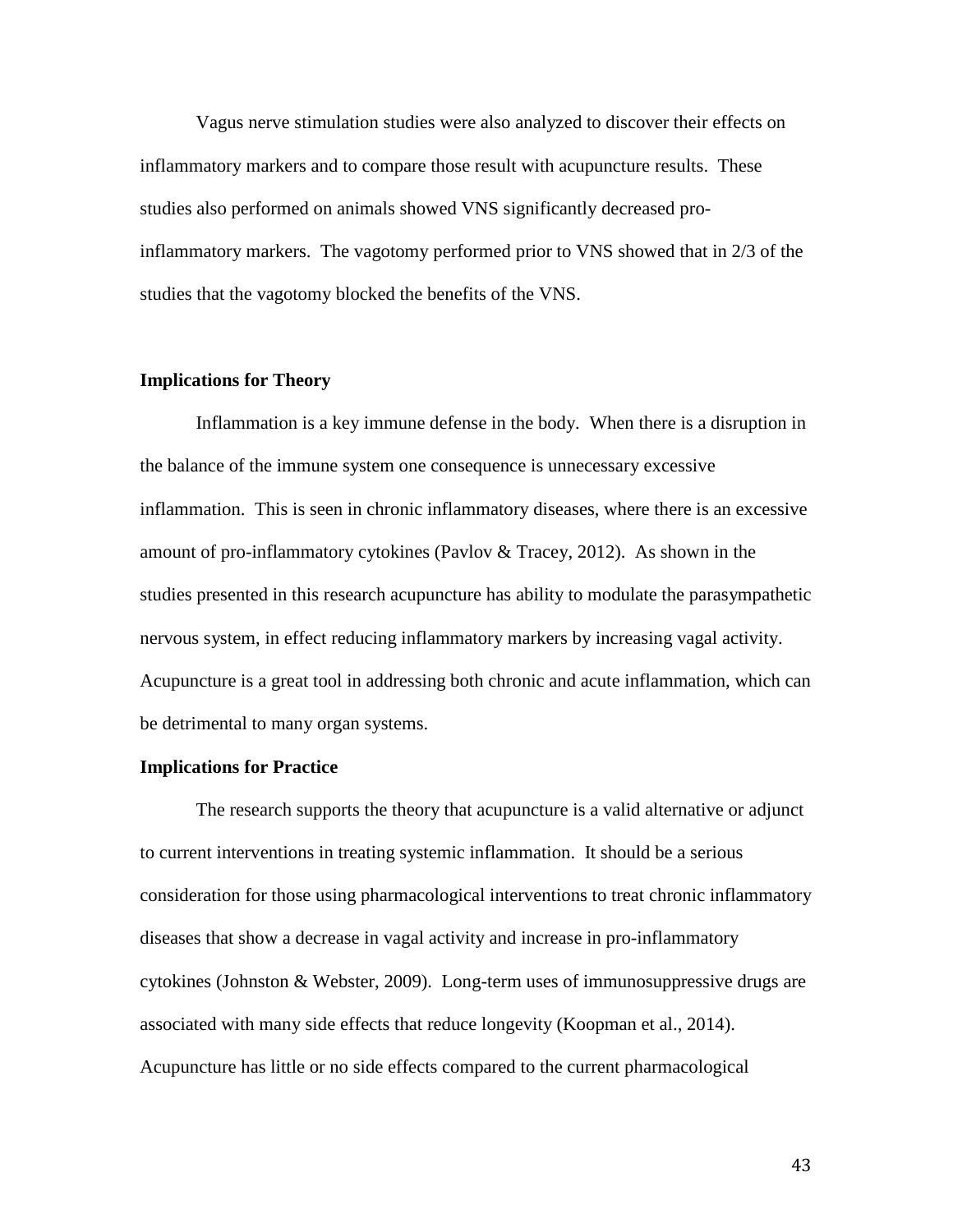interventions. It also offers hope to individuals that do not respond to the drug interventions.

Another objective of the research was to bridge the research on the stimulation of the vagus nerve using bioelectronics devices with the use of acupuncture and its effect on the immune system. More research is being focused on the vagus nerve and its role in immunity. There are several pilot studies just beginning or recently completed examining the safety and efficacy of VNS with chronic inflammatory diseases such as rheumatoid arthritis, postoperative ileus or Crohn's disease (Levine et al., 2014). While VNS may be a great therapy to combat inflammation as seen in the research, acupuncture offers the benefits shown in vagus nerve stimulation. Acupuncture does not involve the risk of surgery or some of the adverse effects that have occurred with VNS such as obstructive sleep apnea, chronic laryngeal and pharyngeal muscles in constant contraction have shown to cause reducing airway flow, voice alteration, cough and throat pain (Gale, 2014). Acupuncture can be a safe alternative with little to no side effects to treat immune system disorders by using the same mechanism of action. Both acupuncture and VNS increase vagal activity and activate the cholinergic pathway to regulate the immune system. The analysis of research shows acupuncture is a valid therapy to treat systemic inflammation and should be tried before more drastic measures are considered.

This research can be of value in the Chinese Medicine communities. The data compiled by the researcher illustrates the strength acupuncture has in modulating inflammatory markers and increasing vagal activity. In practice, this has a wide range of benefits to many sufferers of chronic illnesses such as rheumatoid arthritis, systemic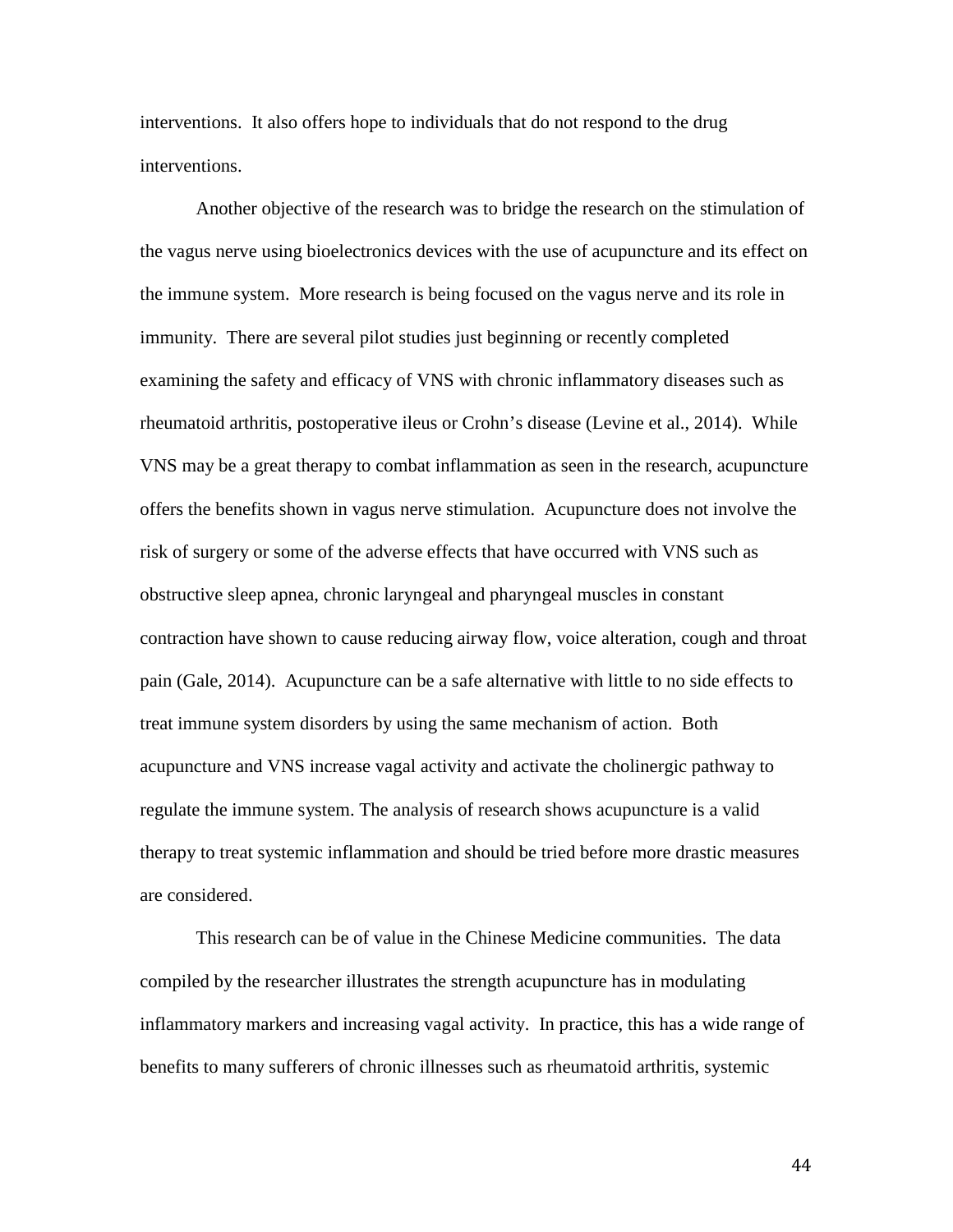lupus, erythematosus, ankylosing spondylitis, chronic inflammatory bowel disease or other autoimmune disease.

In the Western community this research can be of value for the prescription of acupuncture as a treatment modality for diseases as mentioned above. Currently acupuncture is covered by health insurance for a limited number of diagnoses. Objective data that illustrates the effect of acupuncture such as that presented by researcher has the potential widen the range of health issues covered by insurance.

#### **Limitations of the Study**

There were several limitations identified by the researcher. The first was the small number of studies available with quality methodology to measure acupuncture and biomarkers with vagotomy. Another limitation was the source of measurement for the biomarkers. The evaluation techniques were different in some studies. They measured different biomarkers in their study so a broader range of biomarkers from both serum and tissues were considered for analysis. The researcher used animal models to better prove the effect of acupuncture via the vagus nerve by using studies that included subjects with a vagotomy. Therefore human studies were excluded. The researcher assumed the same outcomes in animals translated to human models. Another reason animal studies were used was due to the lack of available data for the VNS performed on humans. VNS is currently being explored in several studies that are either beginning, current or just completed and have not published any findings as of now. Another limitation was the small variety of acupuncture points used in the studies (ST 36, DU 26, GB 34). In the VNS articles the vagotomy was performed at different locations, cervical or abdominal,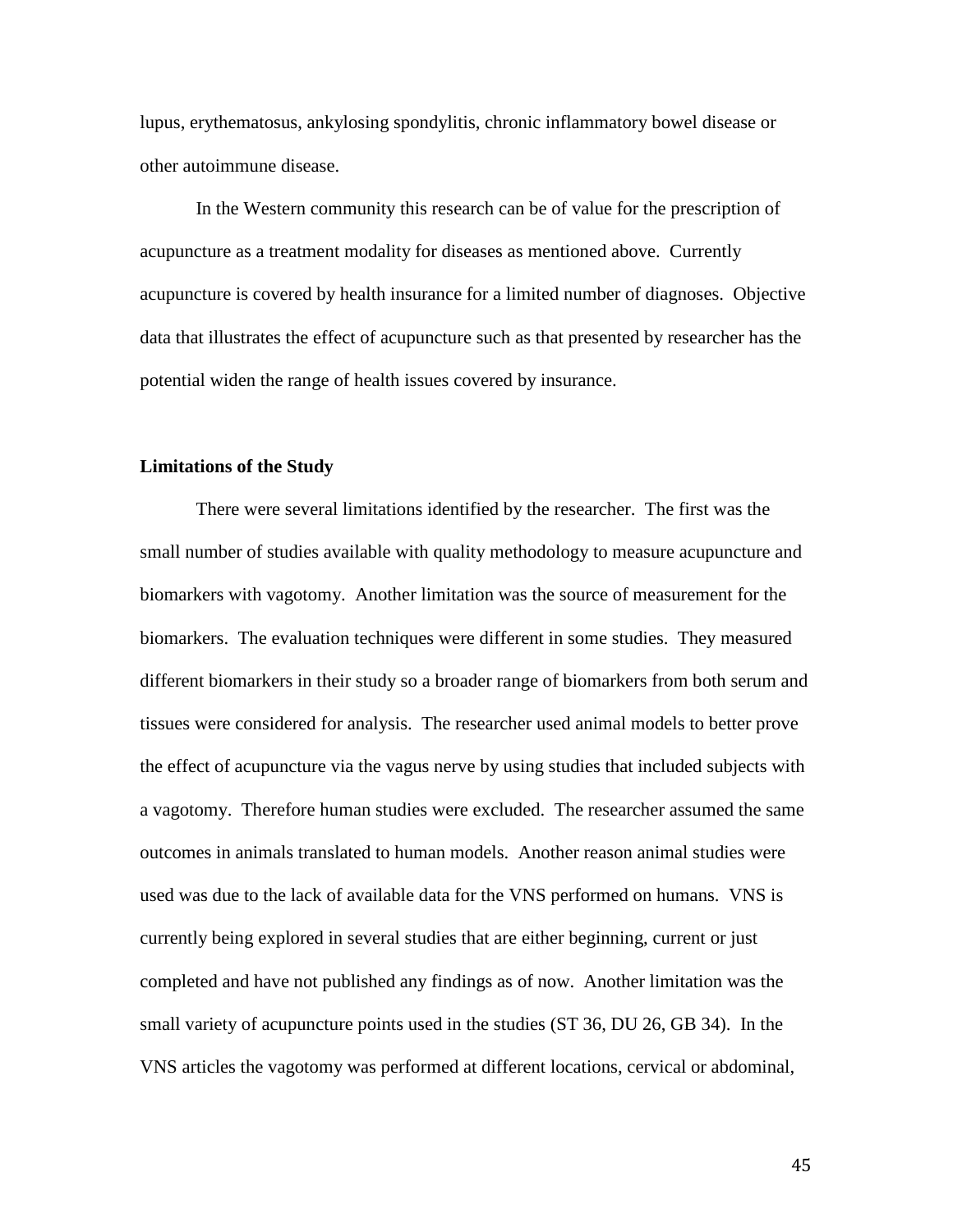which could have affected the outcome in the studies and differences when analyzing the articles together is this research.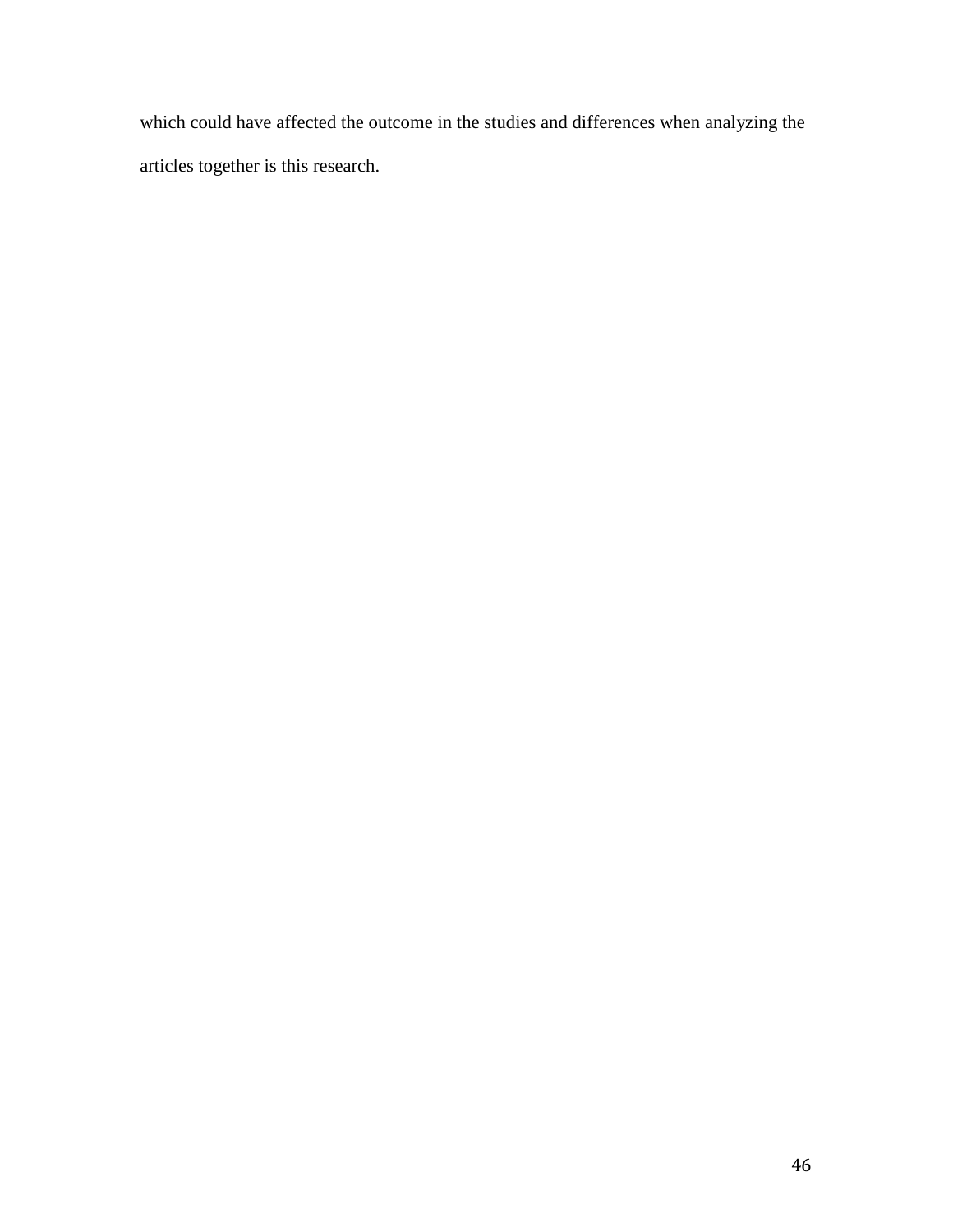#### **Recommendations for Future Studies**

Future studies have great potential to better illuminate acupuncture's role on cytokines and inflammatory markers via the vagus nerve. Studies performed on human subjects in a disease model can compare both acupuncture and VNS together. There were not any longitudinal studies available. Human trials over a longer period of time would add more weight to the findings by showing if acupuncture has a cumulative effect or not and make it more comparative to VNS.

The use of different acupuncture points in studies especially the inclusion of ear points while measuring cytokines can also prove to be helpful. Ear acupuncture stimulates the vagus nerve via the cymba concha and has the potential be even more comparable even more to VNS. One article brought up an interesting point about stimulation of vagus nerve possibly leading to immune-suppression, and dampening the immune response can be damaging in situations such as the case of infectious disease (Matteoli & Boeckxstaens, 2013). While acupuncture may have more of a regulatory effect instead of just down regulation of the immune system this is an important point for researchers to consider and possibly measure when developing future studies.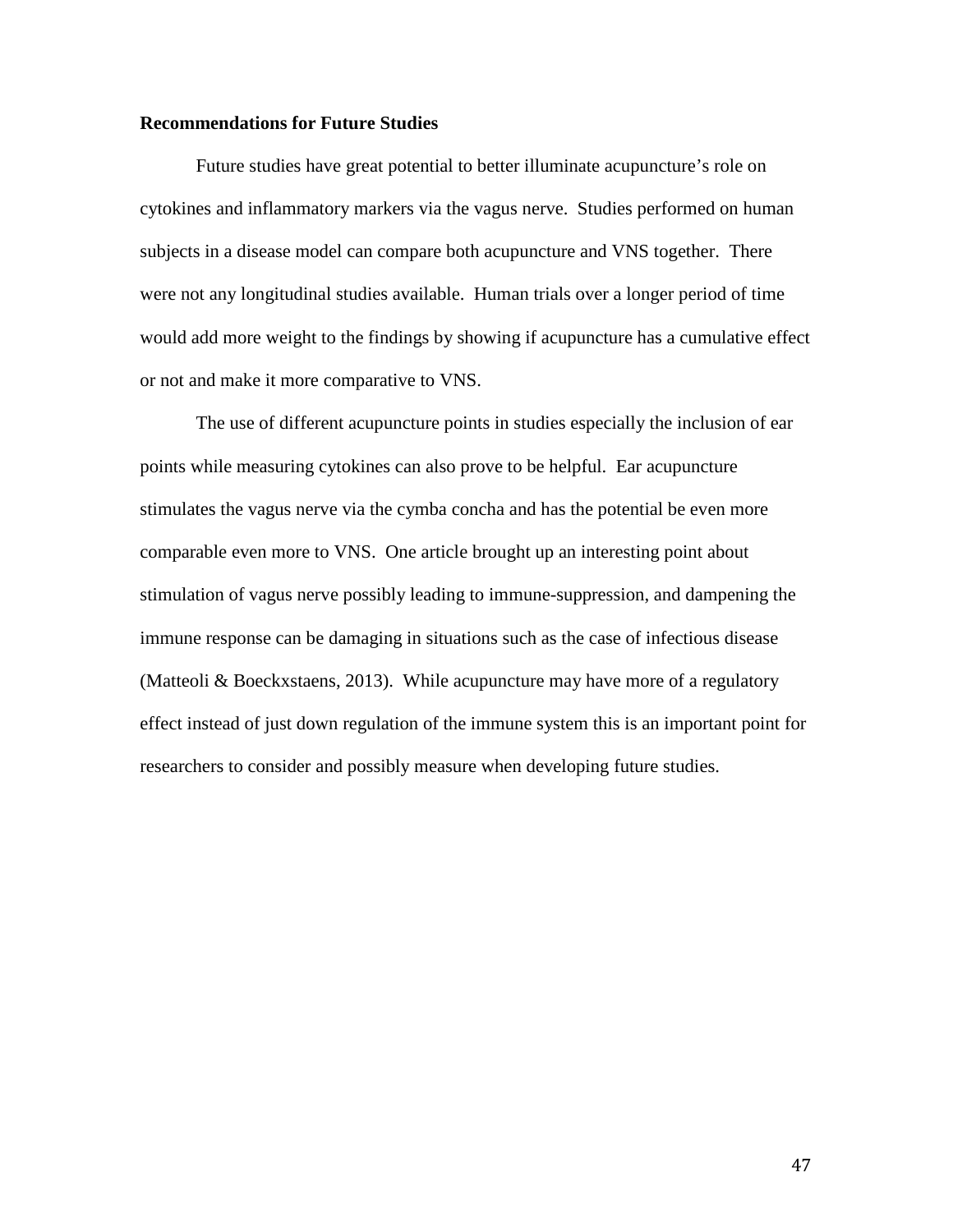### **Conclusion**

The intention of this research synthesis was to determine the effect of acupuncture on the vagus nerve to affect the immune system by measuring inflammatory cytokines. Those results were then compared to the influence of VNS on the vagus nerve. The researcher sought to prove that acupuncture could be a first line of treatment for systemic inflammation due to its ability to act similarly to VNS on the inflammatory markers with minimal side effects if any at all.

Acupuncture was shown to significantly attenuate inflammatory markers, reducing the damaging effects of excessive and/or unwarranted inflammation. The neuro-immune system is immeasurably complex with new pathways constantly being explored and discovered. Information in this field is rapidly and continually growing as researchers learn more about the immune system. These discoveries regarding the vagus nerve offer many benefits for patients with low vagal activity, autoimmune diseases, or acute inflammation. Acupuncture can have a great impact on these individuals by supporting those in the disease state. There could be more control over inflammation with fewer side effects than either pharmacological effects or VNS. It should be explored and considered as valuable method of treatment before more extreme measures of surgical implantation of vagus nerve stimulator or long-term immunosuppressive drugs are implemented. Acupuncture has the ability to promote longevity by diminishing the impacts of acute and chronic inflammation that diminishes quality of life. These benefits come without having to endure from side effects as a trade-off.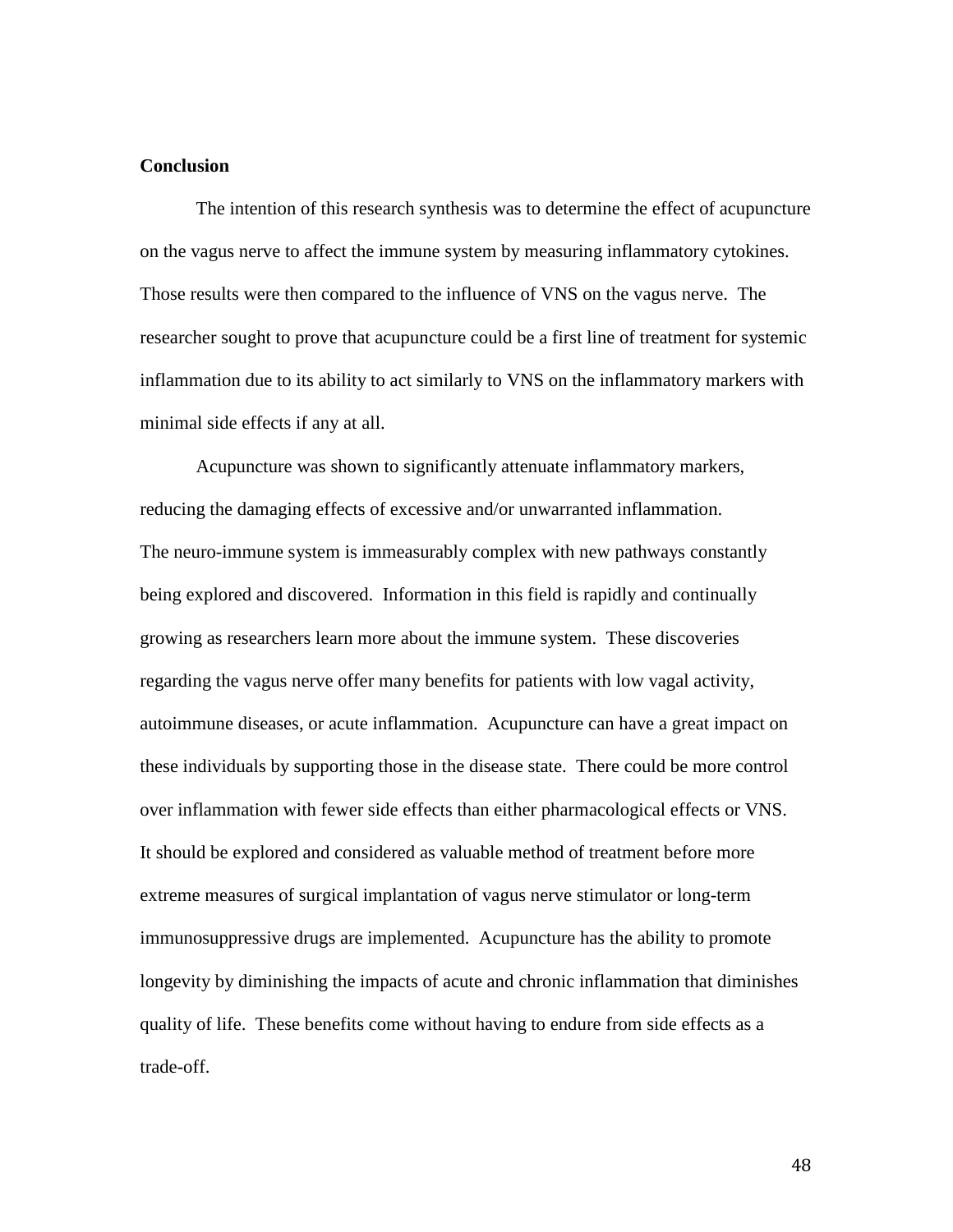#### **References**

- Andersson, U., & Tracey, K. J. (2012). Reflex principles of immunological homeostasis. *Annu Rev Immunol, 30*, 313-335. doi:10.1146/annurev-immunol-020711-075015
- Behar, M. (2014). Can the Nervous System Be Hacked? . *New York Times Magazine*, 38- 41.
- Bonaz, B., Picq, C., Sinniger, V., Mayol, J. F., & Clarencon, D. (2013). Vagus nerve stimulation: from epilepsy to the cholinergic anti-inflammatory pathway. *Neurogastroenterol Motil, 25*(3), 208-221. doi:10.1111/nmo.12076
- Chavan, S. S., & Tracey, K. J. (2014). Regulating innate immunity with dopamine and electroacupuncture. *Nat Med, 20*(3), 239-241. doi:10.1038/nm.3501
- Cooper, H. V., J. Hedges, L. . (2009). Handbook of Research Synthesis and Meta-Analysis. *Second edition*.
- da Silva, M. A., & Dorsher, P. T. (2014). Neuroanatomic and clinical correspondences: acupuncture and vagus nerve stimulation. *J Altern Complement Med, 20*(4), 233- 240. doi:10.1089/acm.2012.1022
- Du, M. H., Luo, H. M., Hu, S., Lv, Y., Lin, Z. L., & Ma, L. (2013). Electroacupuncture improves gut barrier dysfunction in prolonged hemorrhagic shock rats through vagus anti-inflammatory mechanism. *World J Gastroenterol, 19*(36), 5988-5999. doi:10.3748/wjg.v19.i36.5988
- Fernandez, R., Nardocci, G., Navarro, C., Reyes, E. P., Acuna-Castillo, C., & Cortes, P. P. (2014). Neural reflex regulation of systemic inflammation: potential new targets for sepsis therapy. *Front Physiol, 5*, 489. doi:10.3389/fphys.2014.00489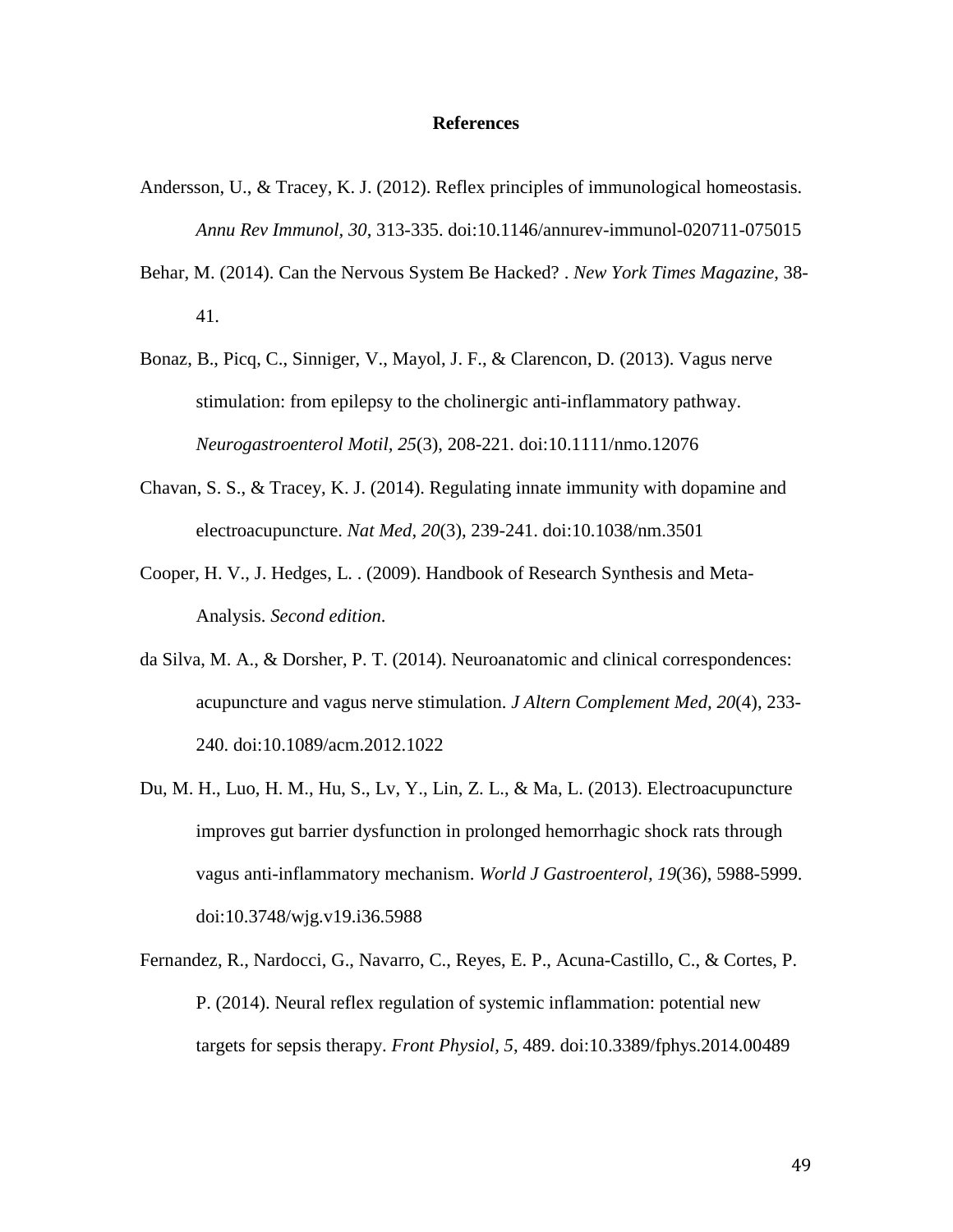- Gale. (2014). Vagus Nerve Stimulation. *The Gale Encyclopedia of Surgery and Medical Tests, 3rd edition*, 1966-1968
- Geng, W. Y., Liu, Z. B., Song, N. N., Geng, W. Y., Zhang, G. H., Jin, W. Z., . . . Shen, L. L. (2013). Effects of electroacupuncture at Zusanli (ST36) on inflammatory cytokines in a rat model of smoke-induced chronic obstructive pulmonary disease. *J Integr Med, 11*(3), 213-219. doi:10.3736/jintegrmed2013024
- Groves, D. A., & Brown, V. J. (2005). Vagal nerve stimulation: a review of its applications and potential mechanisms that mediate its clinical effects. *Neurosci Biobehav Rev, 29*(3), 493-500. doi:10.1016/j.neubiorev.2005.01.004
- Grundy, D. (2004). What activates visceral afferents? *Gut, 53*(90002), 5ii-8. doi:10.1136/gut.2003.033415
- Jiang, Y., Li, L., Liu, B., Zhang, Y., Chen, Q., & Li, C. (2014). Vagus nerve stimulation attenuates cerebral ischemia and reperfusion injury via endogenous cholinergic pathway in rat. *PLoS One, 9*(7), e102342. doi:10.1371/journal.pone.0102342
- Johnston, G. R., & Webster, N. R. (2009). Cytokines and the immunomodulatory function of the vagus nerve. *Br J Anaesth, 102*(4), 453-462. doi:10.1093/bja/aep037
- Koopman, F. A., Schuurman, P. R., Vervoordeldonk, M. J., & Tak, P. P. (2014). Vagus nerve stimulation: a new bioelectronics approach to treat rheumatoid arthritis? *Best Pract Res Clin Rheumatol, 28*(4), 625-635. doi:10.1016/j.berh.2014.10.015
- Kox, M., Vaneker, M., van der Hoeven, J. G., Scheffer, G. J., Hoedemaekers, C. W., & Pickkers, P. (2012). Effects of vagus nerve stimulation and vagotomy on systemic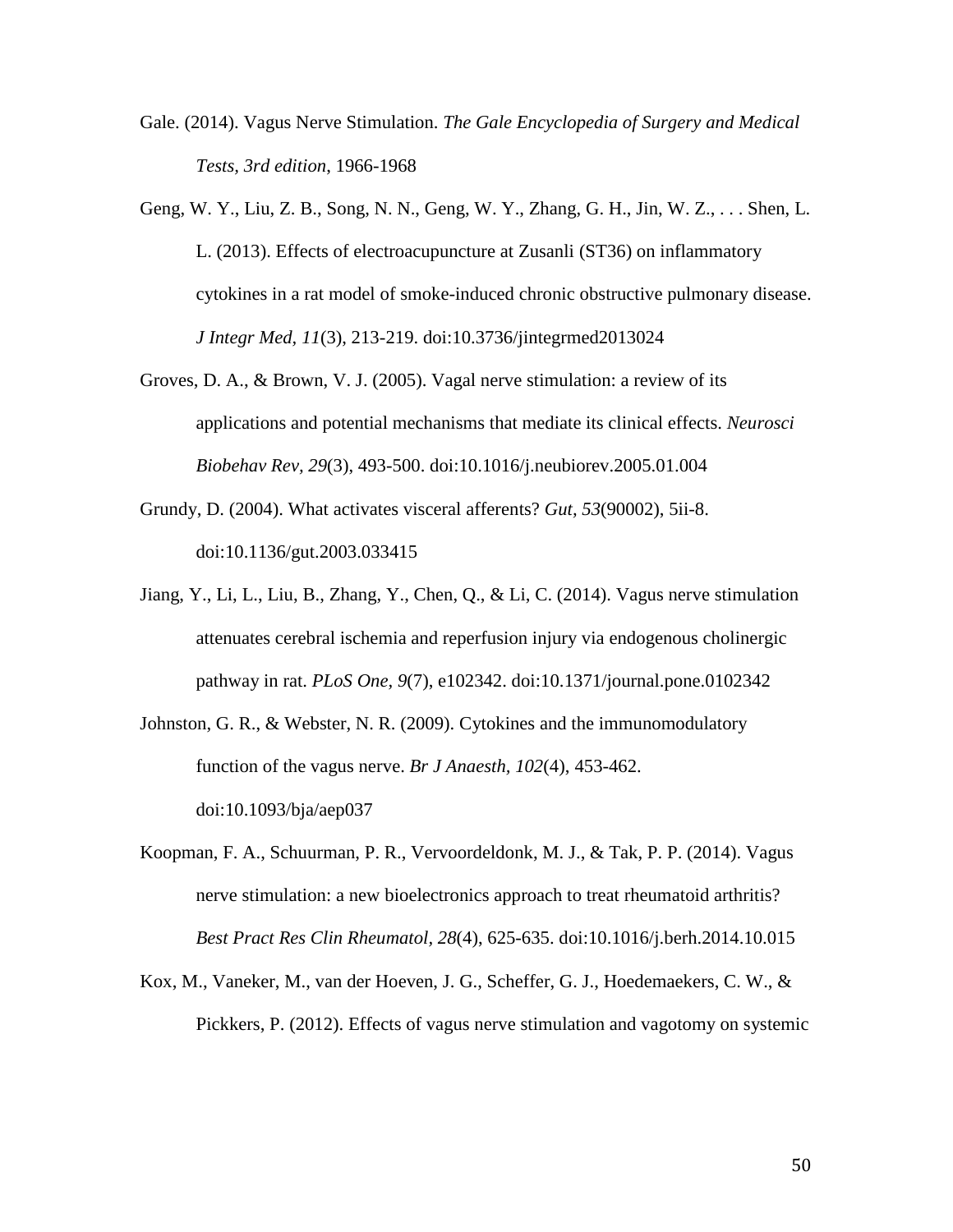and pulmonary inflammation in a two-hit model in rats. *PLoS One, 7*(4), e34431. doi:10.1371/journal.pone.0034431

- Krzyzaniak, M. J., Peterson, C. Y., Cheadle, G., Loomis, W., Wolf, P., Kennedy, V., . . . Coimbra, R. (2011). Efferent vagal nerve stimulation attenuates acute lung injury following burn: The importance of the gut-lung axis. *Surgery, 150*(3), 379-389. doi:10.1016/j.surg.2011.06.008
- Levine, Y. A., Koopman, F. A., Faltys, M., Caravaca, A., Bendele, A., Zitnik, R., ... Tak, P. P. (2014). Neurostimulation of the cholinergic anti-inflammatory pathway ameliorates disease in rat collagen-induced arthritis. *PLoS One, 9*(8), e104530. doi:10.1371/journal.pone.0104530
- Libby, P. (2007). Inflammatory Mechanisms: The Molecular Basis of Inflammation and Disease. *Nutrition Reviews, 65*(12), 140-146. doi:10.1301/nr.2007.dec.S140-S146
- Matteoli, G., & Boeckxstaens, G. E. (2013). The vagal innervation of the gut and immune homeostasis. *Gut, 62*(8), 1214-1222. doi:10.1136/gutjnl-2012-302550
- Mihaylova, S., Killian, A., Mayer, K., Pullamsetti, S. S., Schermuly, R., & Rosengarten, B. (2012). Effects of anti-inflammatory vagus nerve stimulation on the cerebral microcirculation in endotoxinemic rats. *Journal of Neuroinflammation, 9*(1), 183. doi:10.1186/1742-2094-9-183
- Mihaylova, S., Schweighofer, H., Hackstein, H., & Rosengarten, B. (2014). Effects of anti-inflammatory vagus nerve stimulation in endotoxemic rats on blood and spleen lymphocyte subsets. *Inflamm Res, 63*(8), 683-690. doi:10.1007/s00011- 014-0741-5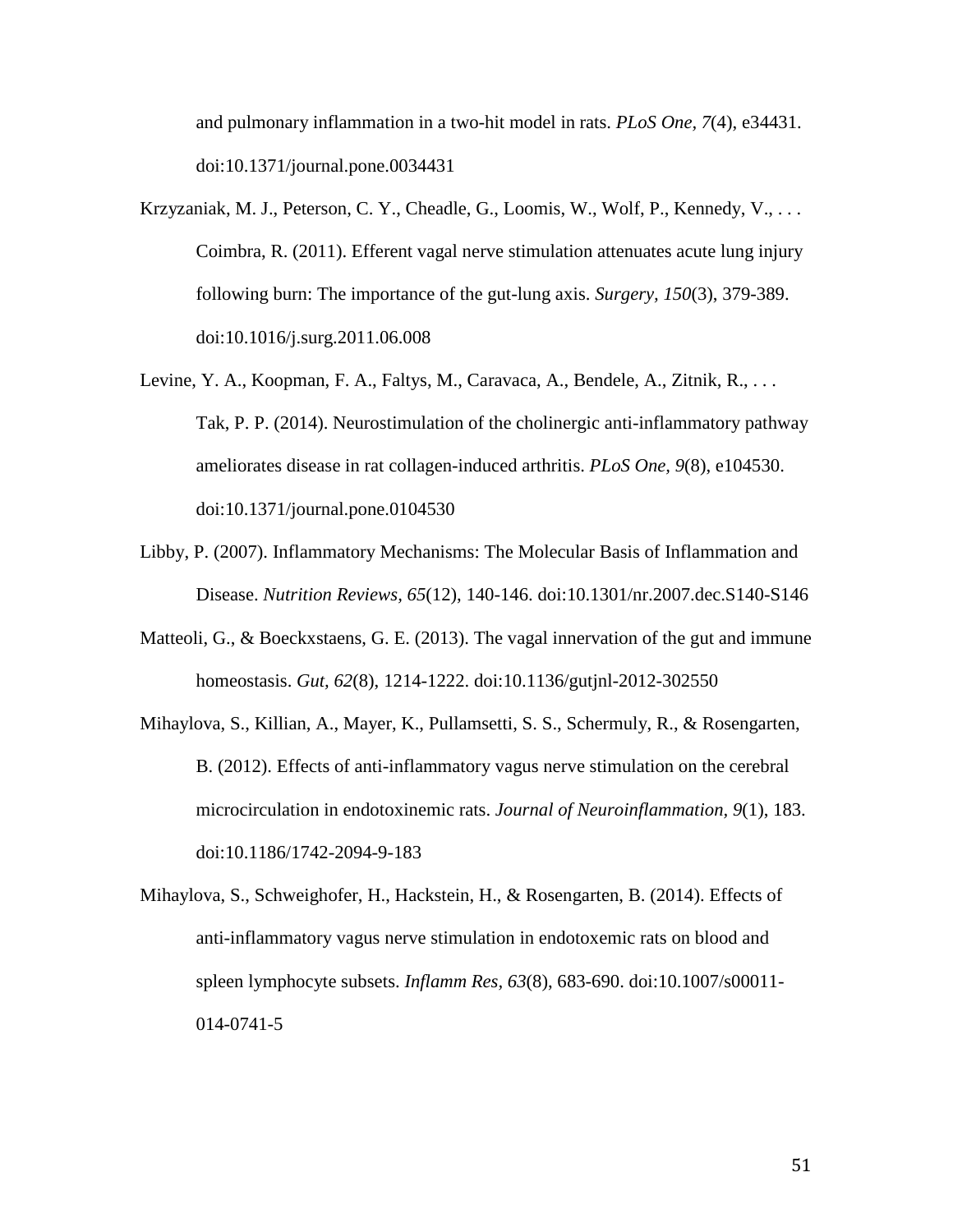- Pavlov, V. A., & Tracey, K. J. (2012). The vagus nerve and the inflammatory reflex- linking immunity and metabolism. *Nat Rev Endocrinol, 8*(12), 743-754. doi:10.1038/nrendo.2012.189
- Schulte, A., Lichtenstern, C., Henrich, M., Weigand, M. A., & Uhle, F. (2014). Loss of vagal tone aggravates systemic inflammation and cardiac impairment in endotoxemic rats. *J Surg Res, 188*(2), 480-488. doi:10.1016/j.jss.2014.01.022
- Song, J., Yin, J., Sallam, H. S., Bai, T., Chen, Y., & Chen, J. D. (2013). Electroacupuncture improves burn-induced impairment in gastric motility mediated via the vagal mechanism in rats. *Neurogastroenterol Motil, 25*(10), 807 e635. doi:10.1111/nmo.12183
- Song, Q., Hu, S., Wang, H., Lv, Y., Shi, X., Sheng, Z., & Sheng, W. (2014). Electroacupuncturing At Zusanli Point (St36) Attenuates Pro-Inflammatory Cytokine Release And Organ Dysfunction By Activating Cholinergic Anti-Inflammatory Pathway In Rat With Endotoxin Challenge. *African Journal of Traditional, Complementary and Alternative Medicines, 11*(2), 469. doi:10.4314/ajtcam.v11i2.35
- Sun, P., Zhou, K., Wang, S., Li, P., Chen, S., Lin, G., . . . Wang, T. (2013). Involvement of MAPK/NF-kappaB signaling in the activation of the cholinergic antiinflammatory pathway in experimental colitis by chronic vagus nerve stimulation. *PLoS One, 8*(8), e69424. doi:10.1371/journal.pone.0069424
- Torres-Rosas, R., Yehia, G., Pena, G., Mishra, P., del Rocio Thompson-Bonilla, M., Moreno-Eutimio, M. A., . . . Ulloa, L. (2014). Dopamine mediates vagal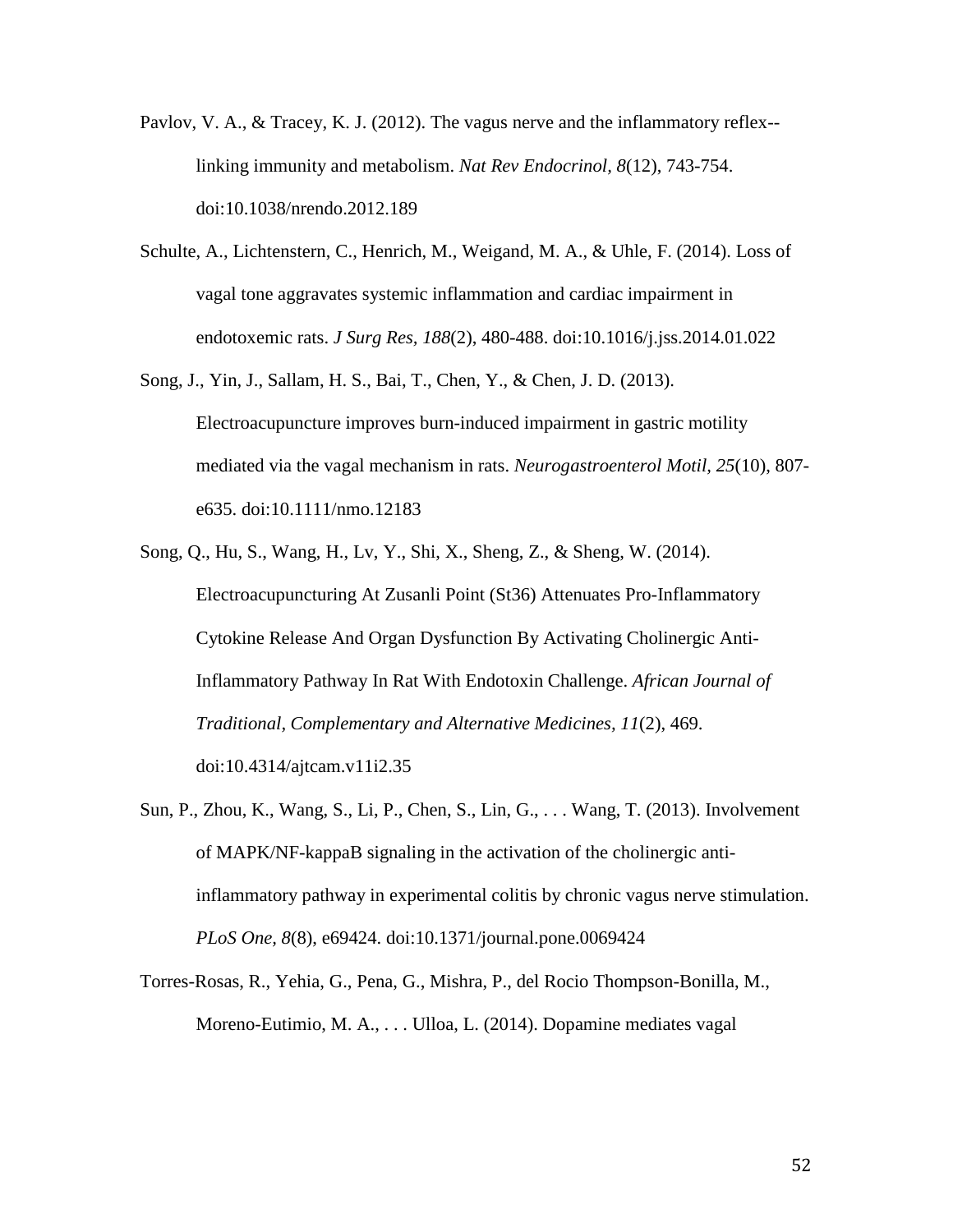modulation of the immune system by electroacupuncture. *Nat Med, 20*(3), 291- 295. doi:10.1038/nm.3479

Tracey, K. J. (2009). Reflex control of immunity. *Nature, 9*, 418-428.

- Tracey, K. J. (2010). Understanding immunity requires more than immunology. *Nature Immunology, 11*(7), 561-564.
- Zhang, L., Wang, H., Huang, Z., Shi, X., Hu, S., Gaischek, I., . . . Litscher, G. (2014). Inhibiting effect of electroacupuncture at zusanli on early inflammatory factor levels formed by postoperative abdominal adhesions. *Evid Based Complement Alternat Med, 2014*, 950326. doi:10.1155/2014/950326
- Zhao, Y. X., He, W., Jing, X. H., Liu, J. L., Rong, P. J., Ben, H., . . . Zhu, B. (2012). Transcutaneous auricular vagus nerve stimulation protects endotoxemic rat from lipopolysaccharide-induced inflammation. *Evid Based Complement Alternat Med, 2012*, 627023. doi:10.1155/2012/627023
- Zhou, L., Lin, J., Lin, J., Kui, G., Zhang, J., & Yu, Y. (2014). Neuroprotective effects of vagus nerve stimulation on traumatic brain injury. *Neural Regen Res, 9*(17), 1585- 1591. doi:10.4103/1673-5374.141783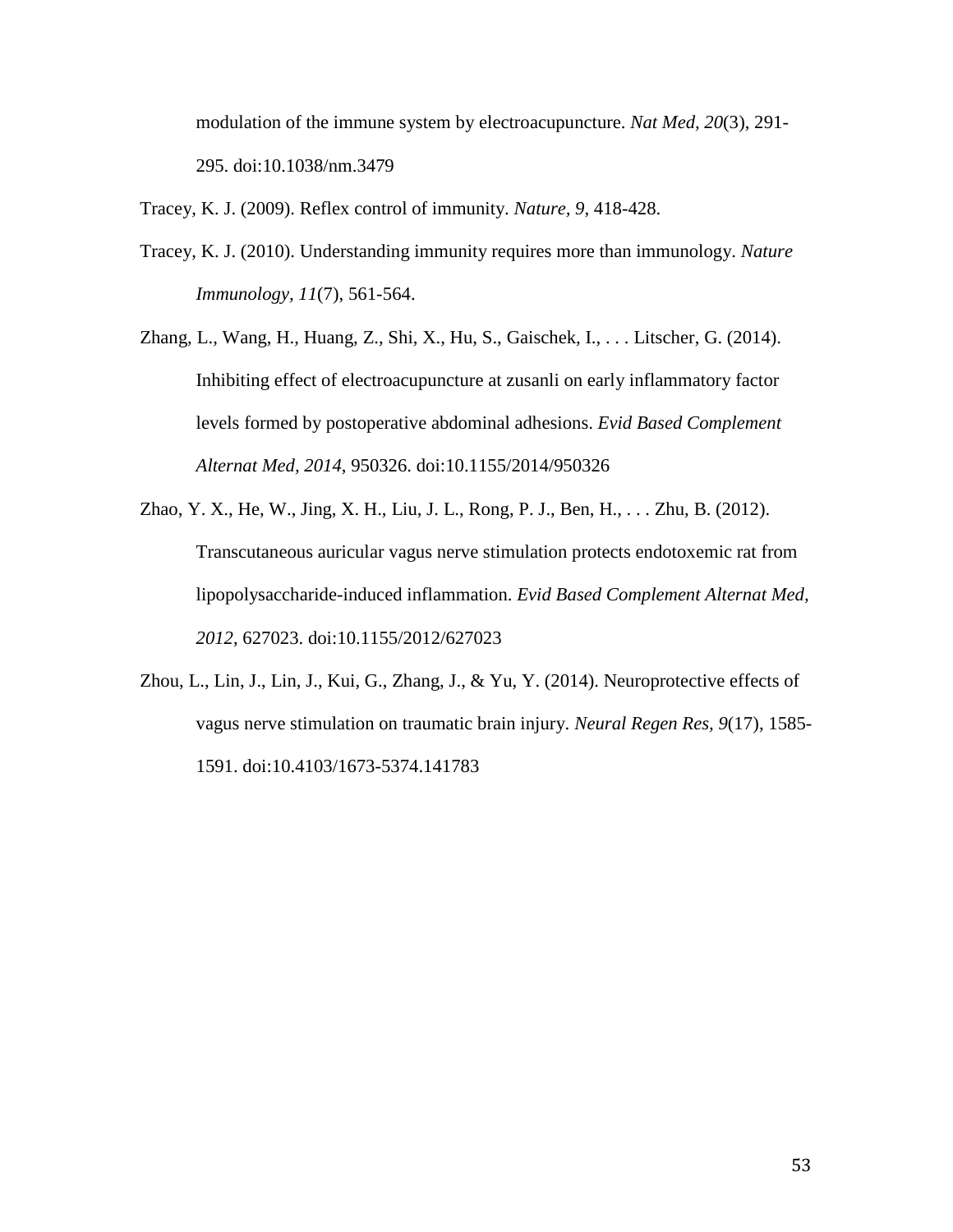### **Appendix A: IRB Approval Letter**



Zaria Valentine 1533 Jackson St., Apt 315 Oakland, CA 94612

Dear Zaria,

Your research proposal has been approved, with no additional recommendations effective through March 31, 2016.

Should there be any significant changes that need to be made which would alter the research procedures that you have explained in your proposal, please consult with the IRB coordinator prior to making those changes.

Sincerely,

Rudica Murchion

For/Penny Weinraub, L.Ac. IRB Coordinator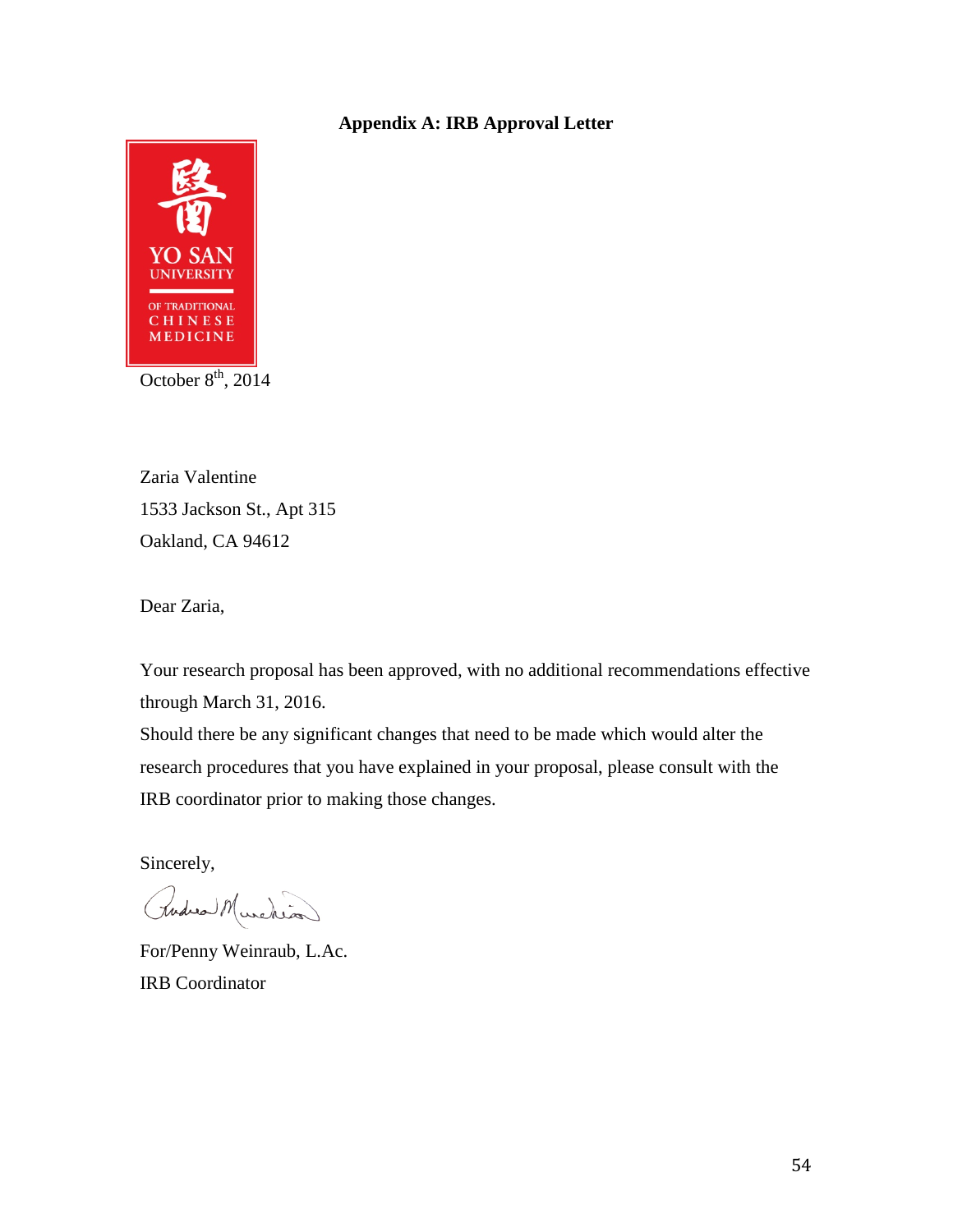## **Appendix B: Data Abstraction Form**

### **Article Abstraction Form Date:**

Title

Health or Disease Condition:\_\_\_\_\_\_\_\_\_\_\_\_\_\_\_\_\_\_\_\_\_\_\_\_\_\_\_\_\_\_\_\_\_\_\_\_\_\_\_\_\_\_\_\_\_

Animal: Randomization: Y/N

Intervention: VNS\_\_\_Acupuncture\_\_\_ Electro-acupuncture \_\_\_ Other\_\_\_

Control Groups:

Data Measured:

Data analysis:

Results:

Significance:

Study Limitations: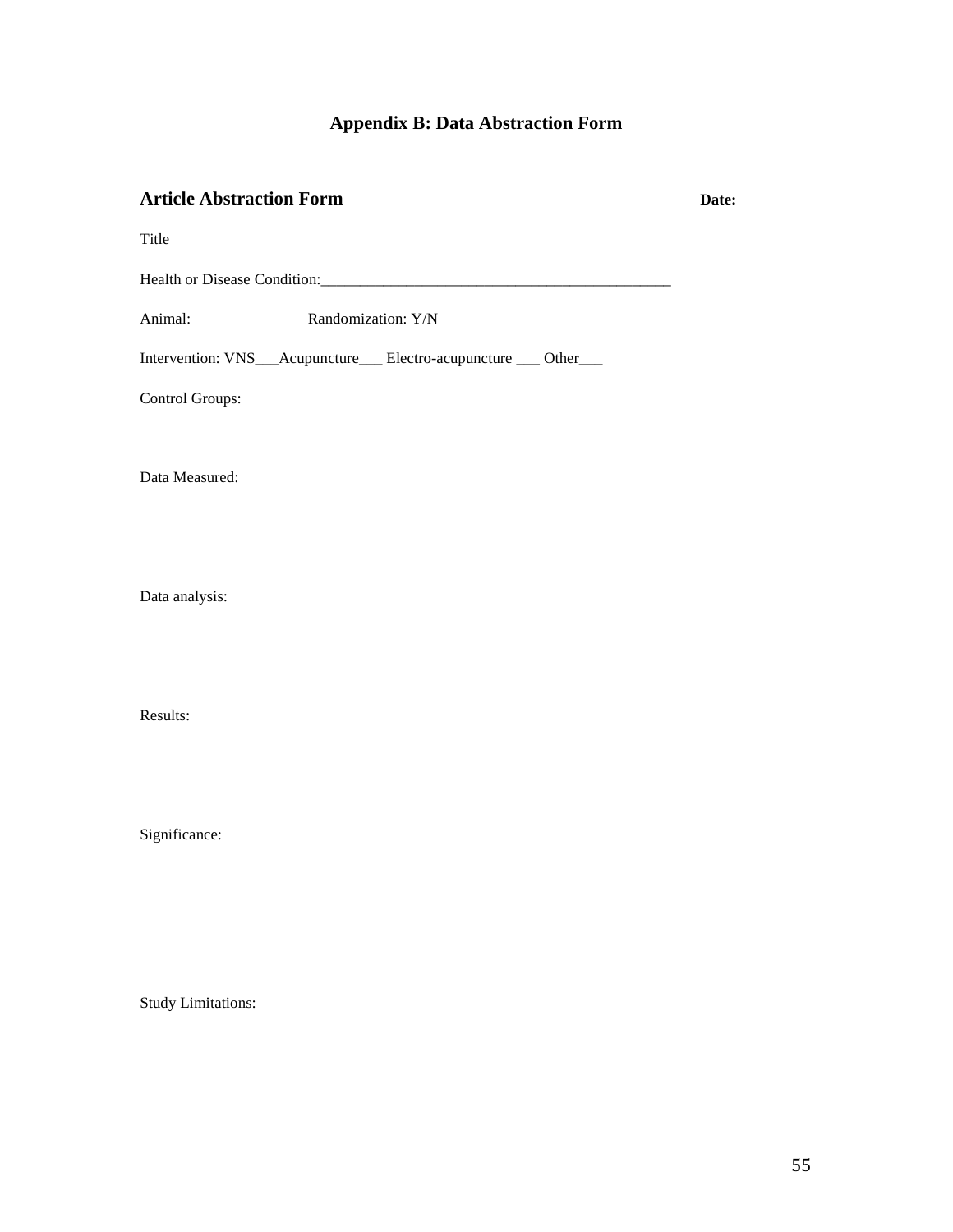# **Appendix C: Initial Data Extraction**

| Art<br>icle          | $\mathbf Y$<br>${\bf e}$                                                                  | Animal/Huma<br>$\mathbf n$            | $\#$<br>Parti                 | Healthy/Dis<br>ease                                                  | Type of<br>Treatm                                        | Poin<br>ts                                                                                                                                        | $\#$<br>Sess         | Rand<br>omiza     | Blinded | Contr<br><sub>o</sub>           | ${\rm Sham}$ | Data<br>Meas                                                                                                                                                                                 | Signifi<br>cance                                                                                                                                                                                                                                                                                                                                                                                                              |
|----------------------|-------------------------------------------------------------------------------------------|---------------------------------------|-------------------------------|----------------------------------------------------------------------|----------------------------------------------------------|---------------------------------------------------------------------------------------------------------------------------------------------------|----------------------|-------------------|---------|---------------------------------|--------------|----------------------------------------------------------------------------------------------------------------------------------------------------------------------------------------------|-------------------------------------------------------------------------------------------------------------------------------------------------------------------------------------------------------------------------------------------------------------------------------------------------------------------------------------------------------------------------------------------------------------------------------|
| $\#$<br>$\mathbf{1}$ | $\operatorname{ar}$<br>$\boldsymbol{2}$<br>$\boldsymbol{0}$<br>$\mathbf{1}$<br>$\sqrt{2}$ | Animal-Male<br>Sprague<br>Dawley rats | cipan<br>$\mathop{\text{ts}}$ | $\ensuremath{\mathrm{LPS}}$<br>induced<br>inflammatio<br>$\mathbf n$ | ent<br><b>VNS</b><br>TEAS<br>ta-VNS<br>saline<br>treated | ${\rm ST}$<br>36<br>(TE<br>AS)<br>auri<br>cula<br>$\mathbf r$<br>conc<br>ha<br>(cav<br>$\,$ um<br>and<br>cym<br>ba)<br>$(ta-$<br>${\rm VN}$<br>S) | ions<br>$\mathbf{1}$ | tion<br>$\rm N/A$ |         | salin<br>$\rm e$<br>treate<br>d | none         | ured<br>$_{\rm NF^-}$<br>κB<br>p65<br>(Lung<br>tissue<br>$\mathcal{L}$<br>TNF-<br>$\alpha$<br>(seru<br>m)<br>IL-1 $\beta$<br>$IL-6$<br>W/<br>vagot<br>omy<br>W/<br>a7AC<br>hR<br>agoni<br>st | VNS:<br>TNF-<br>$\frac{\Box}{\Box}$<br>$\alpha$<br>$1\beta$<br>$IL-6$<br>$NF$ - $\kappa B$<br>p65 $\Box$<br>ta-<br>VNS:<br>TNF-<br>$\alpha$<br>$\Xi$<br>$1\beta$<br>IL-6 $\square$<br>$NF- \kappa B$<br>p65 $\Box$<br>TEAS:<br>TNF- $\alpha$<br>$\Box$ ,IL-<br>$1\beta$<br>(NSC),<br>$IL-6$<br>(NSC),<br>$NF - \kappa B$<br>p65<br>(NSC)<br>$\rm ^*All$<br>effect<br>blunted<br>/blocke<br>d<br>vagoto<br>my or<br>a7ACh<br>R |
| 21                   | $\sqrt{2}$<br>$\boldsymbol{0}$<br>$\mathbf{1}$<br>$\overline{4}$                          | Male Lewis<br>$\operatorname{rats}$   |                               | LPS                                                                  | <b>VNS</b>                                               | vaga<br>$\mathbf{1}$<br>trun<br>k                                                                                                                 | $\,1$                |                   |         | yes                             | yes          | TNF-<br>$\mathbf{a}$<br>$IL-1B$                                                                                                                                                              | agonist<br>VX:<br>increas<br>$\rm e$ TNF-<br>a & IL-<br>B<br>respons<br>$e\ (p$<br>< 0.001<br>$\mathcal{L}$<br>VNS:<br>□<br>$\mbox{TNF-a}$<br>$\&$ IL-<br>1B<br>(serum)<br>(p<0.0)<br>5)                                                                                                                                                                                                                                      |
| 23                   | $\sqrt{2}$<br>$\boldsymbol{0}$<br>$\,1$<br>$\overline{4}$                                 | New Zealand<br>Rabbits                |                               | Traumatic<br><b>Brain Injury</b>                                     | <b>VNS</b>                                               | $\mathbb R$<br>cerv<br>ical<br>VN                                                                                                                 | $\mathbf{1}$         |                   |         | yes                             | yes          | $\mbox{TNF}-$<br>$\mathbf{a}$<br>$IL-1B$<br>$IL-10$                                                                                                                                          | VNS:<br>$\ensuremath{\mathsf{TNF}}$<br>$\Box$<br>$\rm IL$ -<br>1B $\quad \Box$<br>(p<0.0<br>$1)$ vs<br>brain<br>injury<br>$\rm IL$ -<br>$10\,$<br>$\Box$<br>$<0.01$ )<br><b>VS</b><br>brain<br>injury                                                                                                                                                                                                                         |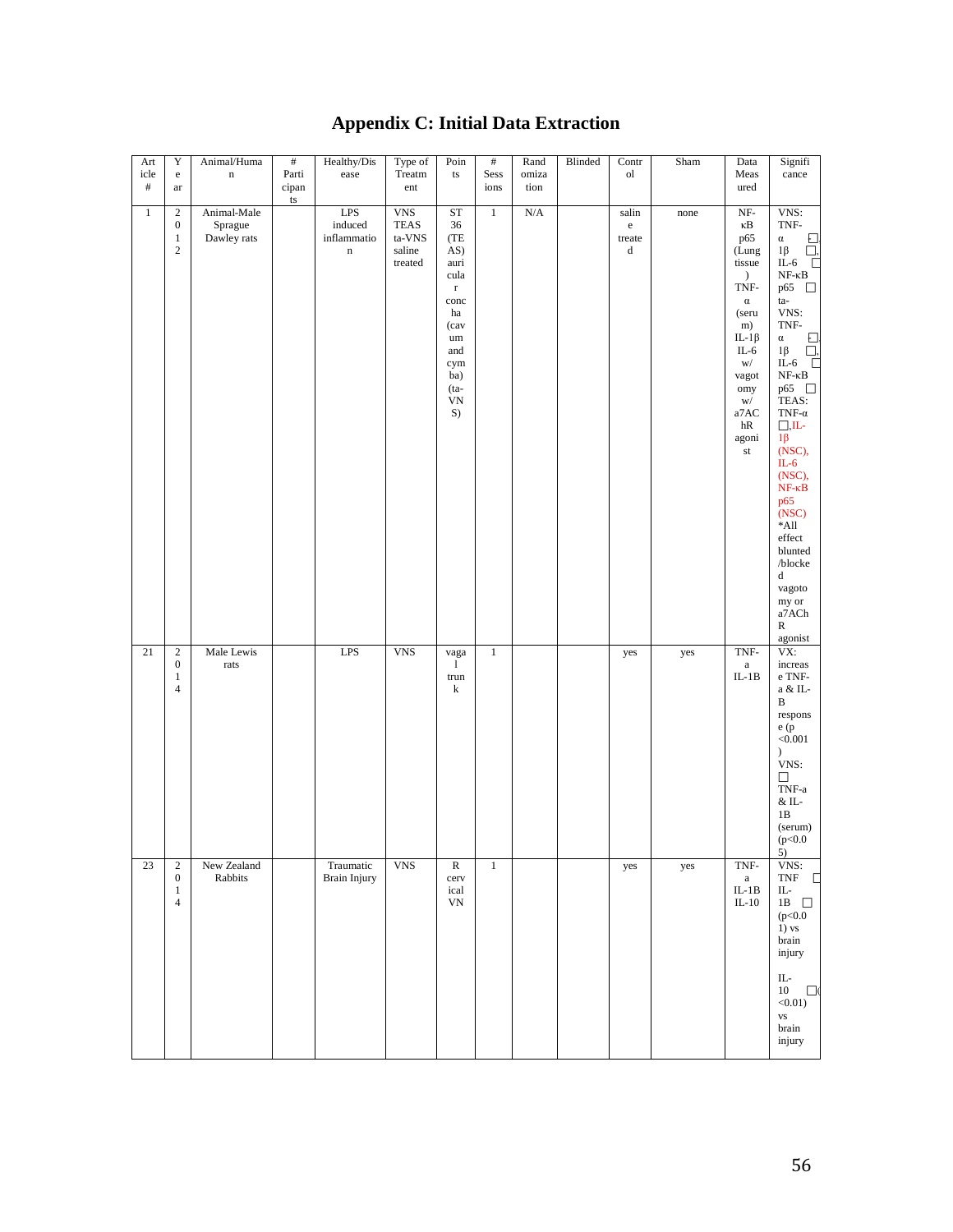| 24 | $\sqrt{2}$<br>$\boldsymbol{0}$<br>$\mathbf{1}$<br>$\,1$              | balb/c mice            | <b>Burn</b>                            | <b>VNS</b>                     | $\overline{\text{R}}$<br>cerv<br>ical<br>$\ensuremath{\text{VN}}\xspace$ | $\,1\,$      |  | yes                    | yes                | $NF-$<br>κB<br>p65<br>(Lung<br>tissue<br>$\mathcal{L}$                                                                                              | VNS:<br>$\underset{\kappa \text{B}}{\square} \text{NF}$<br>vs burn<br>$\operatorname{\mathsf{Abd}}$<br>VX:<br>$\operatorname{block}$<br>${\rm d}$ effect                                                                                                 |
|----|----------------------------------------------------------------------|------------------------|----------------------------------------|--------------------------------|--------------------------------------------------------------------------|--------------|--|------------------------|--------------------|-----------------------------------------------------------------------------------------------------------------------------------------------------|----------------------------------------------------------------------------------------------------------------------------------------------------------------------------------------------------------------------------------------------------------|
| 25 | $\sqrt{2}$<br>$\boldsymbol{0}$<br>$\mathbf{1}$<br>$\sqrt{2}$         | Sprague<br>Dawley Rats | LPS                                    | <b>VNS</b><br>${\rm V}{\rm X}$ | L<br>cerv<br>ical<br>VN                                                  | $\mathbf{1}$ |  | $\mathop{\mathrm{no}}$ | yes<br>(operation) | $IL-10$<br>TNF-<br>$\mathbf{a}$                                                                                                                     | VNS:<br>$_{\rm NSC}$<br>$\mbox{TNF-a}$<br>(plasm<br>$\rm{a}$ or<br>pulmon<br>ary)<br>$VX$ (no<br>VNS):<br>$_{\rm NSC}$<br>plasma;<br>$\Box$ TNF<br>$\rm{a}$<br>(pulmo<br>n)                                                                              |
| 26 | $\sqrt{2}$<br>$\boldsymbol{0}$<br>$\,1\,$<br>$\sqrt{3}$              | Sprague<br>Dawley Rat  | <b>TNBS</b>                            | <b>VNS</b>                     | L<br>ceri<br>val<br>${\rm VN}$                                           | $\sqrt{6}$   |  | yes                    | yes                | $IL -$<br>$6$ (colo<br>n)<br>TNF-<br>$\mathbf{a}$<br>(colon<br>$\mathcal{L}$<br>$_{\rm NF}$<br>$\mathbf{k}\mathbf{B}$<br>p65<br>(colon<br>$\lambda$ | VNS:<br>$\mbox{TNF-}$<br>Đ<br>$\rm{a}$<br>6<br>$\square$ ,<br>$\rm NF\,kB$<br>p65<br>다<br>< 0.05)                                                                                                                                                        |
| 27 | $\sqrt{2}$<br>$\boldsymbol{0}$<br>$\mathbf{1}$<br>$\overline{4}$     | Sprague<br>Dawley Rats | acute<br>cerebral<br>ischemia<br>(I/R) | <b>VNS</b>                     | $\overline{\text{R}}$<br>cerv<br>ical<br>${\rm VN}$                      | $\,1$        |  |                        | yes                | TNF-<br>$\mathbf{a}$<br>$IL-1B$<br>$IL-6$<br>(coret<br>${\rm ex}$<br>tissue<br>$\lambda$                                                            | $\ensuremath{\text{I/R}}$ +<br>VNS:<br>$\mbox{TNF-}$<br>a $\quad \Box$<br>$\rm IL$ -<br>1B $\hfill \Box$<br>IL-6 $\hfill\square$<br>$\mathop{\rm compar}\limits_{\rm ed\; I/R}$<br>(p<0.0<br>$\overline{5}$ ),                                           |
| 29 | $\overline{c}$<br>$\boldsymbol{0}$<br>$\mathbf{1}$<br>$\overline{4}$ | Sprague<br>Dawley rats | LPS                                    |                                | L<br>dista<br>$\mathbf{1}$<br>trun<br>$\bf k$                            | $\mathbf{1}$ |  | yes                    | yes                |                                                                                                                                                     | VNS/V<br>$\mathbf X$<br>$(LPS)$ :<br>TNF-<br>$\operatorname{a:NSC}$<br>$\rm IL$ -<br>$10:\!NS$<br>${\bf C}$<br>INFy:<br><b>NSC</b><br>althoug<br>${\hbox{h}}$ lower<br>$_{\rm than}$<br>$\ensuremath{\mathsf{VGX}/\mathsf{L}}$<br>$\mathbf{P}\mathbf{S}$ |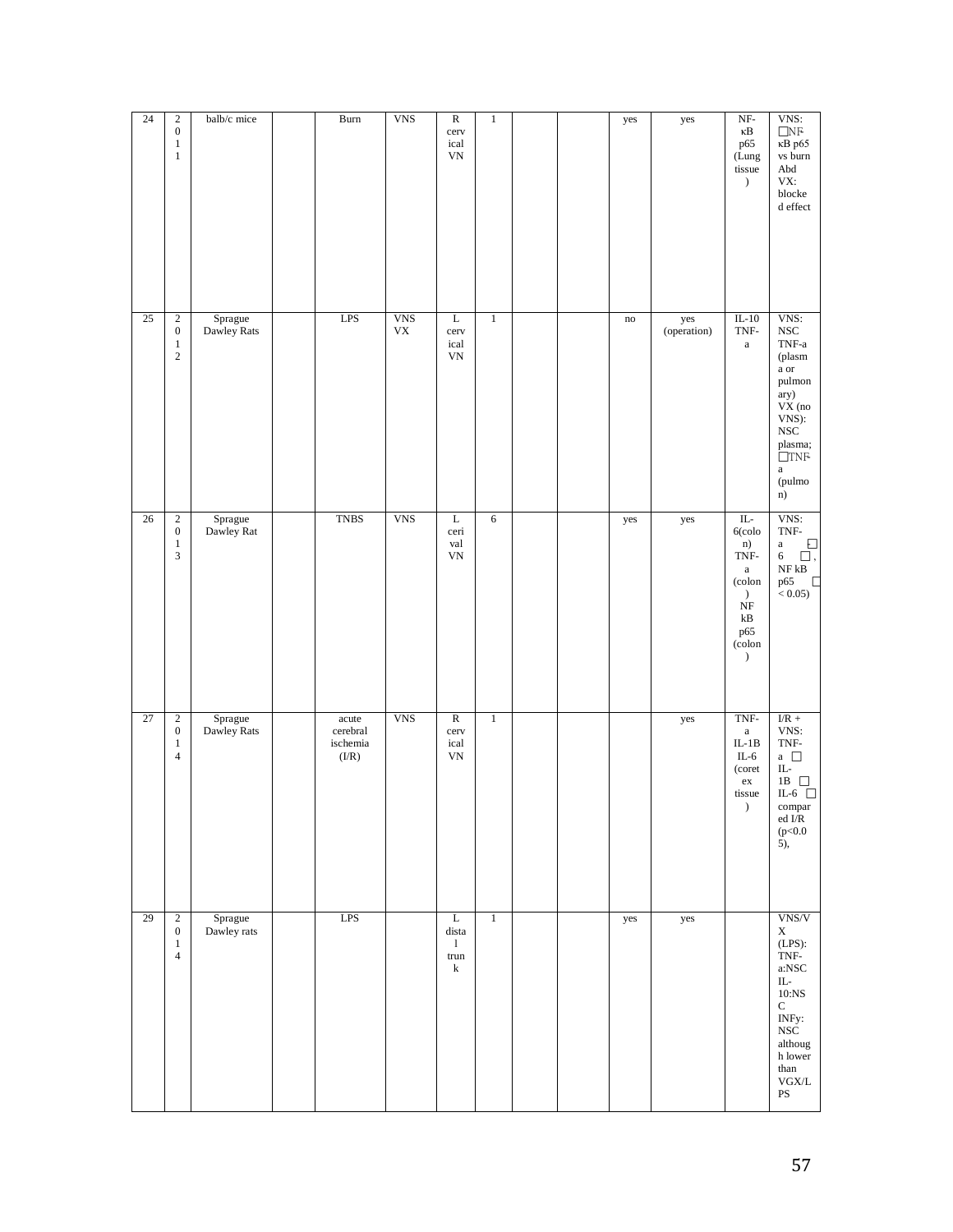| $\sqrt{2}$<br>Sprague<br><b>LPS</b><br>$\Gamma$<br>$\boldsymbol{0}$<br>Dawley rats<br>dista<br>X<br>$(LPS)$ :<br>$\mathbf{1}$<br>$\mathbf{1}$<br>$\sqrt{2}$<br>TNF-<br>trun<br>k<br>a:NSC<br>IL-<br>$10:$ NS<br>${\bf C}$<br>INFy:<br><b>NSC</b><br>althoug<br>h lower<br>than<br>${\rm VGX}/{\rm L}$<br>$\mathbf{P}\mathbf{S}$<br>$\overline{5}$<br>45% blood<br>EA<br>ST<br>EA:<br>$\sqrt{2}$<br>Animal-<br>$\mathrm{n}/\mathrm{a}$<br>EAN: acup<br>$\ensuremath{\mathsf{MAP}}$<br>$\mathbf{1}$<br>none<br>TNF-<br>$\boldsymbol{0}$<br>Sprague<br>$\text{loss},\text{DFR}$<br>36<br>.5mm lateral<br>TNF-<br>Dawley rats<br>(EA<br>$\&$ distal to<br>$\mathbf{1}$<br>$\alpha$<br>$\alpha$<br>3<br>ST 36<br>$\mathcal{L}$<br>(plas<br>6<br>$\square$ ,<br>ma $\&$<br>$IL-10$<br>(NSC)<br>intesti<br>(plasm<br>nal)<br>$IL-6$<br>a $\&$<br>intestin<br>(plas<br>al)<br>ma &<br>EAN:<br>intesti<br>nal)<br>not sig<br>$IL-10$<br>reduce<br>surviv<br>d<br>$\mathop{\rm EA}\nolimits$<br>al rate<br>w/vago<br>tomy:<br>block<br>$\ensuremath{\text{EAN}}$<br>W/<br>vagoto<br>my:<br>block<br>EA<br>$w/\alpha$ -<br>BGT:<br>block<br>$\ensuremath{\text{EAN}}$<br>$w/\alpha$ -<br>BGT:<br>blocke<br>$\mathrm{d}% \left\{ \mathcal{M}_{1}\right\} =\mathrm{d}\left\{ \mathcal{M}_{2}\right\}$<br>Animal: Wild<br><b>LPS</b><br>EA<br><b>ST</b><br>TNF-<br>EA:<br>6<br>$\sqrt{2}$<br>${\rm sham}$<br>wooden<br>1a<br>yes<br>induced<br>36<br>TNF-<br>$\boldsymbol{0}$<br>type rats,<br>toothpick<br>surge<br>$\alpha$<br>$\alpha$ 7nAChr-<br>(EA<br>instead of<br>$IL-6$<br>$\mathbf{1}$<br>sepsis<br>ry<br>α:<br>$\overline{4}$<br>knockout,<br>electrodes-<br>INF- $\gamma$<br>$\mathcal{L}$<br>6:<br>$\beta$ 2AdrR-<br>3cm distal<br>$F-\gamma$ :<br>knockout<br>ST 36<br>(p)<br>in vitro<br>$<0.01$ )<br>EA w/<br>wood:<br>no sig<br>$\operatorname{effect}$<br>EA on<br>non-<br>acup:<br>no sig<br>$\Box$<br>VNS:<br>TNF-<br>α:<br>6:<br>NF-γ:<br>$\bigcap_{?} (\mathbf{p} <$<br>cervica<br>1, |       |    |                                                                                           |
|-----------------------------------------------------------------------------------------------------------------------------------------------------------------------------------------------------------------------------------------------------------------------------------------------------------------------------------------------------------------------------------------------------------------------------------------------------------------------------------------------------------------------------------------------------------------------------------------------------------------------------------------------------------------------------------------------------------------------------------------------------------------------------------------------------------------------------------------------------------------------------------------------------------------------------------------------------------------------------------------------------------------------------------------------------------------------------------------------------------------------------------------------------------------------------------------------------------------------------------------------------------------------------------------------------------------------------------------------------------------------------------------------------------------------------------------------------------------------------------------------------------------------------------------------------------------------------------------------------------------------------------------------------------------------------------------------------------------------------------------------------------------------------------------------------------------------------------------------------------------------------------------------------------------------------------------------------------------------------------------------|-------|----|-------------------------------------------------------------------------------------------|
|                                                                                                                                                                                                                                                                                                                                                                                                                                                                                                                                                                                                                                                                                                                                                                                                                                                                                                                                                                                                                                                                                                                                                                                                                                                                                                                                                                                                                                                                                                                                                                                                                                                                                                                                                                                                                                                                                                                                                                                               | VNS/V | Đ, | $\begin{array}{c} \square \\ \square \end{array}$<br>$\frac{\square}{\square}$<br>subdiap |
|                                                                                                                                                                                                                                                                                                                                                                                                                                                                                                                                                                                                                                                                                                                                                                                                                                                                                                                                                                                                                                                                                                                                                                                                                                                                                                                                                                                                                                                                                                                                                                                                                                                                                                                                                                                                                                                                                                                                                                                               |       |    |                                                                                           |
|                                                                                                                                                                                                                                                                                                                                                                                                                                                                                                                                                                                                                                                                                                                                                                                                                                                                                                                                                                                                                                                                                                                                                                                                                                                                                                                                                                                                                                                                                                                                                                                                                                                                                                                                                                                                                                                                                                                                                                                               | yes   |    |                                                                                           |
|                                                                                                                                                                                                                                                                                                                                                                                                                                                                                                                                                                                                                                                                                                                                                                                                                                                                                                                                                                                                                                                                                                                                                                                                                                                                                                                                                                                                                                                                                                                                                                                                                                                                                                                                                                                                                                                                                                                                                                                               | yes   |    |                                                                                           |
|                                                                                                                                                                                                                                                                                                                                                                                                                                                                                                                                                                                                                                                                                                                                                                                                                                                                                                                                                                                                                                                                                                                                                                                                                                                                                                                                                                                                                                                                                                                                                                                                                                                                                                                                                                                                                                                                                                                                                                                               |       |    |                                                                                           |
|                                                                                                                                                                                                                                                                                                                                                                                                                                                                                                                                                                                                                                                                                                                                                                                                                                                                                                                                                                                                                                                                                                                                                                                                                                                                                                                                                                                                                                                                                                                                                                                                                                                                                                                                                                                                                                                                                                                                                                                               |       |    |                                                                                           |
|                                                                                                                                                                                                                                                                                                                                                                                                                                                                                                                                                                                                                                                                                                                                                                                                                                                                                                                                                                                                                                                                                                                                                                                                                                                                                                                                                                                                                                                                                                                                                                                                                                                                                                                                                                                                                                                                                                                                                                                               |       |    |                                                                                           |
|                                                                                                                                                                                                                                                                                                                                                                                                                                                                                                                                                                                                                                                                                                                                                                                                                                                                                                                                                                                                                                                                                                                                                                                                                                                                                                                                                                                                                                                                                                                                                                                                                                                                                                                                                                                                                                                                                                                                                                                               |       |    |                                                                                           |
|                                                                                                                                                                                                                                                                                                                                                                                                                                                                                                                                                                                                                                                                                                                                                                                                                                                                                                                                                                                                                                                                                                                                                                                                                                                                                                                                                                                                                                                                                                                                                                                                                                                                                                                                                                                                                                                                                                                                                                                               |       |    |                                                                                           |
|                                                                                                                                                                                                                                                                                                                                                                                                                                                                                                                                                                                                                                                                                                                                                                                                                                                                                                                                                                                                                                                                                                                                                                                                                                                                                                                                                                                                                                                                                                                                                                                                                                                                                                                                                                                                                                                                                                                                                                                               |       |    |                                                                                           |
|                                                                                                                                                                                                                                                                                                                                                                                                                                                                                                                                                                                                                                                                                                                                                                                                                                                                                                                                                                                                                                                                                                                                                                                                                                                                                                                                                                                                                                                                                                                                                                                                                                                                                                                                                                                                                                                                                                                                                                                               |       |    |                                                                                           |
|                                                                                                                                                                                                                                                                                                                                                                                                                                                                                                                                                                                                                                                                                                                                                                                                                                                                                                                                                                                                                                                                                                                                                                                                                                                                                                                                                                                                                                                                                                                                                                                                                                                                                                                                                                                                                                                                                                                                                                                               |       |    |                                                                                           |
|                                                                                                                                                                                                                                                                                                                                                                                                                                                                                                                                                                                                                                                                                                                                                                                                                                                                                                                                                                                                                                                                                                                                                                                                                                                                                                                                                                                                                                                                                                                                                                                                                                                                                                                                                                                                                                                                                                                                                                                               |       |    |                                                                                           |
|                                                                                                                                                                                                                                                                                                                                                                                                                                                                                                                                                                                                                                                                                                                                                                                                                                                                                                                                                                                                                                                                                                                                                                                                                                                                                                                                                                                                                                                                                                                                                                                                                                                                                                                                                                                                                                                                                                                                                                                               | 36    |    |                                                                                           |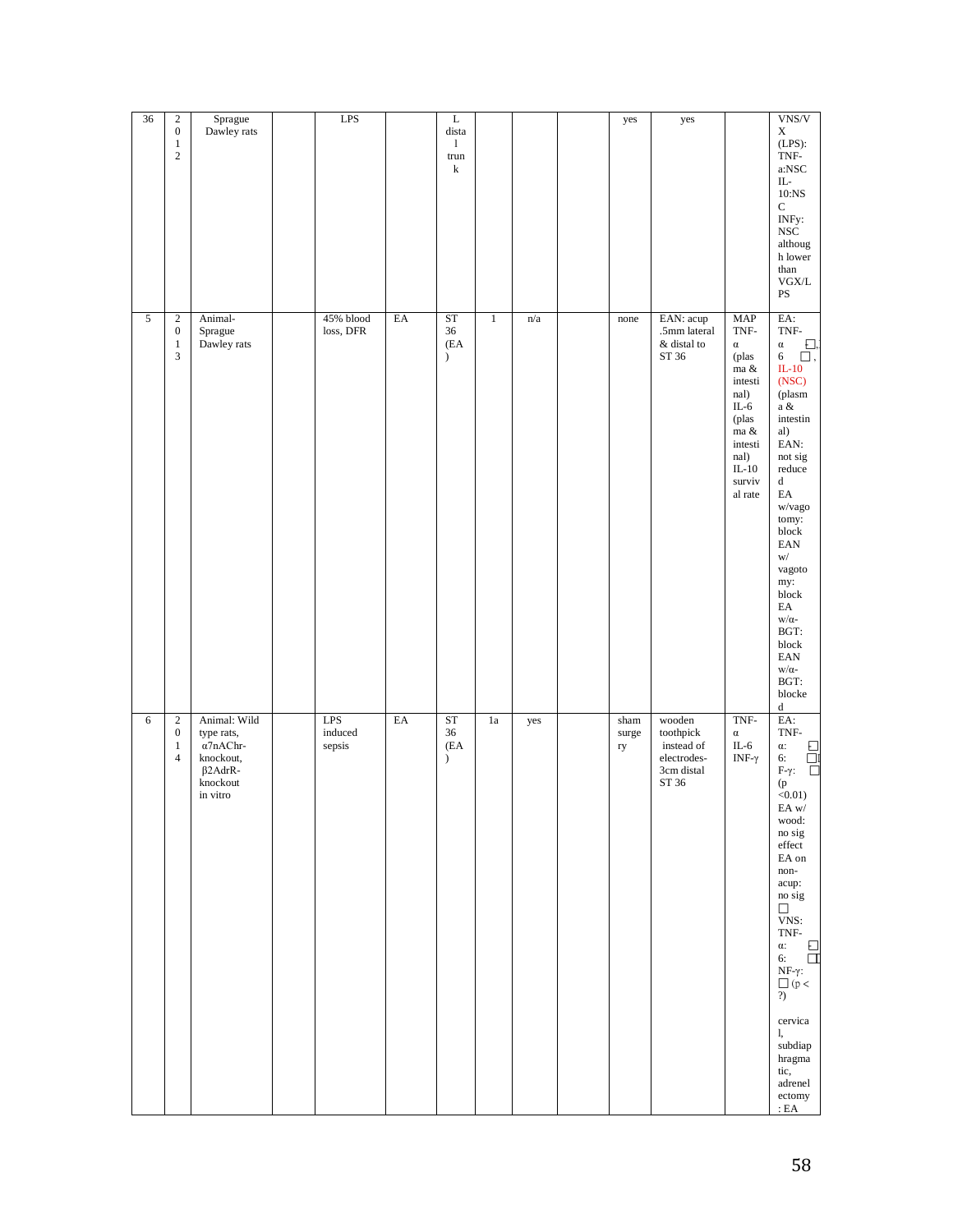|                  |                                                                    |                                       |                                                    |                                  |                 |                                                                                                                 |                                                               |                            |                     |                                          |                                           | effects<br>blocke<br>d                                                                                                                                                                                                               |
|------------------|--------------------------------------------------------------------|---------------------------------------|----------------------------------------------------|----------------------------------|-----------------|-----------------------------------------------------------------------------------------------------------------|---------------------------------------------------------------|----------------------------|---------------------|------------------------------------------|-------------------------------------------|--------------------------------------------------------------------------------------------------------------------------------------------------------------------------------------------------------------------------------------|
| $\boldsymbol{7}$ | $\sqrt{2}$<br>$\boldsymbol{0}$<br>$\mathbf{1}$<br>$\boldsymbol{0}$ | Animal-Male Sprague<br>Dawley rats    |                                                    | SCI<br>(laminecto)<br>my T9-T10) | Acupun<br>cture | DU<br>$26*$<br>GB<br>$34*$<br><b>ST</b><br>36<br><b>BL</b><br>60<br><b>BL</b><br>40<br>GB<br>39<br>${\rm SP}$ 6 | 30<br>min<br>/dail<br>у<br>for<br>$\overline{c}$<br>wee<br>ks |                            | yes<br>(no<br>acup) | wooden<br>toothpick<br>used at<br>points | TNF-<br>$\alpha$<br>$IL-6$<br>$IL-1\beta$ | Acup<br>(w/<br>Stim):<br>$\mbox{TNF-}$<br>$\alpha$ :<br>$\Box$<br>$\overline{\overline{a}}$<br>6:<br>$1\beta$ :<br>(p)<br>$<0.01$ )<br><b>VS</b><br>control<br>Sham:<br>no sig                                                       |
| 20               | $\sqrt{2}$<br>$\mathbf{0}$<br>$\mathbf{1}$<br>3                    | Animal-Male<br>Sprague<br>Dawley rats | $28$ in<br>$\overline{4}$<br>grou<br>ps<br>$(n=7)$ | <b>COPD</b>                      | EA              | ST<br>36                                                                                                        | 30<br>min<br>day<br>for<br>14<br>day<br>${\bf S}$             | patholo<br>gist<br>blinded | yes                 | sham (no<br>COPD) EA<br>at ST 36         | TNF-<br>$\alpha$<br>$IL-1\beta$           | <b>COPD</b><br>EA vs<br>COPD:<br>TNF-<br>$\alpha$<br>Ð<br>$1\beta$ $\Box$<br>(p<0.0<br>5)<br>control<br><b>VS</b><br>sham:<br>$\mathbf{no}$<br>differe<br>nce                                                                        |
| 28               | $\sqrt{2}$<br>$\mathbf{0}$<br>$\mathbf{1}$<br>3                    | Male sprague<br>dawley rats           | $81$ in<br>10<br>grou<br>ps                        | Burn<br>induced                  | EA              | ST<br>36                                                                                                        | $\mathbf{1}$                                                  |                            | yes                 | sham EA<br>(hypo)<br>sham burn<br>shm VX | $IL-6$<br>(plas<br>ma)<br><b>HRV</b>      | EA:IL-<br>6<br>$\square$<br>$\,$ mpared $\,$<br>to<br>sham<br>6hrs<br>$(p=.03;$<br>24 <sub>hr</sub><br>$(p=.00)$<br>3)<br>Sham-<br>EA:<br>not sig<br>${\rm V}{\rm X}$ w/<br>EA:<br>blocke<br>d<br>HRV:<br>$\rm{HF}$<br>$\Box$<br>/EA |
| 33               | $\mathbf{2}$<br>$\mathbf{0}$<br>$\mathbf{1}$<br>$\overline{4}$     | Wistart rats                          | 70                                                 | LPS<br>injection                 | EA              | <b>ST</b><br>36                                                                                                 | 1.5<br>hou<br>$\mathbf r$                                     |                            | yes                 | yes on non<br>acup point                 | TNF-<br>$\rm{a}$<br>$IL-10$               | EA:<br><b>TNF</b><br>$\Box(p$<br>$<0.05$ )<br>and<br>versus<br>sham,<br>$IL-10$<br>$_{\rm NSC}$<br>Sham-:<br>reduce<br>d TNF,<br>$IL-10$<br>$_{\rm NSC}$<br>VX:<br>blocke<br>${\rm d}$ effect<br>a-BGT:                              |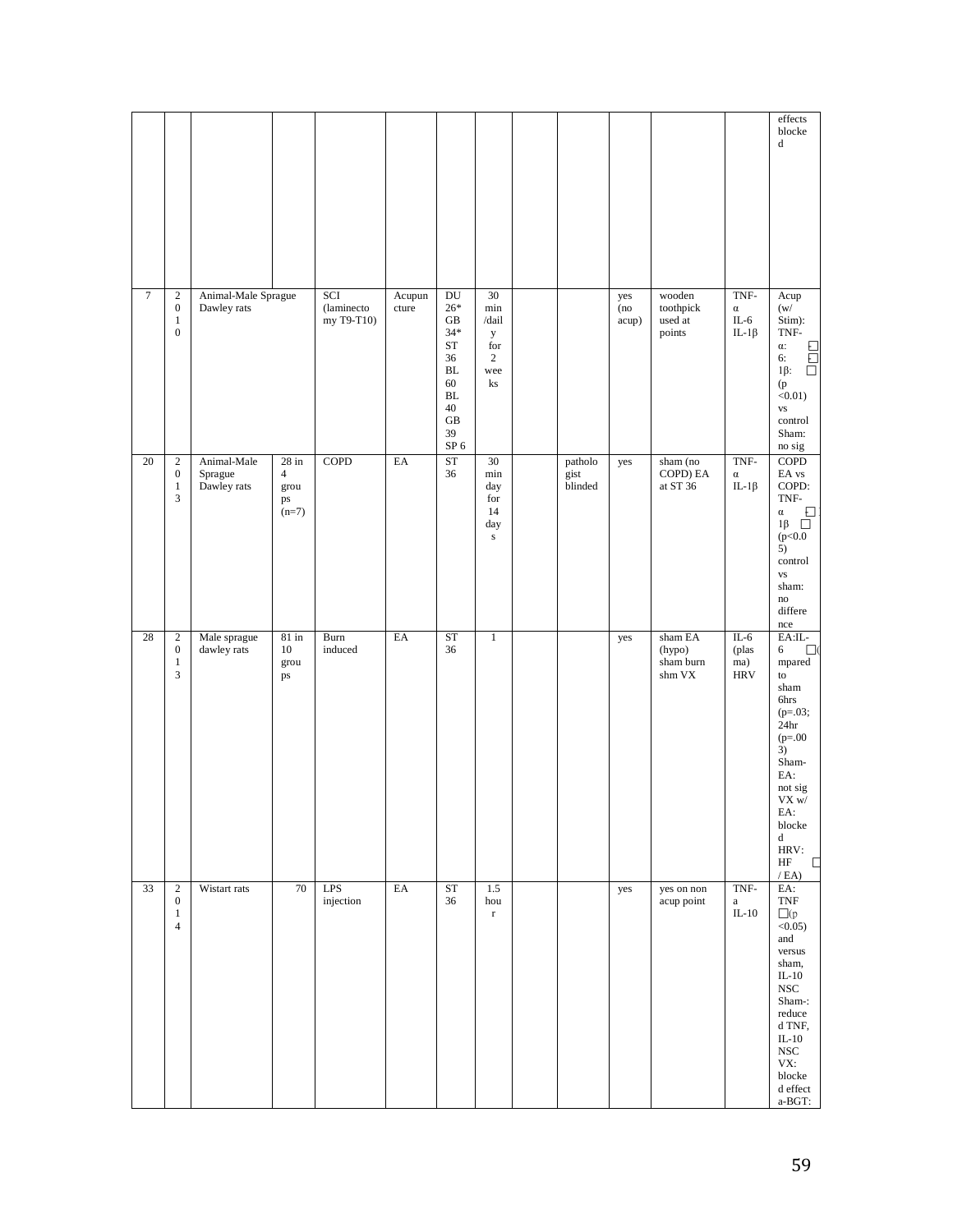|    |                                                  |             |                        |    |          |         |  |     |                                             |           | blocke<br>d effect |
|----|--------------------------------------------------|-------------|------------------------|----|----------|---------|--|-----|---------------------------------------------|-----------|--------------------|
|    |                                                  |             |                        |    |          |         |  |     |                                             |           |                    |
|    |                                                  |             |                        |    |          |         |  |     |                                             |           |                    |
| 35 | 2<br>$\overline{0}$<br>×<br>л.<br>$\overline{4}$ | Wistar rats | abdominal<br>adhesions | EA | ST<br>36 | $\perp$ |  | yes | yes (5 mm<br>below and<br>outside ST<br>36) | TNF-<br>a | sham-<br>no sig    |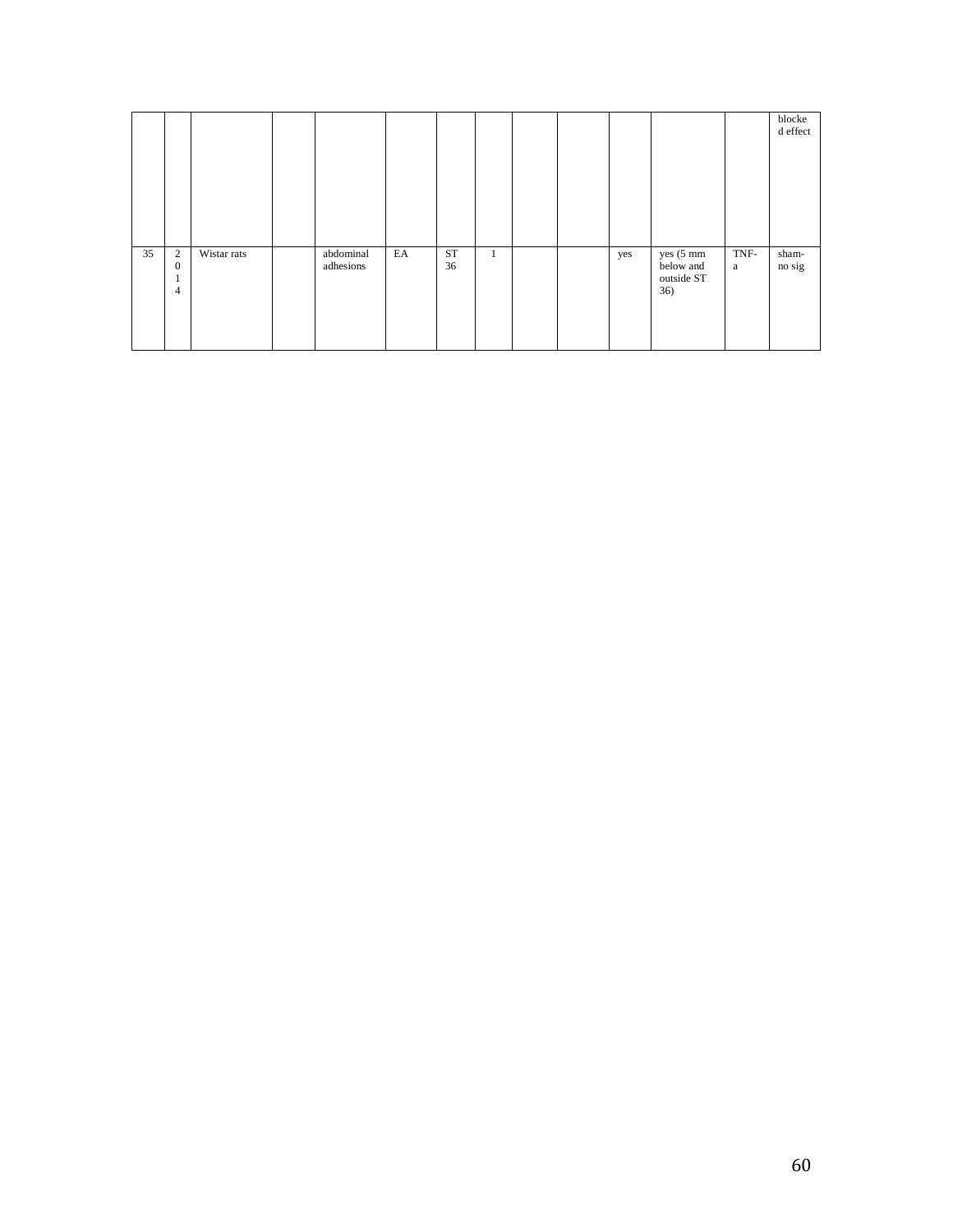# **Appendix D: Inflammatory Markers Data**

| Art<br>icle<br>$\#$ | $TNF-a$<br>(Seru<br>$\mathbf{m}$                           | TNF-<br>$\pmb{\alpha}$<br>(other           | $NF$ $\kappa B$<br>$p65$ (LU)       | IL-1 $\beta$<br>(seru<br>m)                                   | $IL-1\beta$<br>(cultur<br>e) | $IL-6$<br>(s <sub>eru</sub> )<br>m)     | $IL-6$<br>$\rm (other$<br>$\mathcal{L}$ | $IL-10$<br>(Seru)<br>m)      | INF-<br>$\gamma$                              | $\overline{I}$<br>$\mathbf L$<br>$-4$ | $\overline{I}$<br>L<br>$-2$ | <b>Vagot</b><br>omy                                                                                                                                       | a7ACh<br>$\mathbf R$<br>agonist    |
|---------------------|------------------------------------------------------------|--------------------------------------------|-------------------------------------|---------------------------------------------------------------|------------------------------|-----------------------------------------|-----------------------------------------|------------------------------|-----------------------------------------------|---------------------------------------|-----------------------------|-----------------------------------------------------------------------------------------------------------------------------------------------------------|------------------------------------|
| $\overline{1}$      | $\Box$                                                     | $\lambda$                                  | $\Box$ (ta VNS<br>$\&$ VNS<br>only) | $\Box$<br>$(ta-$<br><b>VNS</b><br>$\&$<br><b>VNSo</b><br>nly) |                              | $\Box$<br>$(ta-$<br><b>VNS</b><br>only) |                                         |                              |                                               |                                       |                             | blocke<br>$\mathbf d$<br>$\operatorname{effect}$                                                                                                          | blocked<br>$\operatorname{effect}$ |
| 21                  | $\Box$                                                     |                                            |                                     | Ò                                                             |                              |                                         |                                         |                              |                                               |                                       |                             | П<br>$\inf$ lam<br>${\bf m}$<br>respon<br>$\rm{se}$<br>${\rm VNS}$<br>$\rm reduce$<br>d,<br>${\rm VNS}$<br>$\operatorname{still}$<br>decrea<br>$\rm{sed}$ |                                    |
| 22                  | E                                                          |                                            |                                     | П                                                             |                              |                                         |                                         |                              |                                               |                                       |                             |                                                                                                                                                           |                                    |
| 24                  |                                                            |                                            | $\Box$                              |                                                               |                              |                                         |                                         |                              |                                               |                                       |                             | Abd<br>${\rm VX}\text{-}$<br>blocke<br>$\mathbf d$<br>$\operatorname{effect}$                                                                             |                                    |
| 25                  | VNS:<br>$_{\rm NSC}$<br>VX:<br>$\ensuremath{\mathsf{NSC}}$ | (pulm<br>o)VNS<br>$\,:\mathbf{NSC}$<br>VX: |                                     |                                                               |                              |                                         |                                         | <b>NSC</b>                   |                                               |                                       |                             | ${\rm V}{\rm X}$<br>(no<br>VNS):<br>$_{\rm NSC}$<br>plasm<br>a;<br>$\acute{\text{c}}\text{TNF}$<br>$\mathbf{a}$<br>(pulm<br>on                            |                                    |
| $26\,$              |                                                            | (colon<br>)VNS:<br>$\Box$                  | (colon) VN<br>$S: \Box$             |                                                               |                              |                                         | (colon<br>)VNS:<br>$\Box$               |                              |                                               |                                       |                             |                                                                                                                                                           |                                    |
| 27                  |                                                            | (cortex<br>$\Box$                          |                                     |                                                               | (cortex<br>$)$ $\Box$        |                                         | (corte<br>x)                            |                              |                                               |                                       |                             |                                                                                                                                                           |                                    |
| 29                  |                                                            | <b>NSC</b><br>$(VX+$<br>VNS)               |                                     |                                                               |                              |                                         |                                         | <b>NSC</b><br>$(VX+$<br>VNS) | <b>NSC</b><br>(VX)<br>$+{\bf V}{\bf N}$<br>S) |                                       |                             |                                                                                                                                                           |                                    |
| 36                  |                                                            | <b>NSC</b><br>$(VX+$<br>VNS)               |                                     |                                                               |                              | <b>NSC</b><br>$(VX+$<br>VNS)            |                                         | <b>NSC</b><br>$(VX+$<br>VNS) | <b>NSC</b><br>$($ $V X$<br>$+VN$<br>S)        |                                       |                             |                                                                                                                                                           |                                    |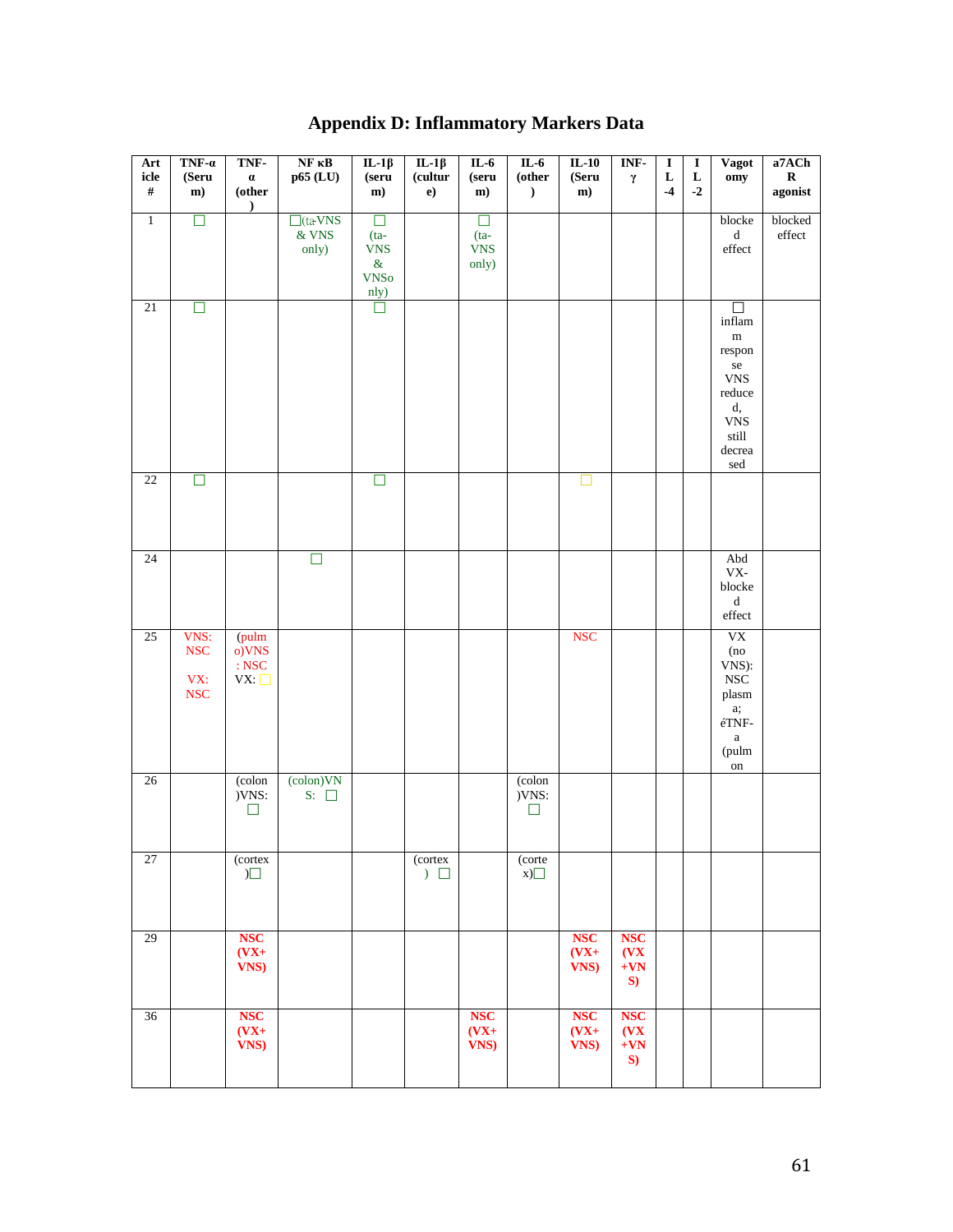| $5*$                |   |                                                 |  |   |   | <b>NSC</b> |   |  | blocke<br>d<br>${\rm effect}$                    | blocke<br>${\bf d}$ effect |
|---------------------|---|-------------------------------------------------|--|---|---|------------|---|--|--------------------------------------------------|----------------------------|
| $6***$              |   |                                                 |  |   | П |            | П |  | ${\bf block}$ e<br>$\mathbf d$<br>${\rm effect}$ |                            |
| $7**$               |   |                                                 |  | ┓ | П |            |   |  |                                                  |                            |
| 20                  | ┓ |                                                 |  | П |   |            |   |  |                                                  |                            |
| $28*$<br>$\ast\ast$ |   |                                                 |  |   | П |            |   |  | blocke<br>$\mathbf d$<br>${\rm effect}$          |                            |
| 33                  | П |                                                 |  |   |   | <b>NSC</b> |   |  | blocke<br>$\mathbf d$<br>${\rm effect}$          | blocke<br>${\bf d}$ effect |
| 35                  |   | (tissue)                                        |  |   |   |            |   |  | blocke<br>${\bf d}$<br>effect                    | blocke<br>$\bf d$ effect   |
|                     |   | $p < 0.05$ unless<br>otherwise noted            |  |   |   |            |   |  |                                                  |                            |
|                     |   | * intestinal markers<br>same<br>** $(p < 0.01)$ |  |   |   |            |   |  |                                                  |                            |